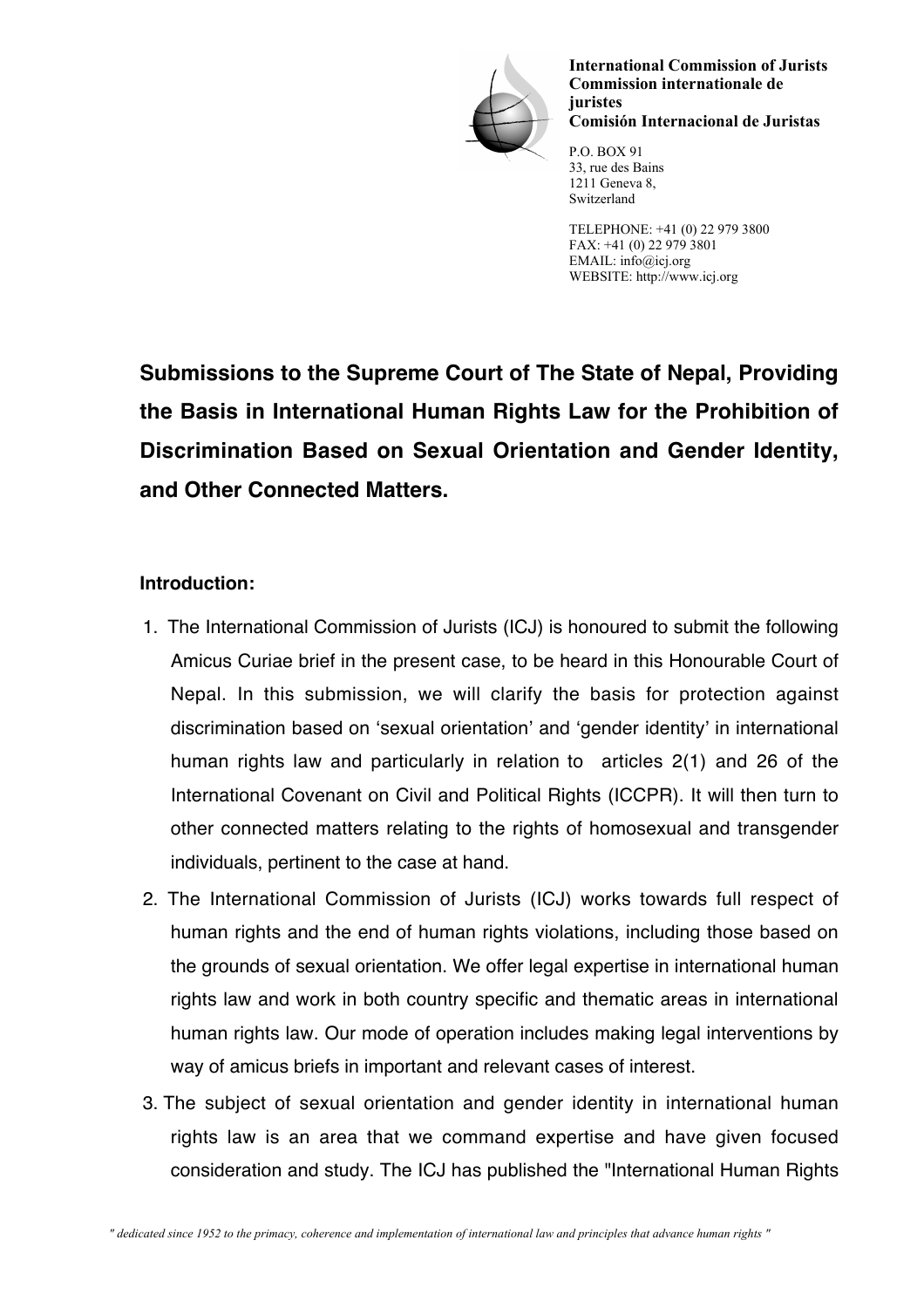References to Human Rights Violations on the Grounds of Sexual Orientation and Gender Identity, " which is a compilation of UN jurisprudence in the area of sexual orientation and gender identity. It is for the foregoing reasons that the ICJ is interested in the present case before the courts of Nepal.

4. It is relevant that Section 9 of the National Treaty Act states that, "In case any treaty to which Nepal is a party is inconsistent with the existing laws, the existing laws shall be void."<sup>1</sup> As a result of this provision, all of Nepal's legislation must respect the international human rights conventions that Nepal has ratified, including the ICCPR. The ICJ wishes to highlight that under the pacta sunt servanda principle, which is a universally recognised principle of international law, States must implement treaties and the obligations arising from them in good faith. A corollary of this general principle of international law is that the authorities of a particular country cannot escape their international commitments by arguing that domestic legislation prevents them from doing so. They cannot cite provisions of their Constitution, laws or regulations in order not to carry out their international obligations or to change the way in which they do so. This is a general principle of the law of nations, which is recognised in international jurisprudence.<sup>2</sup> International jurisprudence has also repeatedly stated that, in keeping this principle, judgements rendered by domestic courts cannot be put forward as a justification for not abiding by international obligations.<sup>3</sup>

<sup>|&</sup>lt;br>|<br>| <sup>1</sup> Nepal Treaty Act (1991)

<sup>&</sup>lt;sup>2</sup> See, Permanent Court of International Justice, Advisory Opinion of 4 February 1932, *Treatment of Polish Nationals and Other Person of Polish Origin or Speech in the Danzig Territory*, Collection of Judgements, Orders and Advisory Opinion, Series A/B No. 44; Permanent Court of International Justice, Advisory Opinion of 31 July 1930, *Question of Greco-Bulgarian Communities*, Collection of Judgements, Orders and Advisory Opinions, Series A, No. 17; International Court of Justice, Advisory Opinion 26 of April, 1988, *Obligation to Arbitrate Under Section 21 of the United Nations Headquarters Agreement*; Nottebohm Case (Second Phase) , [1955] ICJ Reports 4,

<sup>3</sup> Permanent Court of International Justice, Judgement of Sept. 13, 1923, *Case Concerning the Factory at Charzow (Merits*), PCIJ Series A. No. 17 (1928); Permanent Court of International Justice, Judgement of 25 May, 1926, *Polish in Upper Silesia*, PCIJ Series A, No, 13.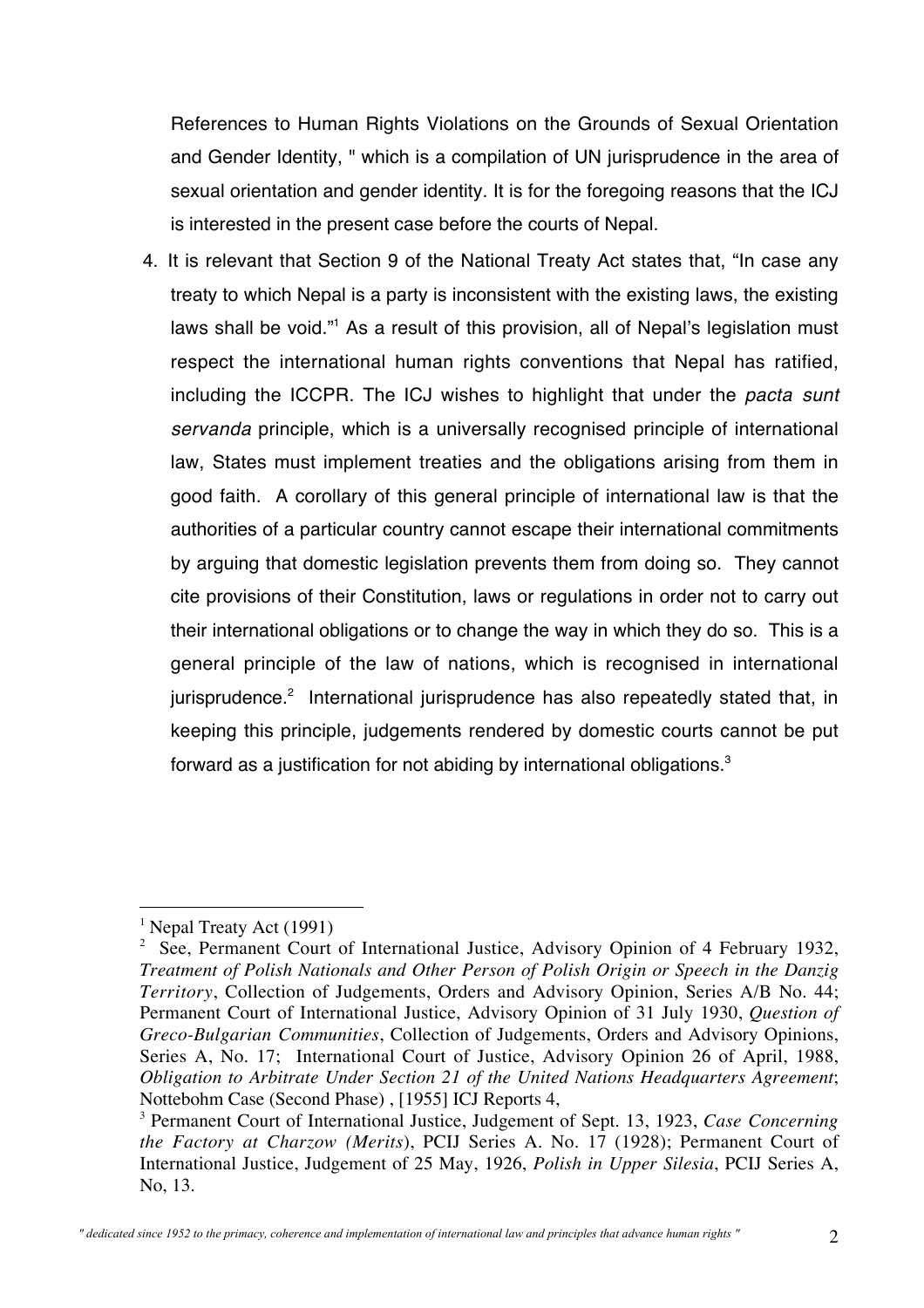# **Interpretation of Article 2(1) and 26 and its Prohibition of Sexual Orientation Discrimination:**

- 1. Article 2 (1) of the International Covenant of Civil and Political Rights (ICCPR), which was ratified by Nepal in 1991, states that: "*Each State Party to the present* Covenant undertakes to respect and to ensure to all individuals within its territory and subject to its jurisdiction the rights recognised in the present Covenant, without distinction of any kind, such as race, colour, sex, language, religion, political or other opinion, national or social origin, property, birth or other status." This principle of non-discrimination is a fundamental pillar of international human rights law, and is also reflected in the Charter of the United Nations, $4$  the Universal Declaration of Human Rights,<sup>5</sup> the International Covenant on Economic Social and Cultural Rights, $6$  the Convention on the Rights of the Child, $7$ International Convention on the Protection of the Rights of All Migrant Workers and Members of Their Families,<sup>8</sup> and the regional human rights instruments.<sup>9</sup> Furthermore, the principle of non-discrimination has become a part of customary international law, and is therefore a norm binding upon on all states.
- 2. It is an established principle of international law that article 2(1) of the ICCPR prohibits discrimination against individuals based on their sexual orientation. Although sexual orientation is not specifically mentioned in the text of the ICCPR, international law has evolved to grant protection to those oppressed based on sexual difference. This is borne out in the jurisprudence and interpretative practices of various organs of the United Nations, as well as in the interpretation

 $\overline{a}$ 4 Articles 1(3) and 55 of the United Nations Charter.

<sup>5</sup> Articles 2, 7 and 10 of the Universal Declaration of Human Rights.

<sup>6</sup> Article 2 of the International Covenant on Economic Social and Cultural Rights.

<sup>7</sup> Article 2.

<sup>8</sup> Article 7.

<sup>&</sup>lt;sup>9</sup> See for e.g.. Art. 14 European Convention on Human Rights; Art. 2 African Charter on Human and Peoples' Rights; Art. II American Declaration of the Rights and Duties of Man; and Articles 1, 24 and 27 of the American Convention on Human Rights.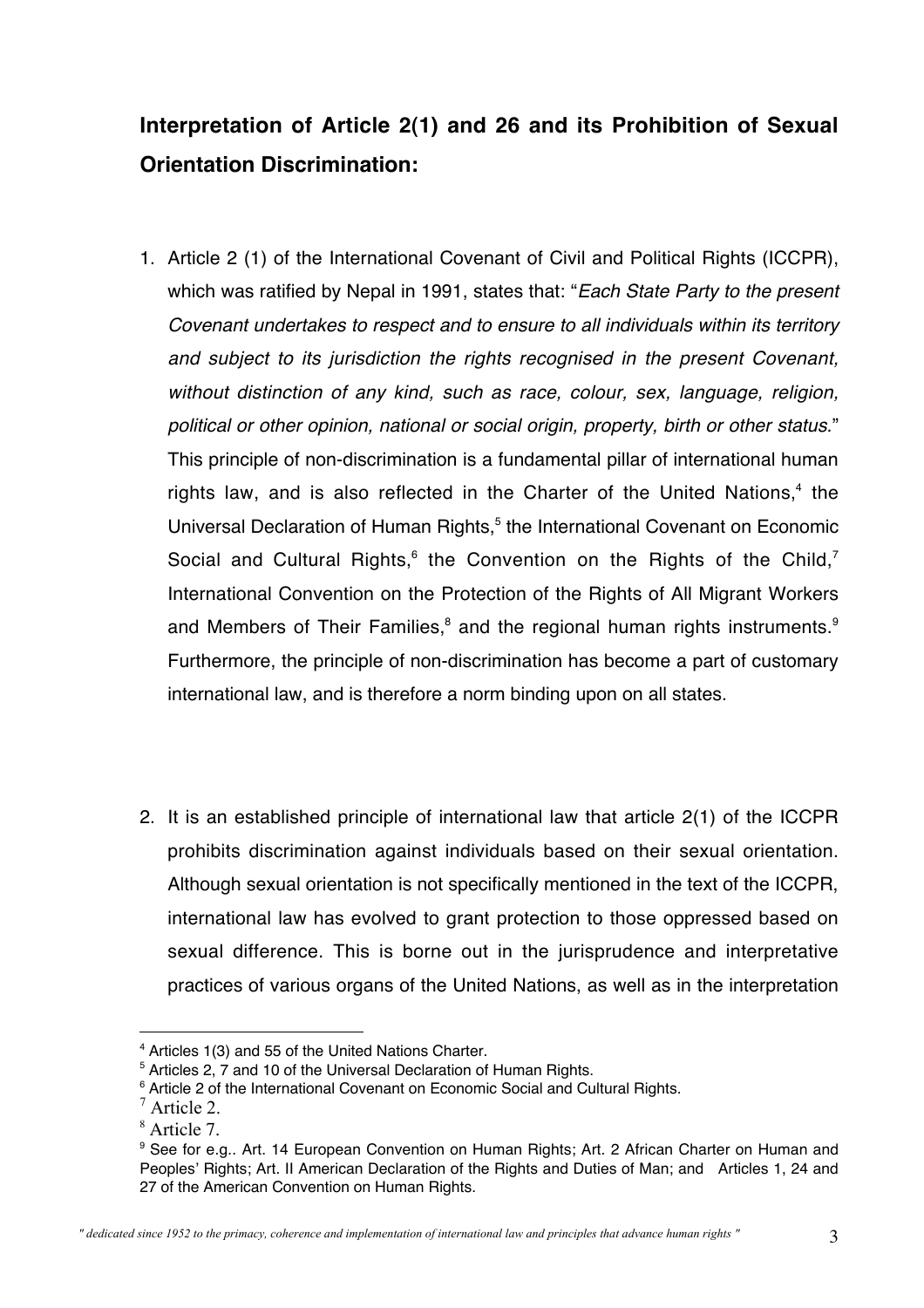and application of the law in courts and tribunals in jurisdictions throughout the world.

- 3. The absence of "sexual orientation" as a self identified head of nondiscrimination, does not exclude it from the intended protection of this article. The inclusion of an "other status" category by the drafter's clearly contemplated grounds of discrimination of similar repugnance that were either not listed or that would evolve in society. General Comment 18 of the Human Rights Committee<sup>10</sup> explains that article 26 of the ICCPR is free standing and is premised on ensuring equality before the law. The UN Human Rights Committee has stated that: "the term "discrimination" as used in the Covenant should be understood to imply any distinction, exclusion, restriction or preference which is based on any ground such as race[…] other status, and which has the purpose or effect of nullifying or impairing the recognition, enjoyment or exercise by all persons, on an equal footing, of all rights and freedoms."11
- 4. The Human Rights Committee has pointed out that "the reference to "sex" in articles 2, paragraph 1, and 26 [of the ICCPR] is to be taken as including sexual orientation."12 Along the same lines, the UN Committee on Economic, Social and Cultural Rights<sup>13</sup> and the UN Committee on the Rights of the Child<sup>14</sup> consider respectively, that the International Covenant on Economic Social and Cultural Rights and the Convention of the Rights of the Children prohibit discrimination based in sexual orientation grounds.

#### **'Sex' Discrimination**

 $^{10}$  UN Human Rights Committee, General Comment 18, Non-discrimination, adopted at 37<sup>th</sup> session (1989), UN Doc. HRI/GEN/1/Rev.7 of 12 May 2004.

 $11$  Ibid, para 7.

<sup>&</sup>lt;sup>12</sup> Views of 31 March 1994, Communication No. 488/1992, Case of Nicholas Toonen vs. Australia, para. 8.7 in UN Doc. CCPR/C/50/D/488/1992 of 4 April 1994. See also View of 6 August 2003, Communication No. 941/2000, Edward Young vs. Australia, CCPR/C/78/D/941/2000, 18 September, 2003.

<sup>&</sup>lt;sup>13</sup> Committee on Economic, Social and Cultural Rights, General comment No. 14, para 18 and General comment No. 15, para 13.

<sup>&</sup>lt;sup>14</sup> Committee on the Rights of the Child, General Comment No. 4 and General comment No. 3.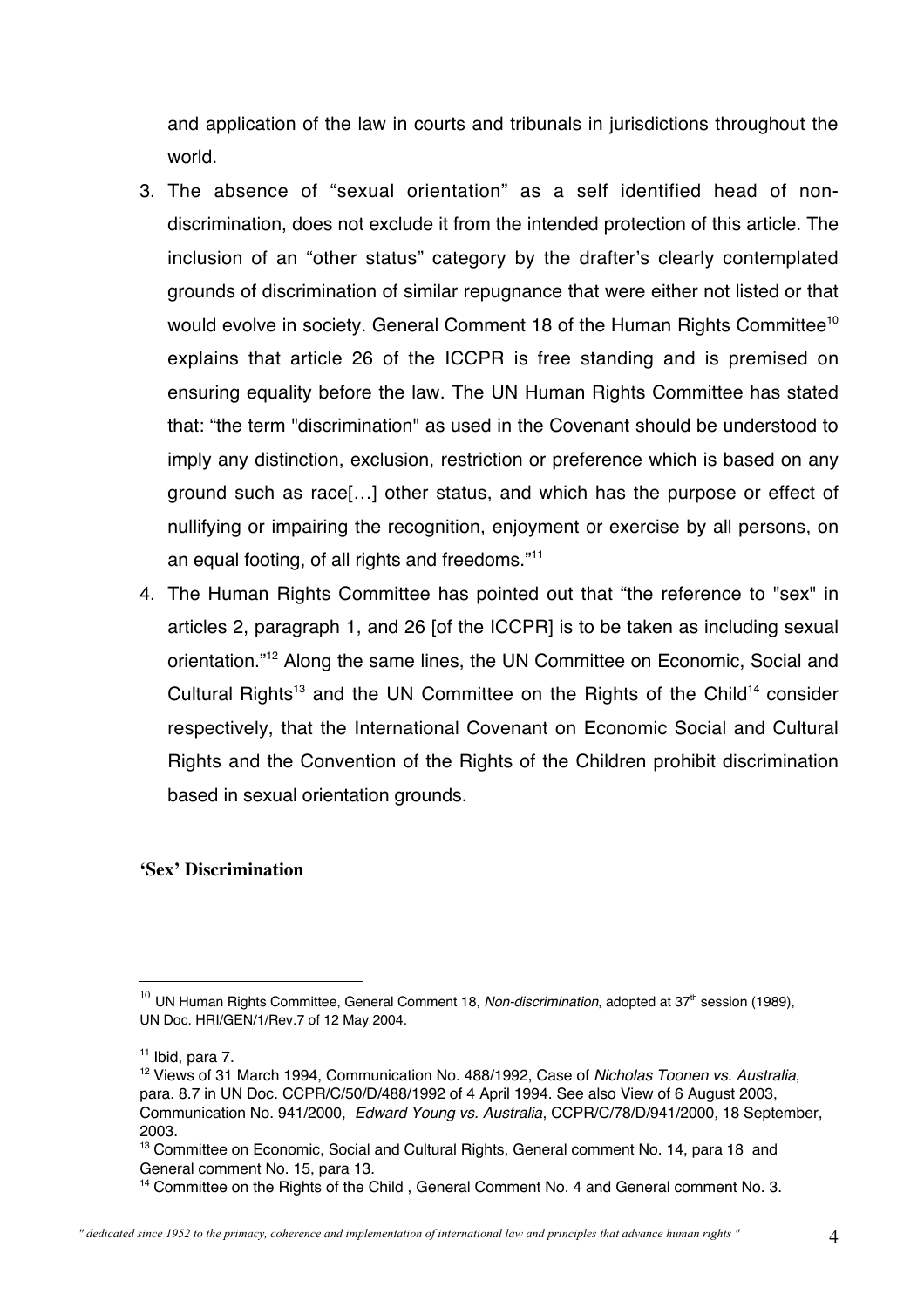- 5. It is now settled as a matter of international law, that sexual orientation discrimination is a form of sex discrimination. Indeed, the former is not possible without reference to the sex of the individual. For a proper understanding of sex discrimination, one must take gender roles into account - that is, the behavioural patterns that generally dictate the way women and men are to live their lives.<sup>15</sup> Discrimination on the grounds of sex is often the consequence of behaviour that is not in conformity with the popularly understood sex or gender role. These are often based on stereotyped judgements about the proper role of women and men (for example, the notion that women ought to be sexually attracted to men only). Since the international human rights law prohibits discrimination based on sex, then it follows that discrimination based on stereotypes and prejudices about sex and sex roles is also implicated.<sup>16</sup> Discrimination on the grounds of sexual orientation, thus falls under discrimination on the grounds of sex and is therefore forbidden.
- 6. Accordingly, the reference to 'sex' in article 2(1) has been construed as granting protection not only on the basis of "gender" , but also on the basis of sexual orientation. The United Nations Human Rights Committee -the expert body that oversees the implementation of the Covenant- has noted that sexual preference is included as a category of prohibited discrimination because it is encompassed by the very concept of sex. Thus in the case of Toonen v. Australia, the Committee noted that 'in its view the reference to "sex" in articles 2, paragraph 1…[of the ICCPR ]…is to be taken as including sexual orientation.' 17
- 7. This interpretation has been explicitly endorsed by, among others, the United Nations Working Group on Arbitrary Detention in its consideration of

 <sup>15</sup> See, Eric Heinze, *Sexual Orientation: A Human Right: A Essay in International Human Rights Law,* (Martinus Nihoff, 1994), p. 215

<sup>&</sup>lt;sup>16</sup> Such a claim would be supported by provisions such as CEDAW Article 5(a), which, condemns "prejudice and customary and all other practices which are bases on...stereotyped roles for men and women."

<sup>&</sup>lt;sup>17</sup> Communication No. 488/1992: Australia, CCPR/C/50/D/488/1992, Nicholas Toonen v. Australia, April 4, 1994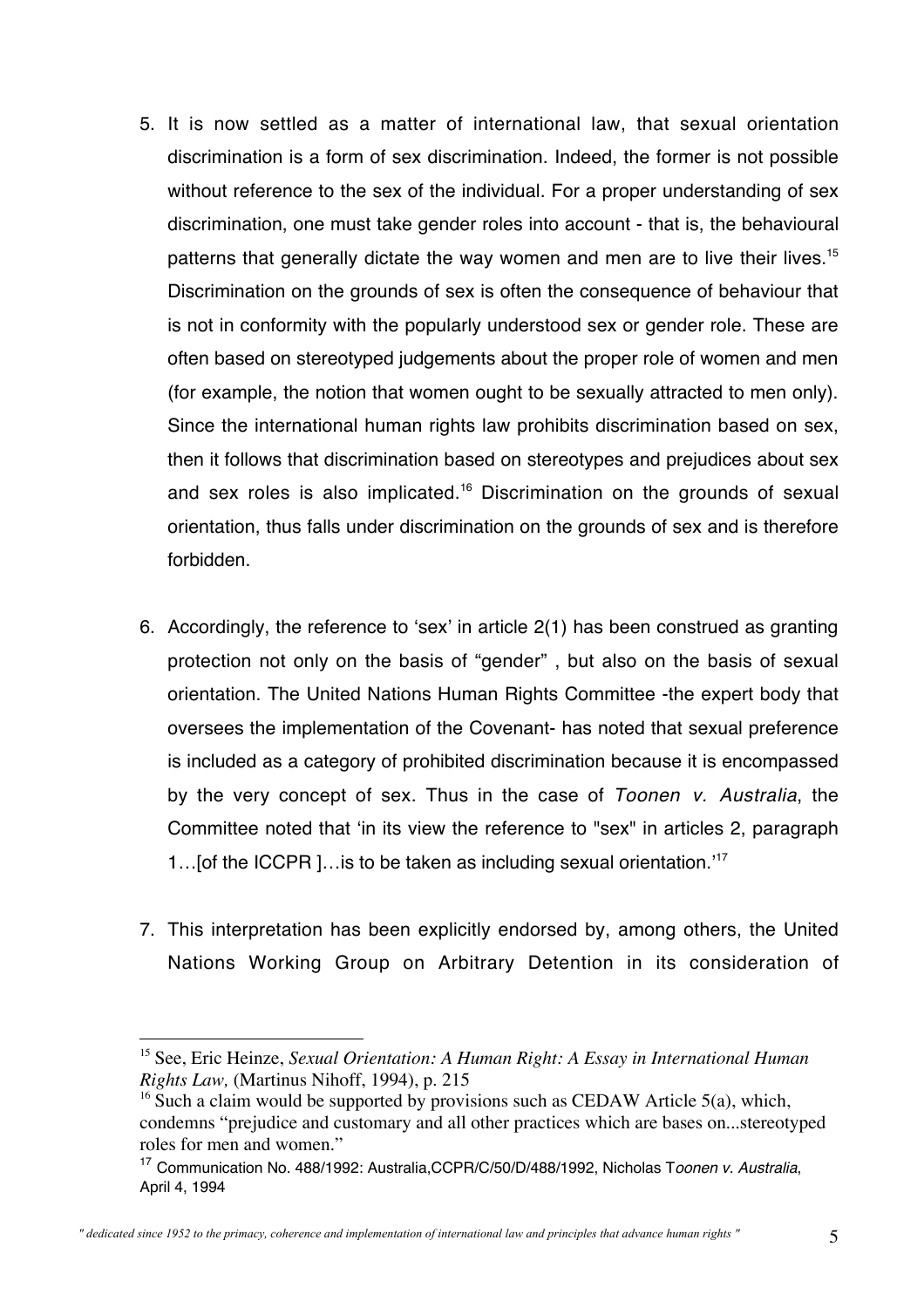communications from state parties to the ICCPR.<sup>18</sup> The Working Group in response to a communication concerning 55 persons prosecuted and detained on account of their homosexuality in Egypt, took the view that their detention was arbitrary because 'it violated articles 2, paragraph 1, and 26 of the International Covenant on Civil Rights, which guarantee equality before the law and the right to equal legal protection against all forms of discrimination, including that based on sex.' <sup>19</sup> The Working Group noted that it 'based its opinion on that of the Committee on Human Rights, according to which the reference to "sex" in articles 2, paragraph 1, and 26 is to be taken as including sexual orientation.<sup>20</sup> The Working Group has subsequently applied this interpretative approach in communications from Cameroon.<sup>21</sup> This interpretative approach has also been adopted by other UN human rights mechanisms including, the report of the Special Rapporteur on the question of torture and other cruel, inhuman or degrading treatment or punishment,<sup>22</sup> and in the report of the Special Rapporteur on the independence of judges and lawyers.<sup>23</sup>

8. The Committee on Economic, Social and Cultural Rights has also implicitly adopted a similar approach when interpreting analogous provisions of the International Covenant on Economic, Social and Cultural Rights (ICESCR). In its General Comment No. 14, within its discussion on non-discrimination based on article 2(2) of the CESCR, (the wording of which is similar to that of article 2 of the ICCPR), the Committee explained that that article proscribed any discrimination, including that based on "sexual orientation."

<sup>&</sup>lt;sup>18</sup> The Working Group is a body of human rights experts, mandated to: (1) investigate cases of human rights violations and the general state of the law in the area; (2) seek and receive information from governments, organizations and individuals in relation to human rights violations; and (3) present reports on the state of human rights to United Nations bodies. <sup>19</sup> Opinions adopted by the Working Group on Arbitrary Detention, No 7/2002 (Egypt),

E/CN.4/2003/8/Add.1, January 24, 2003. The Working Group on has also adopted this approach in its annual report of 2004, E/CN.4/2004/3, December 15, 2003.

<sup>&</sup>lt;sup>20</sup> See, UN Working Group on Arbitrary Detention, Opinion No. 22/2006 (Cameroon) <sup>21</sup> look up this citation.

<sup>&</sup>lt;sup>22</sup> E/CN.4/2002/76/Add.1, March 14, 2002, para. 507

<sup>&</sup>lt;sup>23</sup> E/CN.4/2002/72, February 11, 2003, para. 57.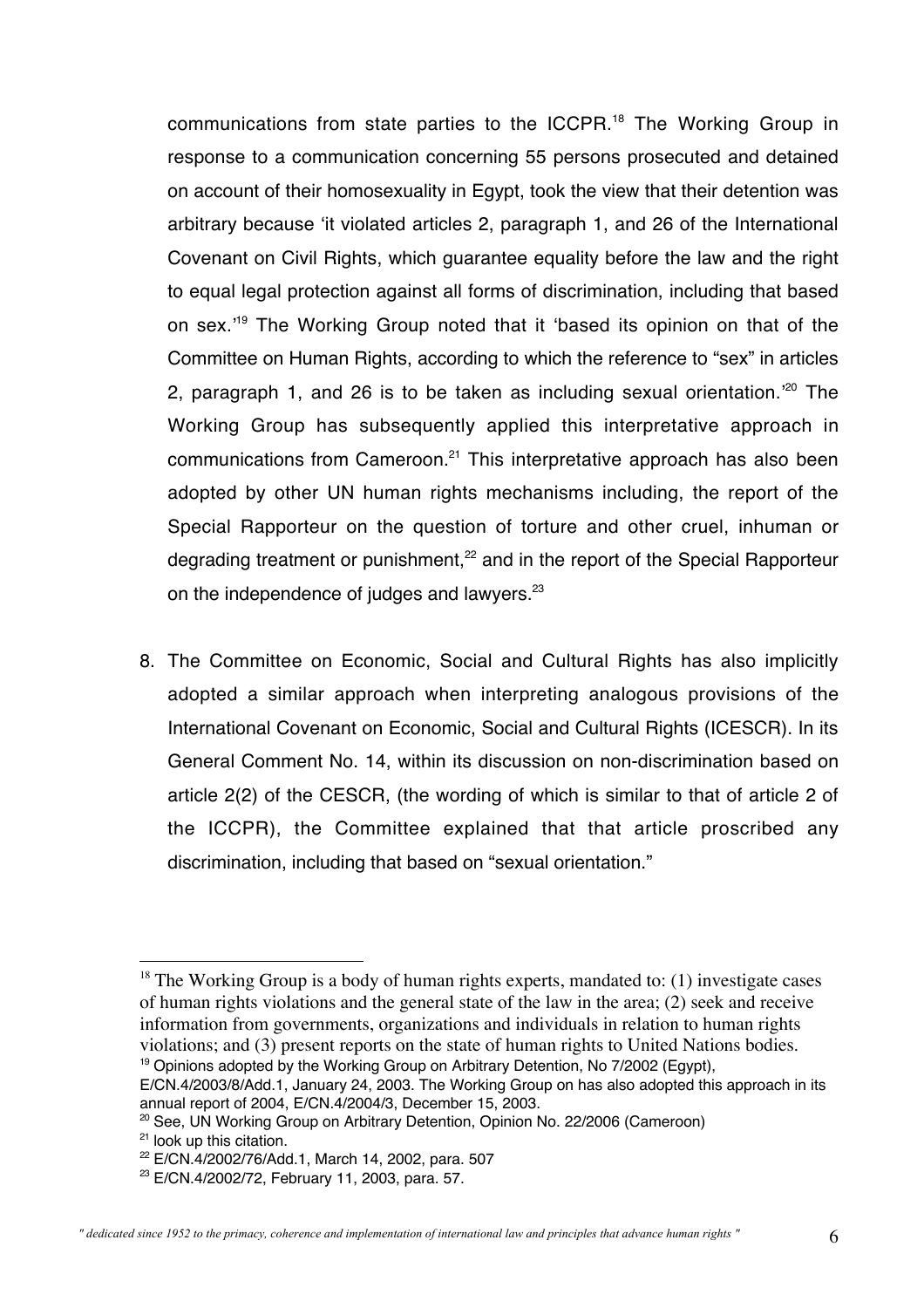9. Further, in the case of Sutherland v United Kingdom<sup>24</sup> in the European Commission on Human Rights also adopted a similar approach to sexual orientation discrimination. In this case, a British law that set a higher age of consent for male homosexual acts than for heterosexual acts. This was challenged on the basis that homosexuals faced discrimination, through the higher age of consent in relation to their sexual relations. The Commission held that the law was discriminatory and hence contrary to the European Convention on Human Rights (ECHR). The Commission noted that it could be viewed as discrimination on the basis of the sex of the participants, as sexual orientation fell under the enumerated category of "sex" discrimination in the ECHR.

#### **"Sexual Orientation" as a Prohibited Ground of Discrimination**

- 10.An alternative and complementary interpretation of the ICCPR has also been endorsed by the international community, which further grounds the prohibition of discrimination on the basis of sexual orientation in international law. It is now accepted that sexual orientation is a 'status' on which discrimination is prohibited in international law. Indeed, article 2(1) of the ICCPR prohibits discrimination not only on such grounds as race, religion or language, but also based on 'other status.' It is therefore recognised that the non-discrimination clause in the ICCPR is not an exhaustive list of the prohibited bases of discrimination, but that other non-specified grounds are included.
- 11.Arguably, the drafting of the Covenant so as to include the prohibition of discrimination on 'other status,' was a way of allowing for the evolution of social mores precisely so as to include in the ICCPR certain other (then unforeseen) grounds of discrimination which might become repugnant and hence require the protection of international law. Such an approach has been recognised by the European Court of Human Rights when interpreting similarly worded nondiscrimination provisions of the ECHR. Indeed, it has noted that the list of

 $\overline{a}$ <sup>24</sup> App. No. 25186/94, 24 Eur. H.R. Rep. (Comm'n Supp.) C.D. at 22 (1997).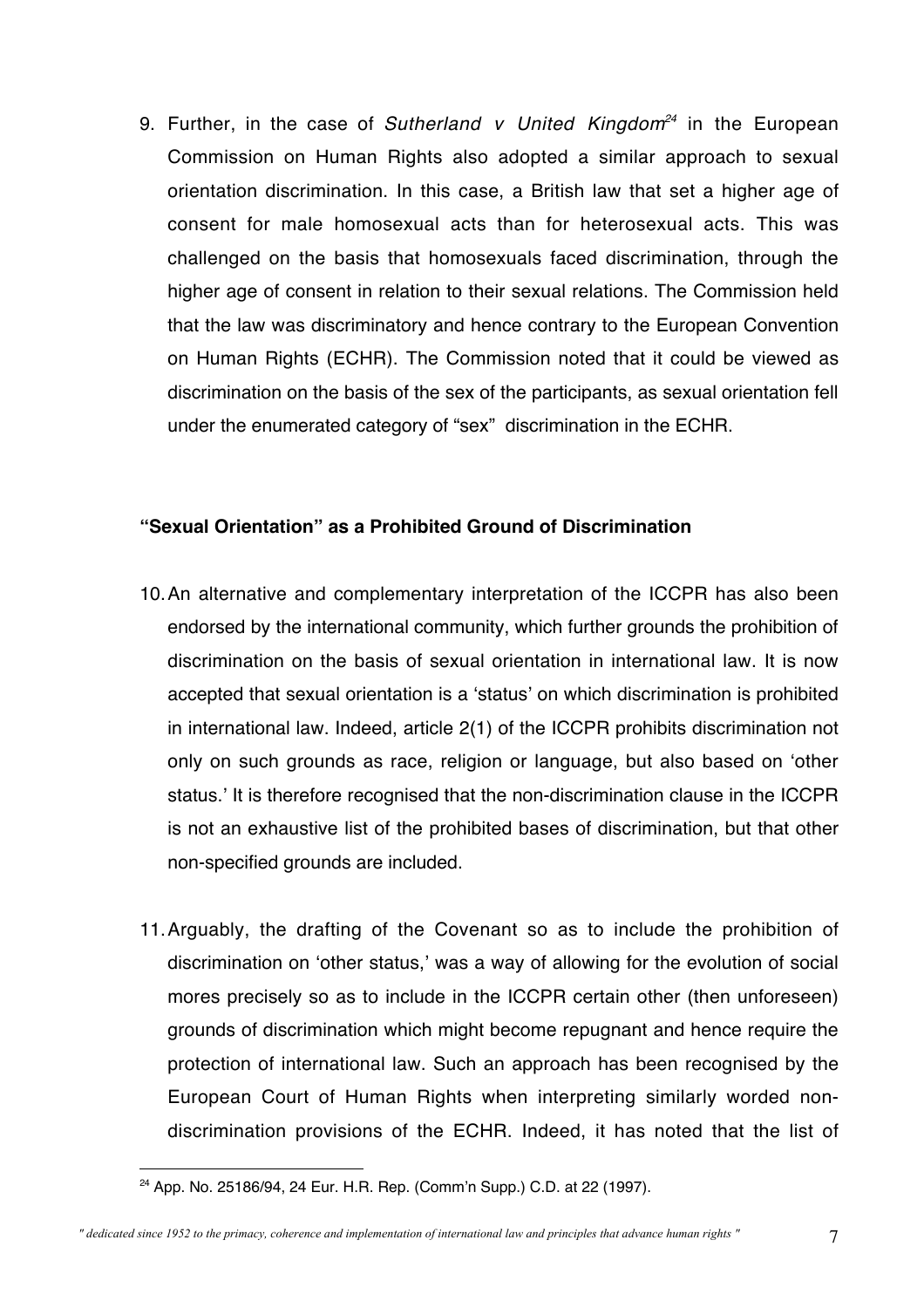prohibited grounds is 'illustrative and not exhaustive and that sexual orientation is 'undoubtedly covered.'<sup>25</sup>

12.International law has come to recognise sexual orientation as a status worthy of protection under international law. Thus in its annual report, the Inter-American Commission referred to homosexuals as 'a group traditionally subjected to discrimination' and hence in need of protection of the law.26 In the area of refugee law, courts have recognised that homosexuals are a 'distinct group' with distinct characteristics, one being their widespread persecution and discrimination.27 The international Community and domestic courts and tribunals have consequently construed sexual orientation as a 'status' which deserves protection from discrimination in international and domestic law. Various organs and mechanisms within the United Nations have recognised the discrimination and oppression often suffered by persons of a homosexual orientation, and the applicability of human rights to these violations.<sup>28</sup> Indeed, these legal developments point to the wide consensus that international law has evolved to support an inclusive definition of "other status," and that sexual orientation comes within this category of "other status" for the purposes of Article 2(1).

<sup>26</sup> See, Annual Report of the Inter-American Commission on Human Rights 2006, OEA/Ser.L/V/II.127, Doc. 4 rev. 1 of March 3, 2007.

*Case IJRL/010*, 1989 1 International Journal of Refugee Law 246 (South Africa).

*Ward v Canada (Attorney General)* 1993 2 SCR 689*.*

 $\overline{a}$ <sup>25</sup> Salgueiro da Silva Mouta v Portugal, Judgement of the European Court of Human Rights, 21 December 1999, para. 28.

<sup>27</sup> See eg: *Chan v. Minister of Immigration, Local Government and Ethnic Affairs (*1989) 169 CLR 379 (HCA).

*Morato v. Minister of Immigration, Local Government and Ethnic Affairs* 111 ALR 417 (Fed. Ct. Austl. 1992) The tribunal concluded that homosexuals are: *'recognizable and cognizable for the community of their social, recreational and other interests such as health and their protection from the forms of harassment they have traditionally faced within most societies'*  $28$  See eg., Report of the Special Rapporteur on the question of torture and other cruel, in human or degrading treatment or punishment, E/CN/.4/2004/56/Add.1, March 23, 2004; Report of the Special Rapporteur on extrajudicial, summary or arbitrary executions, E/CN.4/2003/3, January 13, 2003.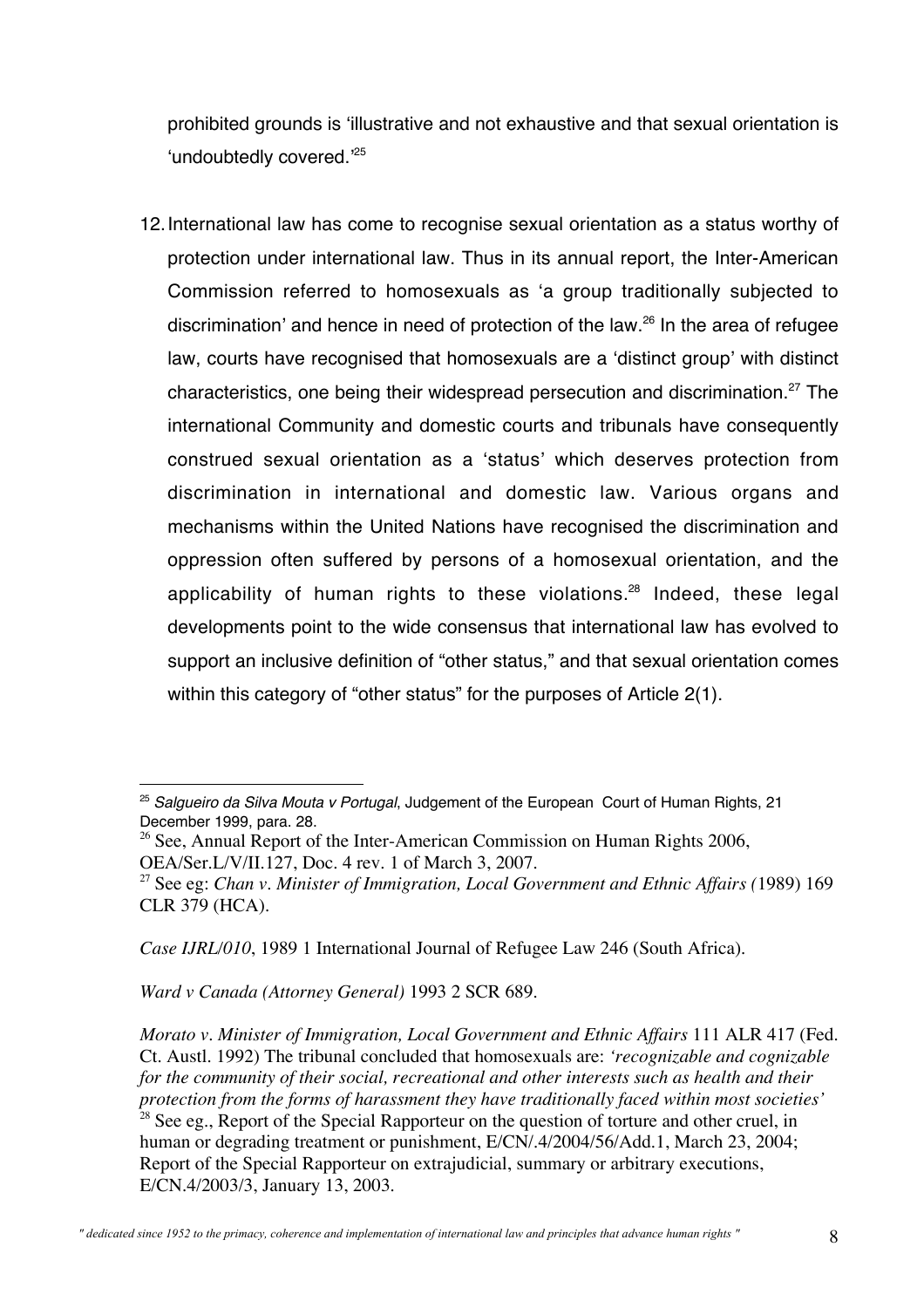#### **Sexual Orientation, Equality and Protection of the law:**

- **13.**The principle of non-discrimination enshrined in article 2(1) of the ICCPR is directly linked with the rights to equality before the law, protection against discrimination and equal protection of the law that are found in article 26 of the ICCPR.**<sup>29</sup>** The UN Human Rights Committee, has affirmed that the reference to "equal and effective protection against discrimination on any grounds such as race, colour, sex, language, religion, political or other opinion, national or social origin, property, birth or other status in Article 26 of the International Covenant on Civil and Political Rights includes discrimination on grounds of sexual orientation<sup>30</sup> (emphasis added).
- 14.As with article 2(1), the list of prohibited grounds of discrimination catalogued in article 26 of the ICCPR are not exhaustive or exclusive. The categories of 'sex' and 'other status' enshrined in article 26 have also been interpreted inclusively under international law to encompass homosexuals. Indeed, the very notion of equality in article 26 requires states to respect and guarantee the full and free exercise of rights and freedoms without discrimination. This includes discrimination based on sexual orientation.
- 15.The Inter-American Human Rights System -which is primarily composed of the countries of Latin America and the Caribbean-has also endorsed these principles, in relation to the interpretation of similar provisions of the American

 <sup>29</sup> Article 26 states: '*All person are equal before the law and are entitled without any discrimination to equal protection of the law. In this respect, the law shall prohibit any discrimination and guarantee to all persons equal and effective protection against discrimination on any ground such as race, colour, sex, language, religion, political or other opinion, national or social origin, property, birth or other status.'*

<sup>30</sup> Human Rights Committee, Views of April 4, 1994) Communications: *Toonen vs. Australia* , CCPR/C/50/D/488/1992, paras. 8.2-8.7. See also, Human Rights Committee, Views of Aug. 6, 2003, Communication: *Young vs. Australia*, CCPR/C/78/D/941/2000, para.10. 4.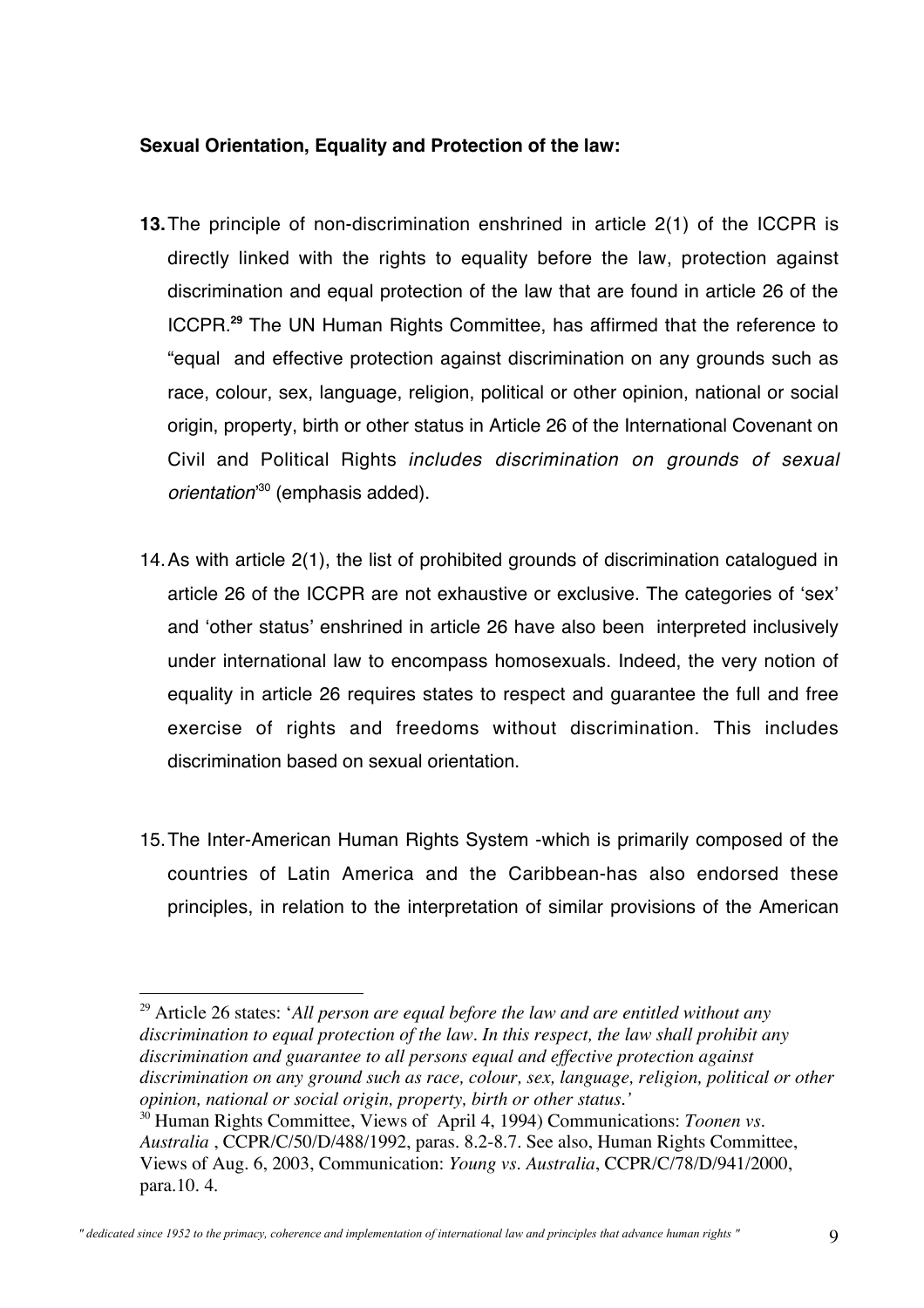Convention on Human Rights (ACHR). Therefore, the Inter-American Special Rapporteur on Migrant Workers has noted that:

…States cannot discriminate for reasons of race, colour, sex or gender or sexual preference…This principle of equality and non-discrimination is also enshrined in Article 26 of the International Covenant on Civil and Political Rights and in Article 24 of the American Convention. Sexual preference is included as a category as it is encompassed by the very concept of sex, according to the United Nations Human Rights Committee (Toonen v Australia). The Principle is extended to the enjoyment and exercise of all the rights enshrined in international instruments and to all social benefits provided by a state.<sup>31</sup>

#### **Conclusion:**

 $\overline{a}$ 

16.International human rights law has evolved to recognise and protect the rights of homosexuals. The principles of non-discrimination and equality embodied in Articles 2(1) and 26 of the ICCPR have been construed to prohibit discrimination on the basis of sexual orientation. This is based on the understanding that discrimination on the basis of sexual orientation is a form of sex discrimination, and also on the idea that sexual minorities warrant protection under international law based on their recognised status as a marginalised and often oppressed group. In accordance with these international standards, many states have taken action through their constitutions and legislation to prohibit discrimination based on sexual orientation.

<sup>&</sup>lt;sup>31</sup> Second progress report of the Special Rapporteurship on Migrant Workers and their Families in the hemisphere (OEA/Ser.L/V/II.111, Doc.20 rev., 16 April 2001, para. 97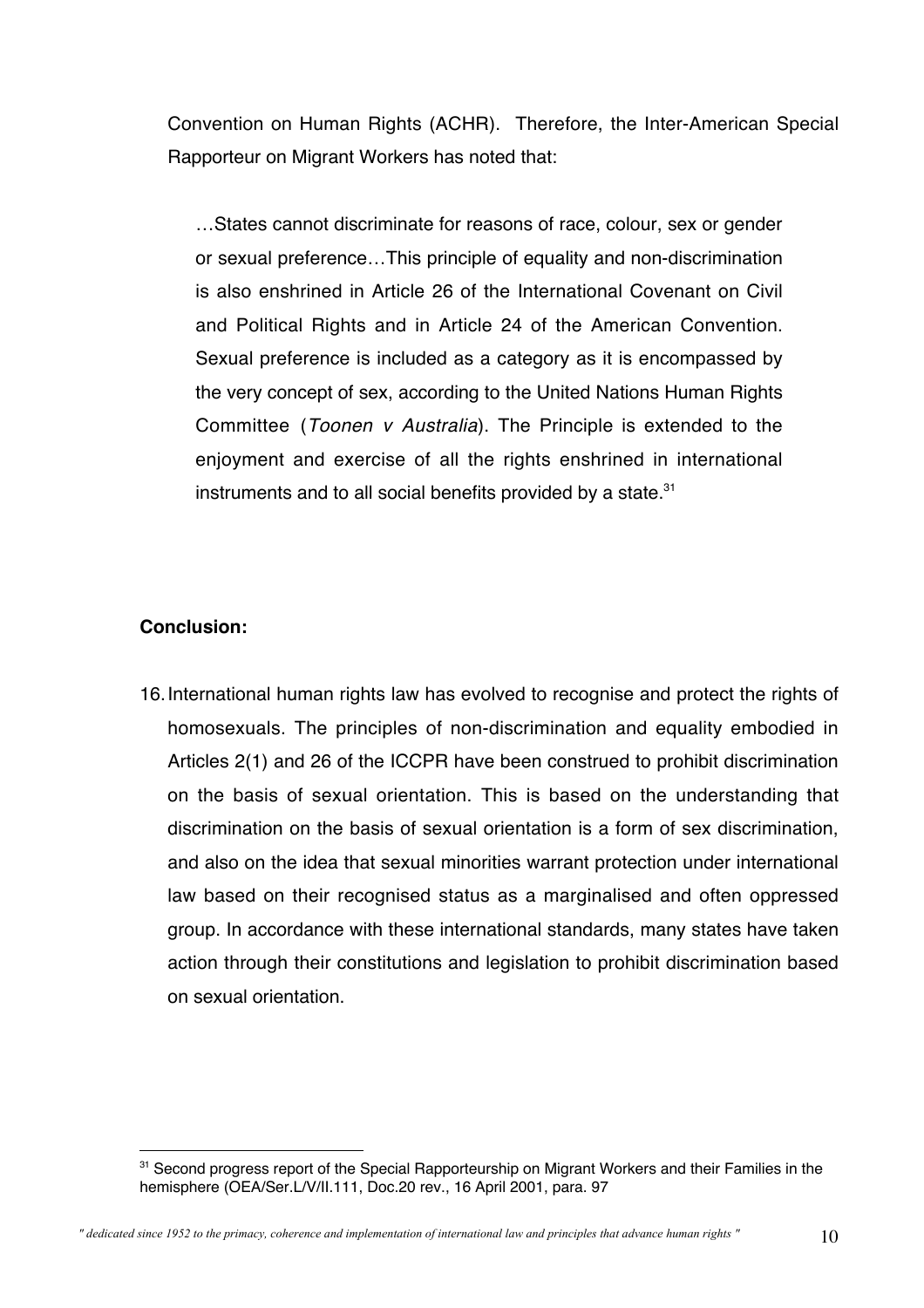# **Comparative constitutional analysis and some legal provisions protecting "third gender".**

1. The wide guarantees against discrimination in international human rights law, are also applicable to transgender persons, transvestites, inter-sex individuals or those broadly referred to as belonging to the 'third gender.' Beliefs about what constitutes male or female conventions have been used as an instrument of oppression against individuals who do not fit or conform to the dominant binary models of masculinity or femininity. Personal deportment, modes of dress, economic independence in women and the absence of an opposite sex partner, are all features that may subvert gender roles and expectations, and hence attract discriminatory responses based on gender. Within the organs of the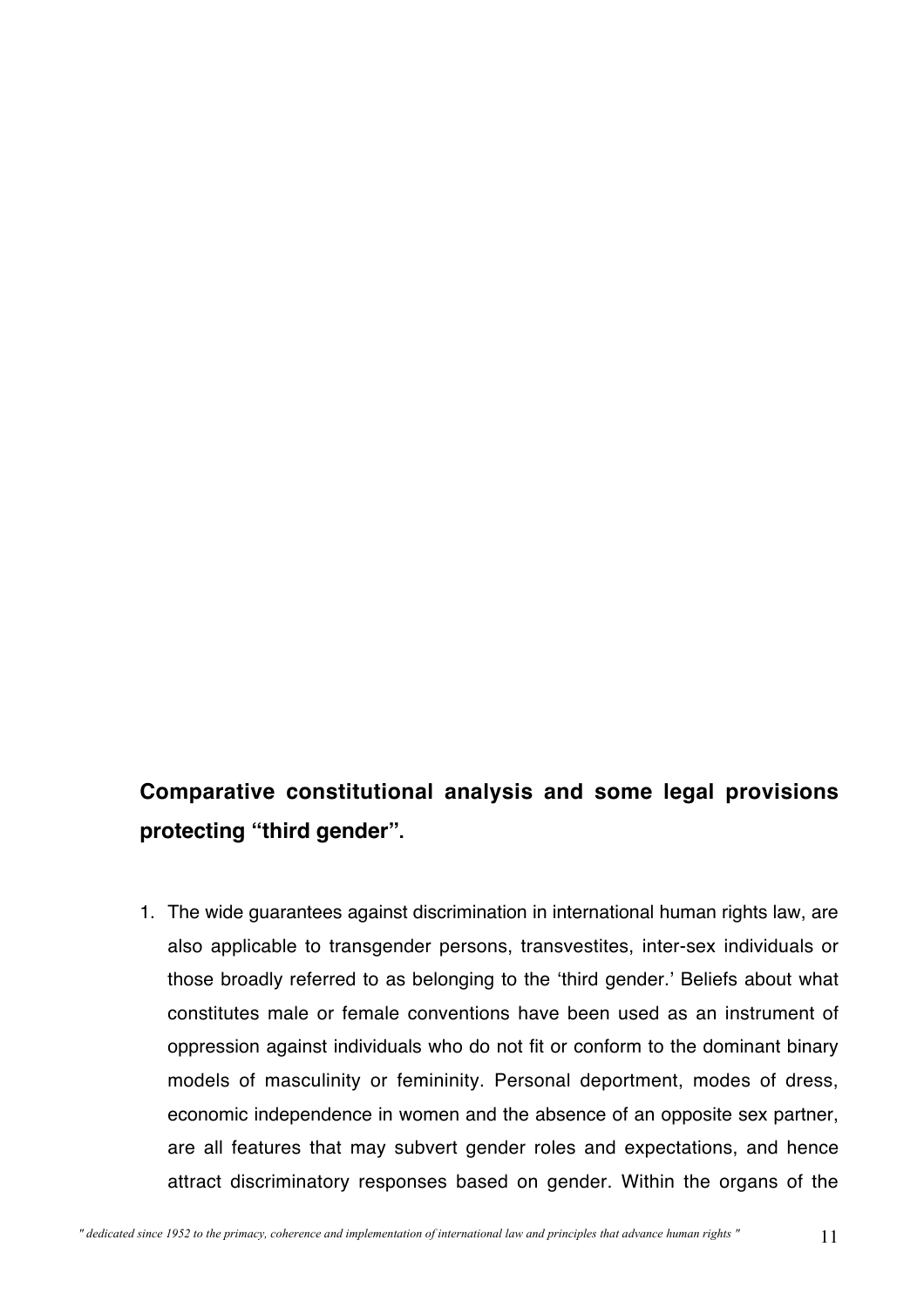United Nations, there is a growing recognition that transsexual individuals are prone to some of the most serious abuses and human rights violations.<sup>32</sup> It has also been accepted that these individuals are protected by existing international law, and that states have an obligation to respect and protect the rights of these individuals. $33$ 

- 2. In the case of Goodwin v United Kingdom,<sup>34</sup> the European Court of Human Rights recognised the rights of "individuals to live in dignity and worth in accordance with the sexual identity chosen by them at great personal cost," by arguing that "in the twenty first century the right of transsexuals to personal development and to physical and moral security in the full sense enjoyed by others in society cannot be regarded as a matter of controversy requiring the lapse of time to cast clearer light on the issues involved." More recently, in Van Kück v, Germany,<sup>35</sup> the Court recognised the "right to gender identity and personal development" as "a fundamental aspect of [the person's] right to respect for private life" protected under international human rights law.
- 3. It must be noted that most of the gender identity jurisprudence has developed in the context of cases involving persons who have undergone sex-change operations, and have sought legal recognition of their acquired gender. Consequently, existing case law has been unduly focused on whether particular claimants seeking protection have pursued surgical alterations to their bodies. However, this fact should not move this court to interpret the rights of transgender individuals restrictively, or to reserve protection only for those individuals who have undergone surgical and hormonal treatment. Indeed, the

<sup>&</sup>lt;sup>32</sup> See for eg., Report of the High Commissioner for Human Rights on the Situation on Human Rights in Columbia, E/CN.4/2005/10/Feb. 28, 2005; Report of the Secretary General on Integrating the Human Rights of Women throughout the United Nations System, E/CN.4/2005/68, Jan. 10, 2005, para. 14.

 $33$  See, for example, (Committee on the Rights of the Child) Concluding Observations: United Kingdom of Great Britain and Northern Ireland, CRC/C/15/Add.188, Oct. 9, 2002; (Committee on Torture) Concluding Observations: Venezuela, CAT/C/CR/29/2, December 23, 2002; (Committee on Torture) Views of November 28, 2003, *Mr. E.J. V. M vs. Sweden*, Communication No. 213/2002: Sweden, CAT/C/31/D/213/2002,

<sup>34</sup> Appl. no. 28957/95 (16 January 2002).

<sup>35</sup> Appl. no. 30968/97 (12 June 2003)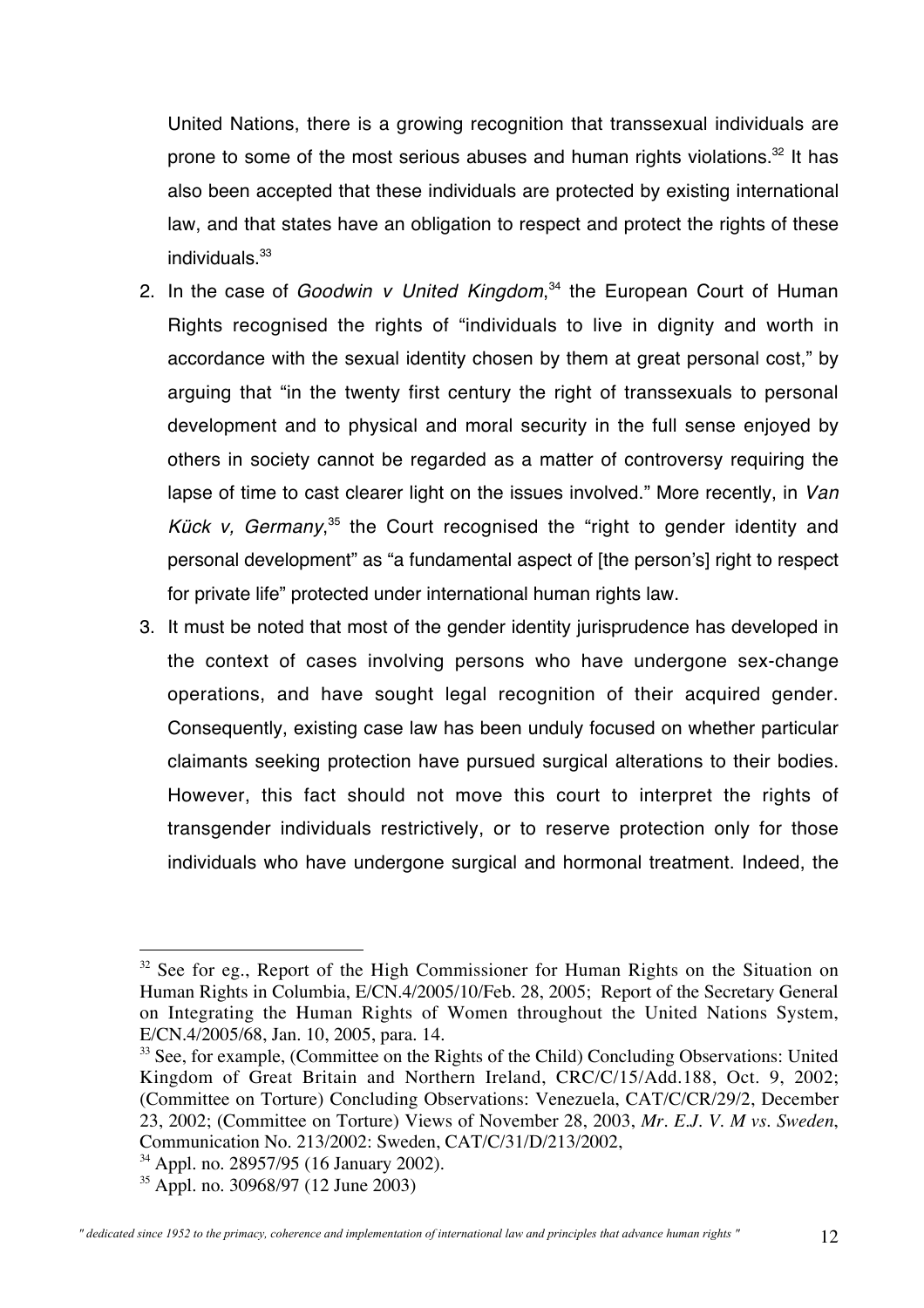issue of gender identity is complex and cannot be reduced to the single issue of whether a particular medical procedure has or has not been done.

- 4. It is now accepted that the issue of gender identity is also about an individuals deeply owned sense of their physiological or psychological self. This is reflected in the Yogyakarta Principles on the application of international human rights law in relation to sexual orientation and gender identity.<sup>36</sup> These principles define gender identity' as: "each person's deeply felt internal and individual experience of gender, which may or may not correspond with the sex assigned at birth, including the personal sense of the body (which may involve, if freely chosen, modification of bodily appearance or function by medical, surgical or other means) and other expressions of gender, including dress, speech and mannerisms  $^{1937}$
- 5. This definition represents the growing consensus among human rights experts from around the world, that surgical modification is not a prerequisite for legal protection from discrimination based on gender identity. Indeed, the issue most be viewed from a holistic perspective. The interest that the law seeks to protect in these cases is as much psychological and subjective as it is physical. It is therefore submitted, that gender-identity does not depend on any single factor, such as genital sex; or some limited range of factors, such as the state of the person's gonads, chromosomes or genitals (whether at birth or at some other time). Indeed, relevant factors that the court may take into consideration are, 'the person's life experiences, including the sex in which he or she was brought up and the person's attitude to it; the person's self-perception as a man or a woman; the extent to which the person has functioned in society as a man or a woman...and the person's biological, psychological and physical

<sup>&</sup>lt;sup>36</sup> In 2006, in response to well-documented patterns of abuse, a distinguished groups of international human rights experts met in Indonesia to outline a set of international principles relating to sexual orientation and gender identity. The result was the Yogyakarta Principles, which represent a universal guide to human rights which affirm binding international legal standards with which all states should comply.

 $37$  See, Yogyakarta Principles: On the Application on International Human Rights Law in Relation to Sexual Orientation and Gender Identity: available at <http://yogyakartaprinciples.org> last accessed December 4, 2007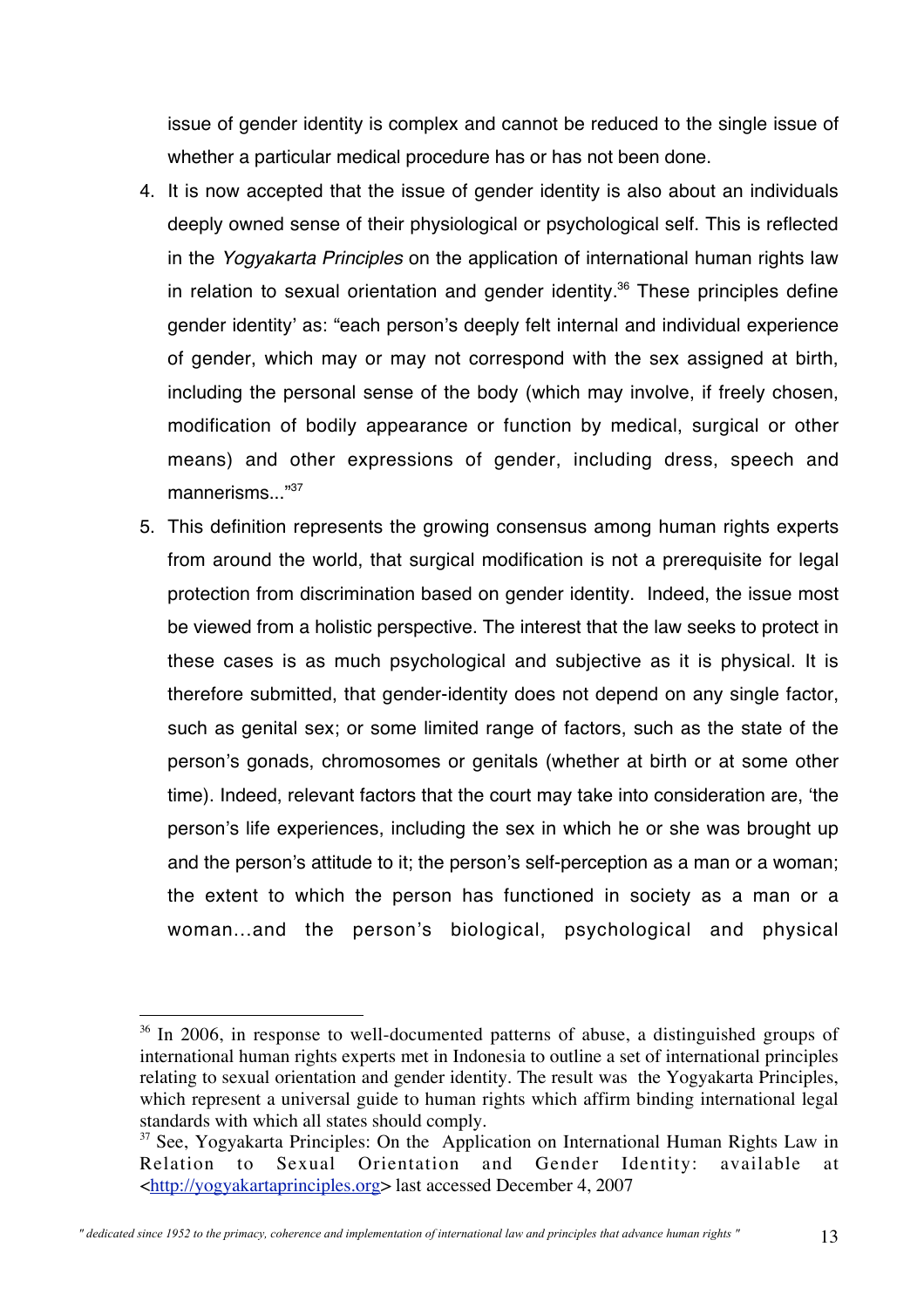characteristics.' <sup>38</sup> In short, the court should interpret the law, so as to afford the most expansive protection of the rights of individuals suffering from discrimination.

6. It must also be noted that States continue to adopt express or implied protections based on gender identity in domestic constitutional and legislative provisions and interpretation. This trend is set to continue in light of the progressive developments in this area. The following are a list of selected legal developments from various countries in the area of transgender rights.

#### **South Africa**

7. The Constitutional Court of South Africa in the case of National Coalition for Gay and Lesbian Equality v. Minister of Justice<sup>39</sup> interpreted the constitutional prohibition of discrimination based on "sexual orientation" as also covering "persons who are ... transsexual."<sup>40</sup> This interpretation extended full constitutional protection to South African transsexuals against discrimination and other unconstitutional conduct.

# **Brazil**

8. In the Brazilian state of São Paulo - Lei No. 10.948, de 5 de novembro de 2001 prohibits discrimination "contra cidadão homossexual, bissexual ou transgênero," that is, 'against a homosexual, bisexual or trans-gendered citizens.'

# **The Philippines**

<sup>&</sup>lt;sup>38</sup> Re: Kevin [2001] FamCA 1074 (Court of Appeal Australia)

<sup>&</sup>lt;sup>39</sup> (9 Oct. 1998), 1999 (1) SA 6

<sup>40</sup> Ibid. para 21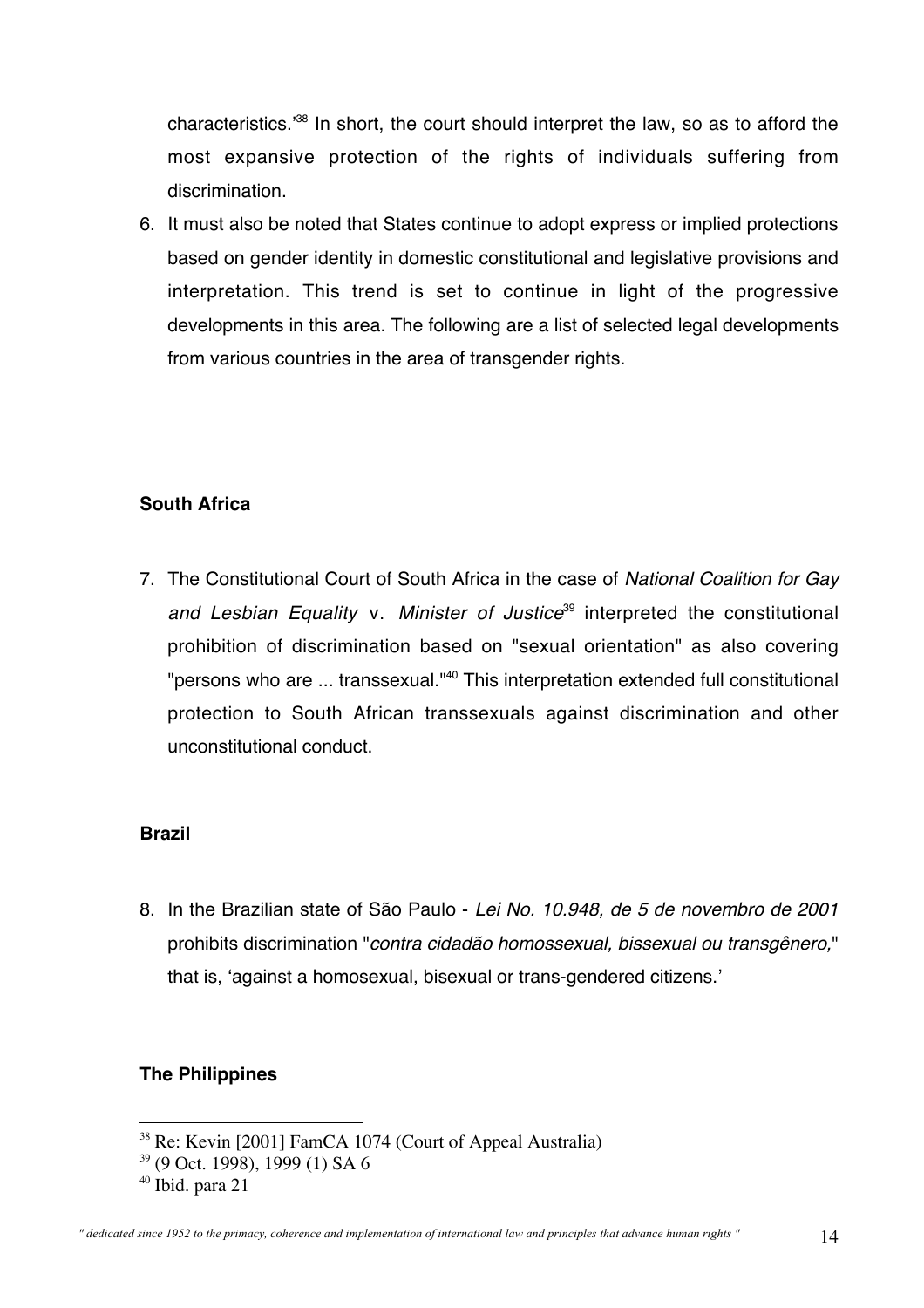9. Recently, the Senate of the Republic of the Philippines embarked on considering **Senate Bill No. 1738** entitled "An Act Prohibiting Discrimination on the Basis of Sexual Orientation and Gender Identity and Providing Penalties Therefore." As the title suggests, when this bill becomes law it will render illegal all discriminatory practices against individuals based on their sexual orientation or gender identity, whether this is perpetrated by organs of the state or private individuals.<sup>41</sup> For example section  $4(a)$  provides that: "- It shall be unlawful for any person, natural or juridical, to: (a) Deny access to public service, including military service, to any person on the basis of sexual orientation and/or gender identity..."

#### **Singapore & Japan**

10.The **Woman's Charter (Amendment Act) 1996** endows transsexual individuals with the capacity to marry, and with that all the attendant rights and privileges that that status entails. Transsexuals are also able to to be legally recognised as belonging to their acquired gender, and to have official documents such as birth certificates and identity cards to reflect this fact. $42$  These provisions ensure transsexual individuals *inter alia* the right to privacy and family life.<sup>43</sup> In July 2003, the parliament of Japan unanimously approved the bill for the "law concerning special cases in handling gender for people with gender identity disorder." The legislation enables transsexual individuals to change their legal sex.<sup>44</sup> The Naha Family Court, Okinawa Prefuncture (Kyodo) recently approved an application by

 <sup>41</sup> See, (Human Rights Committee) Concluding Observations: Philippines, CCPR/CO/79/PHL, Dec. 1, 2003.

<sup>&</sup>lt;sup>42</sup> Debbie Ong, '*The Test of Sex for Marriage in Singapore*,' (1998) 12 Int'l Journal of Law, Policy and Family, p. 161

<sup>43</sup> See Article 17 of the ICCPR. See also *Goodwin v UK* and *I v UK*, Judgements of the European Court of Human Rights, 3 July 2002.

<sup>&</sup>lt;sup>44</sup> See, 'Sex Change Recognition Law Enacted' The Japan Time (Friday, July 11, 2003) found at: http://search.japantimes.co.jp/cgi-bin/nn20030711b2.html.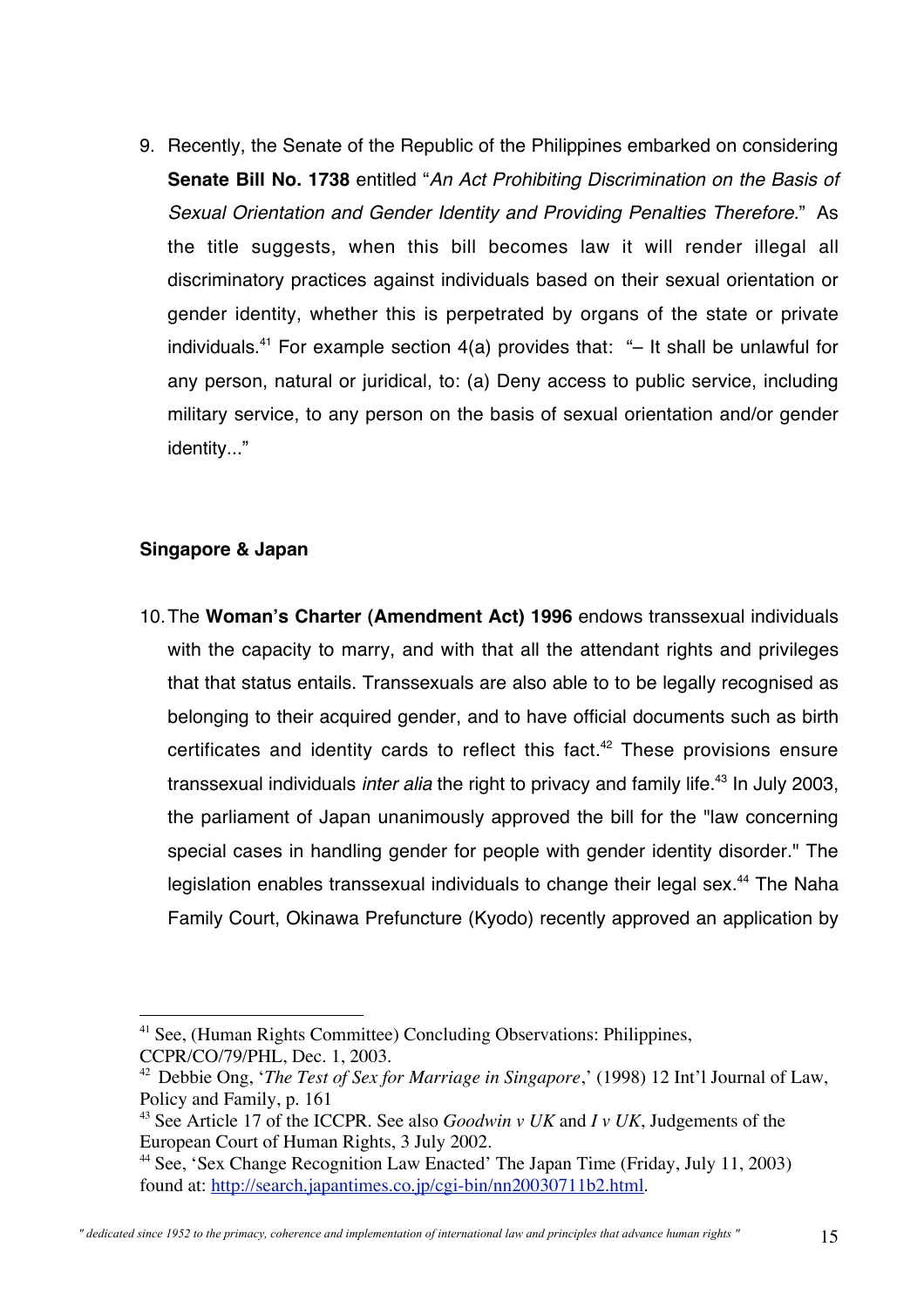a transsexual to alter her officially registered sex to female under the 2003 legislation.<sup>45</sup>

#### **New Zealand**

11.Transsexuals in New Zealand can now change all their documents, including passports and birth certificates following the **Transgender (Anti-Discrimination and Other Acts Amendment) Act 1996 - No 22** Transsexuals in New Zealand can also marry and foster or adopt children. Simply, a transsexual in New Zealand is regarded as female or male as far as the law is concerned. Such legal provisions ensure to transexual individuals inter alia the right to privacy and family life.

#### **United Kingdom**

- 12. Since the introduction of the Sex Discrimination (Gender Reassignment) Regulations 1999, it has been unlawful to discriminate against employees who intend to undergo gender reassignment, are undergoing the process or have done so in the past. The regulations amended the Sex Discrimination Act 1975, so that discrimination on these grounds amounts to unlawful sex discrimination. The definition of harassment in the Sex Discrimination  $Act^{46}$  also applies to harassment on grounds of gender reassignment.
- 13. Furthermore, in 2004 the UK parliament passed the Gender Recognition Act, which allows transsexuals (or transgender) individuals to change their legal gender. The Act gives legal recognition to transsexual persons, and allows them

 <sup>45</sup> Japanese Law News Bulletin, July 2005, p. 5, found at: law.anu.edu.au/anjel/documents/ Jlawnews/2004monthlybulletin7.pdf

<sup>46</sup> As amended Oct. 1, 2005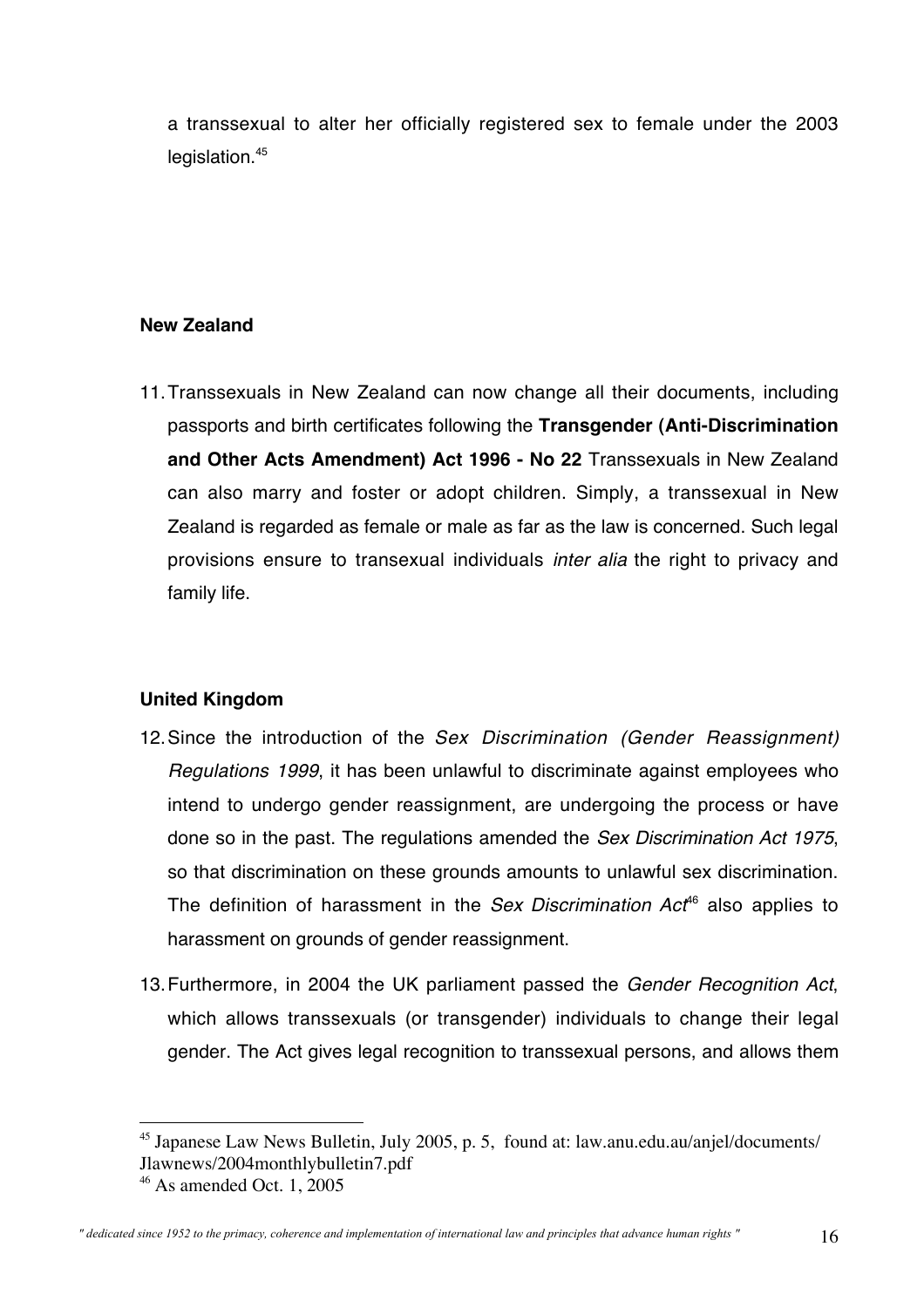to acquire a new birth certificate and be able to marry, as well as affords them full recognition in law for all purposes.

#### **Other Countries:**

14.Other countries which have laws that allow transsexuals who have undergone gender reassignment surgery to get their personal documents reflecting the "new" gender include; **China** (2003), **Germany** (1981),47 **Italy** (1982), **Japan** (2004), **Netherlands** (1985), **New Zealand** 1995), **Panama** (1975), **Romania** (1996), **South Africa** (2003), **Spain** (2006) **Sweden**(1972), Turkey (1988), **United Kingdom** (2004) and many states in, **Canada,**<sup>48</sup> **United States** and **Australia**<sup>49</sup>

### **The United States**

15.In addition to laws recognising their 'acquired gender,' transsexual individuals have been able to claim redress against discriminatory practices under United States anti-discrimination legislation. In Smith v. City of Salem,<sup>50</sup> a male to female transsexual, had been employed as a lieutenant in the fire department without

 $47$  German law regulates the change of first names and legal gender. It is called the "Gesetz" über die Änderung der Vornamen und die Feststellung der Geschelechtszugehörigkeit in besonderen Fällen" (Law about the change of first name and determination of gender identity in special cases).

<sup>&</sup>lt;sup>48</sup> For eg. In British Columbia under the Revised Statutes British Columbia 1974, Chapter 66 s21a an unmarried transsexual may apply to have the director of Vital Statistics:

change the sex designation on the registration of birth of such a person in such a manner that the sex designation is consistent with the intended results of the transsexual surgery [R.S.B.C., 1974, s21a, ss1]

<sup>&</sup>lt;sup>49</sup> See International Lesbian and Gay Association (ILGA) World Legal Survey on Anti-Discrimination Law (Gender Identity); 'European Treaties and Legislation and Selected National Legislation Expressly or Impliedly Prohibiting Discrimination based on Gender Identity' By Robert Wintemute (last updated September 20, 2002) at: http://www.ilga.info/Information/Legal\_survey/Legislation%20Prohibiting%20Discriminatio n%20Based%20On%20Gender%20Identity.htm

<sup>50</sup> 378 F.3d 566, 568 (6th Cir. 2004)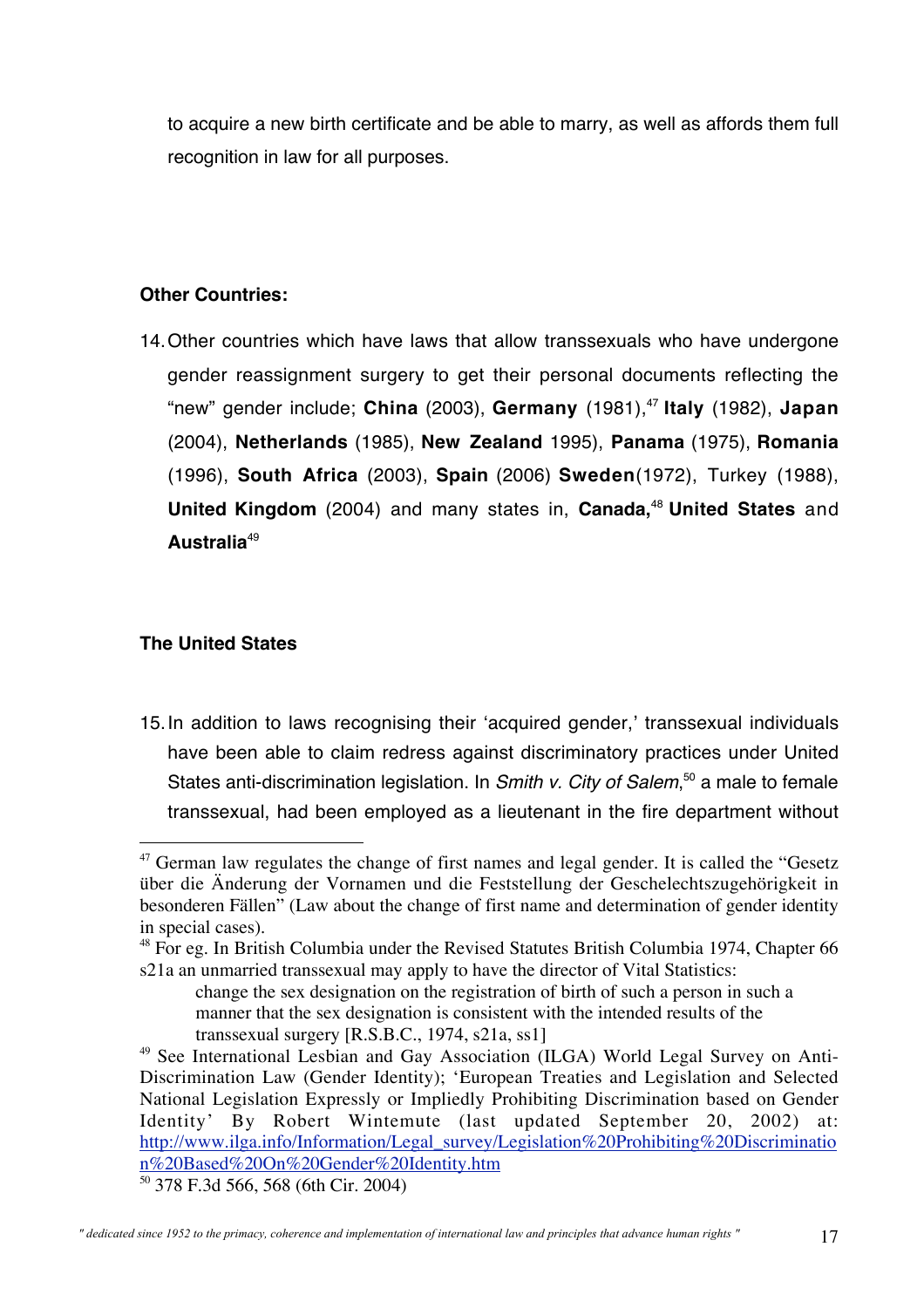incident for seven years. After doctors diagnosed Smith with Gender Identity Disorder ("GID"), she began to experience harassment and retaliation following complaint. She filed claims of sex discrimination and retaliation, equal protection under Title VII of the Civil Rights Act  $1964<sup>51</sup>$  and due process claims under  $42$ U.S.C. § 1983, and state law claims of invasion of privacy and civil conspiracy. The Court of Appeals (6th Circuit) stated that: "[i]t follows that employers who discriminate against men because they do wear dresses and makeup, or otherwise act femininely, are also engaging in sex discrimination, because the discrimination would not occur but for the victim's sex."52 Other similar judgements continue to steer transgender jurisprudence in a more expansive direction throughout North America.

#### **Australia**

16. In Australia the courts have used their statutory powers to grant relief and de facto recognition to transsexuals. This was seen the case of Re Alex: Hormonal Treatment for Gender Identity Dysphoria, $53$  which was a landmark case for transgender youth rights, setting precedent in Australia and the world. An application was made concerning a 13 year old referred to as "Alex" (to ensure anonymity). The key issue was whether the courts should authorise medical treatment involving the administration of hormonal therapies to begin a sex change procedure on Alex. At birth and at the time of the case Alex was in the eyes of the law a girl. Alex was diagnosed with gender identity dysphoria meaning [he] has had a longstanding wish to undergo a transition to become male in appearance.

Chief Justice Nicholson ruled to:

Allow Alex to change gender and name written on birth certificate.

<sup>&</sup>lt;sup>51</sup> 'Title VII' prohibits employment discrimination based on race, colour, religion, sex and national origin.

<sup>&</sup>lt;sup>52</sup> See pg. 574

<sup>53</sup> [2004] Fam. CA 297 (13 April 2004)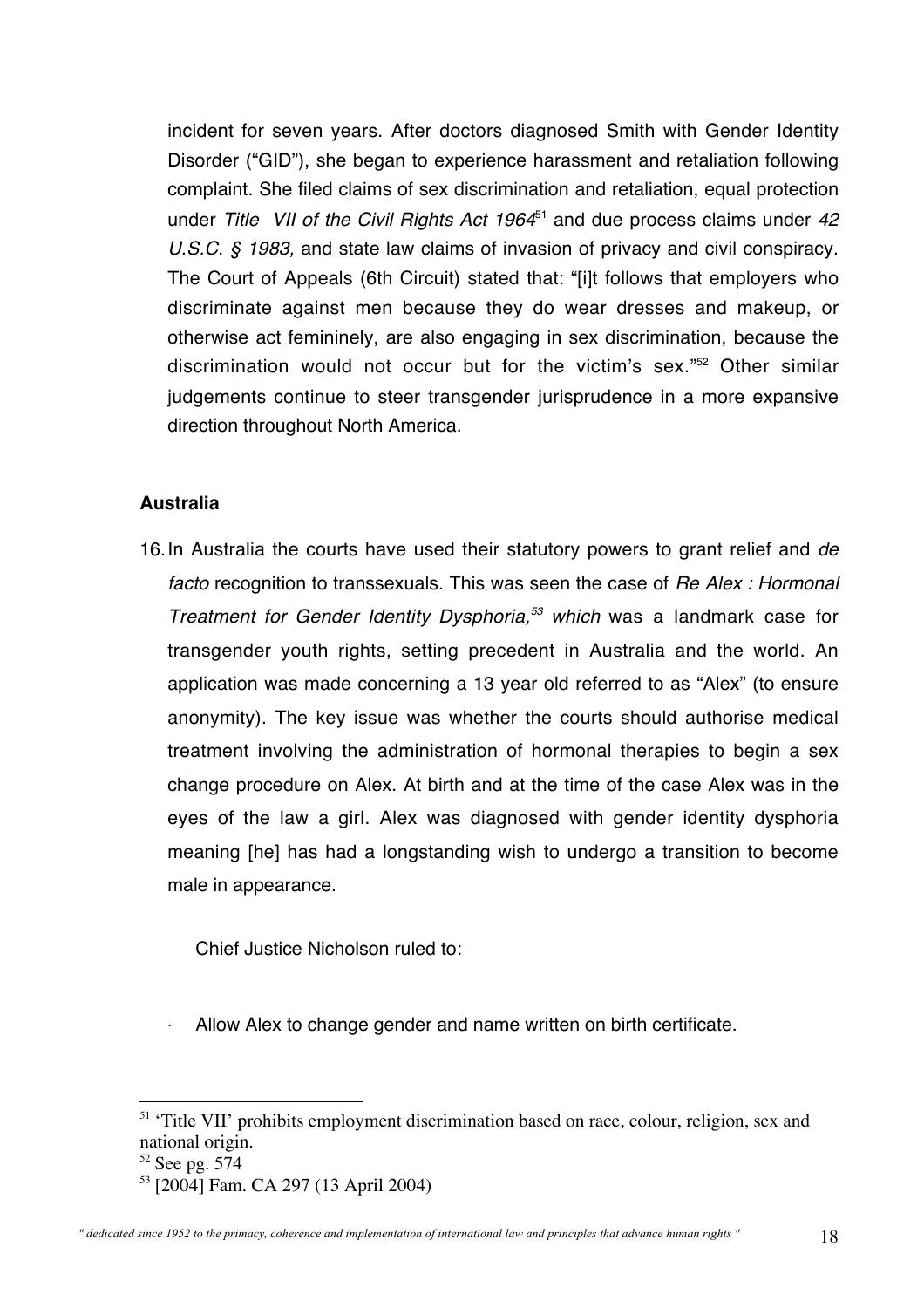- Allow Alex to be administered hormone treatment until [he] reaches 18 years old. At 18 Alex is free by law to make this decision without permission of the court.
- Allow Alex to enrol in school under a male name.
- 17. In the case of Re Kevin Validity of marriage to transsexua $f^4$  the Family Court of Australia also made a significant judgement concerning the right of transsexuals to marry. Kevin, a post-operative female-to-male transsexual, married a woman called Jennifer. Kevin had undergone hormonal treatment and sex affirmation surgeries. His sex indicator had been changed on his birth certificate and other legal documentation. The question faced by the court was whether Kevin was a man for the purposes of family law in Australia. There, Justice Richard Chisholm (the judge in this case) held that a transsexual's sex reassignment would be recognised for purposes of marriage.

# **Conclusion:**

18.From the above we can see that international law extends human rights protection, not only to those individuals with same-sex attraction, but also to transgender or inter-sex persons. Clearly, gender identity implicates the issue of human dignity, autonomy and equality that are the very foundation of human rights. States such as South Africa have therefore extended fundamental protection against discrimination to transsexuals through their domestic constitutions. Others, such as Japan and Brazil have through legislation granted transsexuals the legal recognition to live in their acquired gender in dignity and to enjoy their right to privacy and family life through marriage and other such activity. Furthermore, states as the United Kingdom (and the Philippines will) have passed legislation to protect transsexuals from discrimination in employment and in other public and private spheres. These developments are a testament to the growing international recognition that States have a duty to respect and protect the rights and liberties of transsexual individuals.

 <sup>54</sup> [2001] Fam CA 1074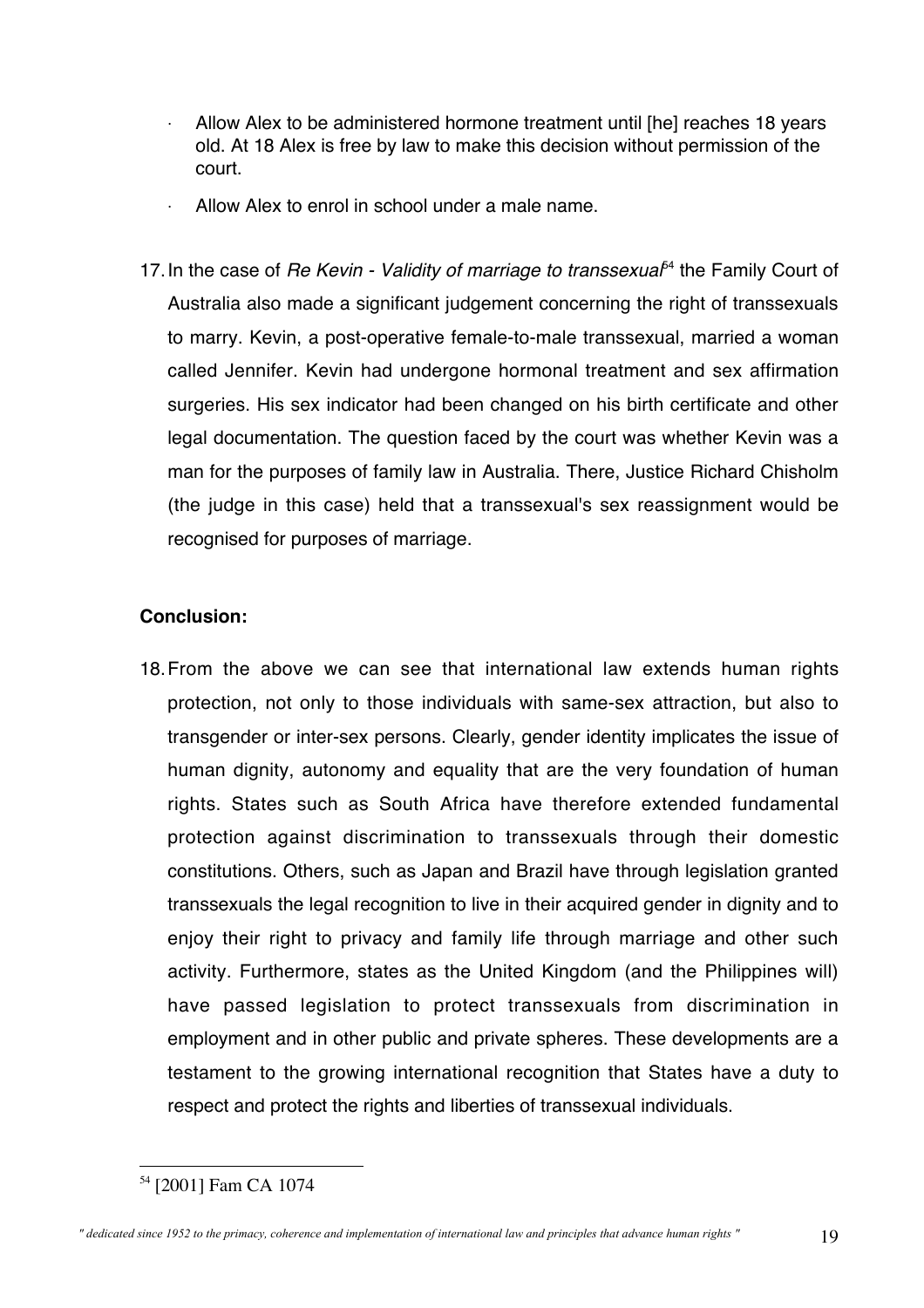**Whether the origin of one's sexual orientation has relevance to the human rights of homosexual and transgender individuals.**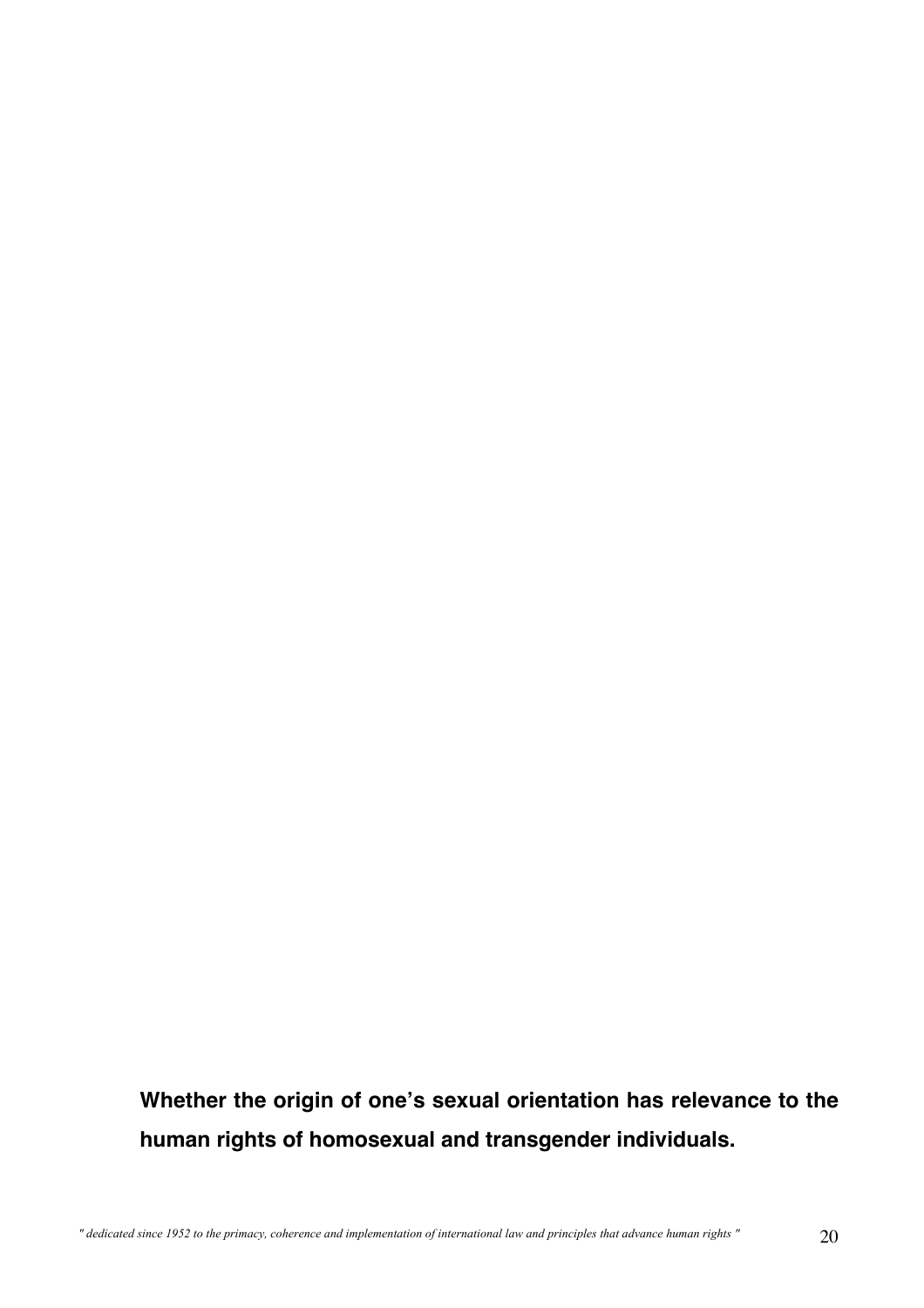- 1. Recent studies in genetics and the medical sciences in general, have strengthened the argument that sexual orientation is biologically determined and hence an immutable characteristic.<sup>55</sup> However, scientific knowledge in this area is still some way from being generally accepted, and is often characterised by significant disagreement. Indeed, proof of the immutability of homosexual orientation is not necessary for successfully making the claim that homosexuals are entitled to equal rights and protection of the law.<sup>56</sup> It is the view of the ICJ that the answer does not lie in verifying the claims that sexual orientation is a choice, or that it is solely explained by biological factors. Homosexuality, regardless of it's origin, acquires social, political and legal meaning through the lived experiences of homosexual individuals, and the historical and continued injustice that they face from day to day. Therefore, it is beyond doubt that sexual orientation (and discrimination) implicates human rights and is worthy of protection in both international and domestic law.
- 2. Human rights law protects individuals based on characteristics that are involuntary and biological (such as nationality and race) but also for characteristics that are partly or wholly within the voluntary control of the individual (such as political views and religious belief).<sup>57</sup> Therefore, whether sexual orientation is involuntary or not, does not diminish the strength of the claim that sexual minorities are entitled to equal citizenship, equal rights and protection of the law. Indeed, a common feature of all the groups protected by human rights law (eg. women,<sup>58</sup> indigenous people<sup>59</sup> and children<sup>60</sup>) is that the

<sup>&</sup>lt;sup>55</sup> Some important studies done in the past include: J. Michael Bailey and Richard C. Pillard, '*A Genetic Study of Male Sexual Orientation*,' 48 Archives of Gen. Psychiatry (1991) 1089; Dean H. Hamer, Stella Hu, Victoria L. Magnuson, Nan Hu and Angela M.L. Pattatucci, '*A Linkage Between DNA Markers on the X Chromosome and Male Sexual Orientation*,' 21 Science (1993) 321; Simon LeVay, '*A Difference in Hypothalamic Structure Between Heterosexual and Homosexual Men*,' 243 Science (1991) 1034.

<sup>56</sup> Janet E. Halley, 'Sexual Orientation and the Politics of Biology: A Critique of the Argument from Immutability' (1994) 46 Stanford Law Review 503

<sup>&</sup>lt;sup>57</sup> Article 2(1) ICCPR ; Article ...

<sup>&</sup>lt;sup>58</sup> See, Convention on the Elimination of all Forms of Discrimination Against Women (1979).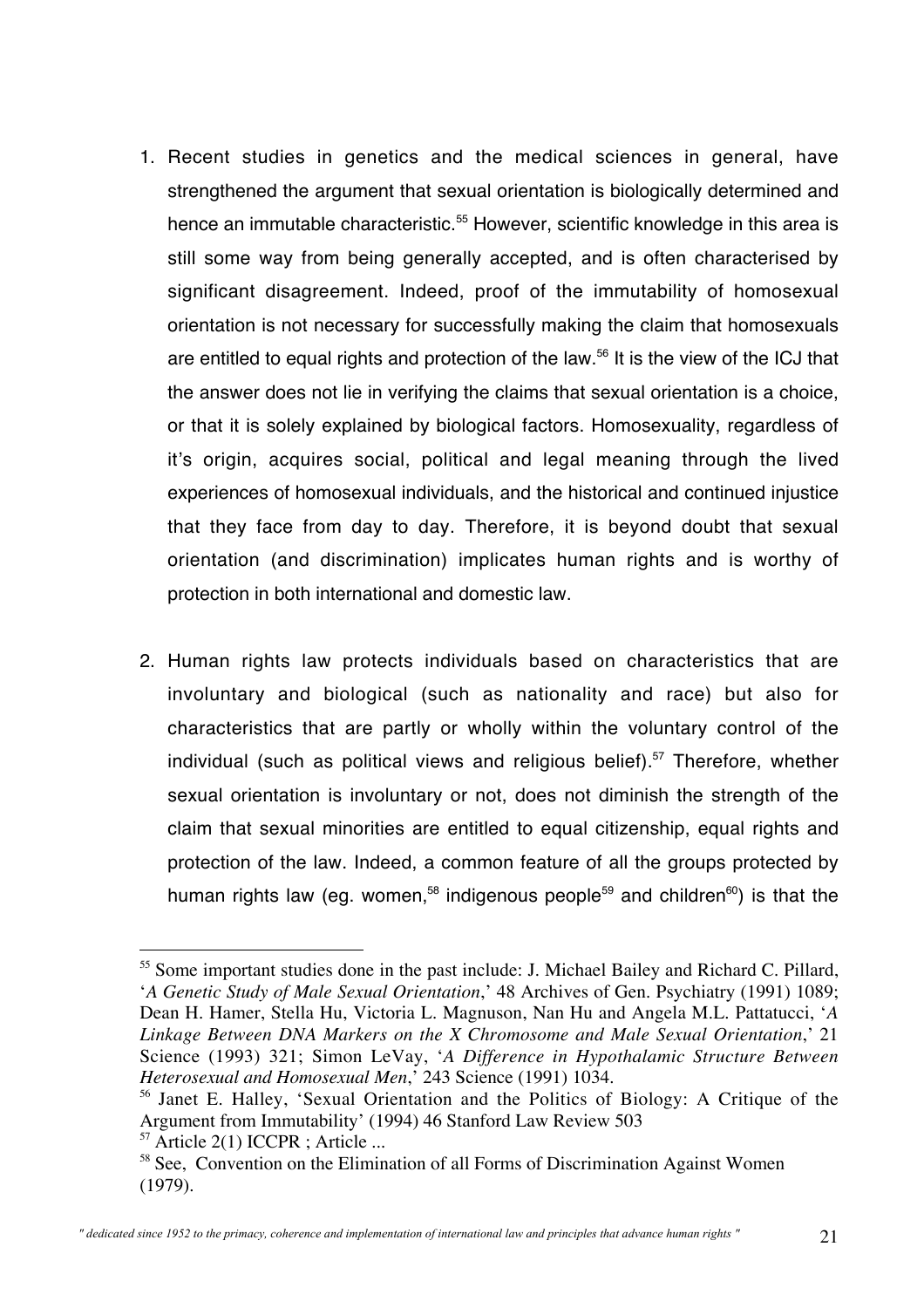individuals or groups involved have been victimised and stigmatised throughout history because of prejudice, mostly based on fear or ignorance. "This characteristic would also clearly apply to sexual orientation, or more precisely to those who have deviated from accepted sexual norms, at least in the eyes of the majority."61

3. Courts have become aware of the way that culture, politics and indeed the law has been used to discriminate against and oppress those considered sexual minorities. As the Supreme Court of Canada in Vriend v Alberta<sup>62</sup> noted:

"Perhaps most important is the pasychalongic which may ensue from this state of affairs. For loticallis extrimination lead to concealment of true identity and this t be harmful to personal confidence and self-esteem. Compounding that effect is the implicit message inveyed by the exclusion, that gays and lesbians, unlike other individuals, are not worthy of protection. This is clearly an example of a distinction which demeans the individual and strengthens and perpetrates [sic] the view that gays and lesbians are less individuals of protection society. The potential harm to the dignit perceived worth of gay and lesbian individuals constitutes a particularly cruel form of discrimination."

4. In the case of National Coalition for Gay and Lesbian Equality v. Ministry of Justice, the South Africa Constitutional Court defined sexual orientation as 'a person's ( political or psychological) attitude or adjustment in relation to...'<sup>63</sup> sexual attraction. Thus the Court did not seek to distinguish between sexual orientation as inherent as opposed to being a purely voluntary trait. Instead the court grounded its arguments in notions of the inherent dignity of the individual, and the role of the law in protecting this vital human interest. As the court

<sup>&</sup>lt;sup>59</sup> See, United Nations Declaration on The Rights of Indigenous Peoples (2007).

 $60$  See, United Nations Convention on the Rights of the Child (1989).

<sup>&</sup>lt;sup>61</sup> See, James Hathaway, The Law of Refugee Status (Butterworths, 1991), 164.

<sup>62</sup> [1998] 1 S.C.R. 493, per Cory J. at para 102.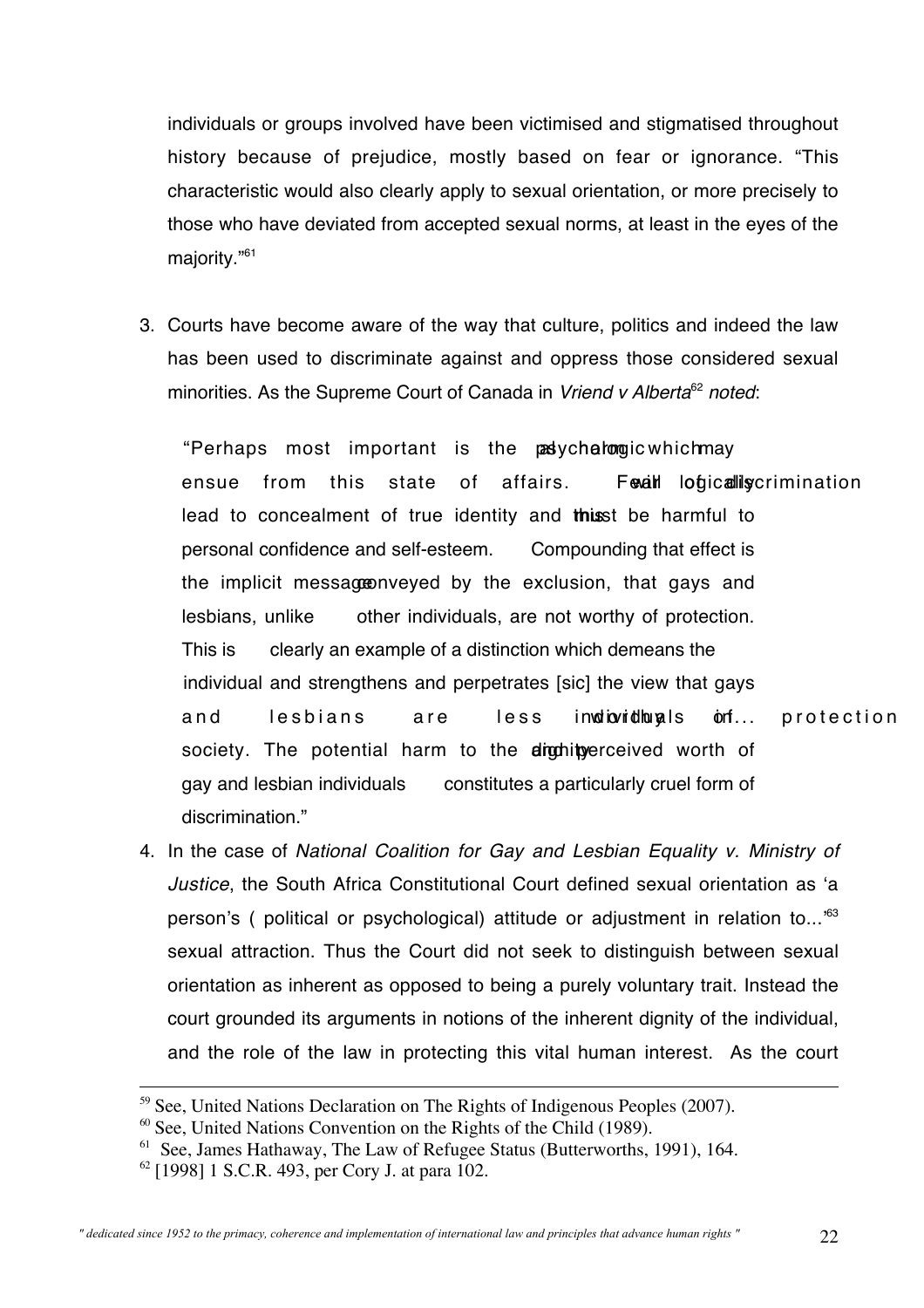observed '[t]he impact of discrimination on gays and lesbians is rendered more serious and their vulnerability increased by the fact that they are a political minority not able on their own to use political power to secure favourable legislation for themselves.<sup>364</sup> The Court went on the point out that homosexuals are accordingly almost exclusively reliant on the constitution and the law in general for their protection.

5. In the case of *Re GJ*,<sup>65</sup> the Refugee Status Appeals Authority in New Zealand the issue of the nature of homosexuality arose in the context of an asylum claim. In coming to the conclusion that homosexuals were eligible under international law for protection based on fear of persecution, the tribunal noted that:

it is not ultimately a question whether sexual orientation is immutable as a matter of fact...it would seem beyond dispute that sexual orientation is fundamental to one's identity. Whether immutable or not, it is therefore a characteristic that ought not be required to be changed.

Here, the tribunal recognised the fundamental nature of an individual's sexual orientation, and the importance of protecting this interest in preserving human dignity and bodily integrity.

6. Similarly, the Administrative Court of (Weisbaden) Germany<sup>66</sup> in its judgement of Apr. 26, 1983, No.IV/I E 06244/81, reviewed an asylum claim by an Iranian national who feared that as a homosexual he would be punished and perhaps executed. The Court objected to the view that the applicant should be told simply to refrain from homosexual activity and live inconspicuously in Iran. It stated that although conflicting theories about homosexuality exist, there is general agreement that 'homosexuality is not a mere preference that can be turned on or

<sup>&</sup>lt;sup>63</sup> See para. 20

<sup>&</sup>lt;sup>64</sup> para. 25

<sup>65</sup> Refugee Appeal No. 1312/93 (Aug. 30, 1995).

<sup>66</sup> The Administrative Court of Weisbaden (Verwaltungsgericht Weisbaden)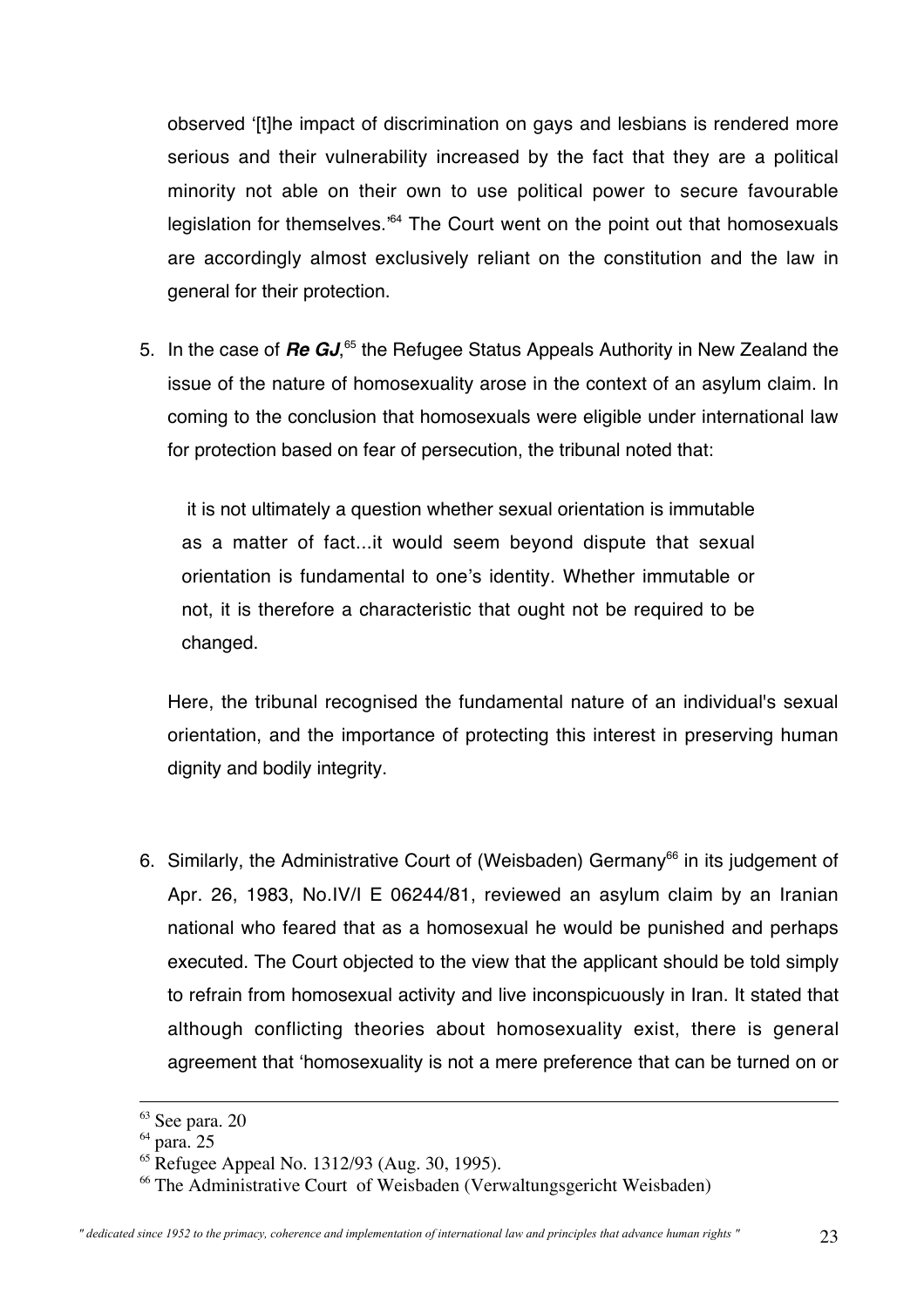off at will.' The Court believed that telling a homosexual asylum seeker that he can avoid persecution by being careful to live a hidden, inconspicuous life is as unacceptable as suggesting that someone deny and hide his religious beliefs, or try to change his skin colour.<sup>67</sup>

7. The Inter-American Court has developed a rich jurisprudence on the issue of discrimination in international human rights law. In its discussion of the issue of discrimination, it has noted that international law must protect people:

> 'who are vulnerable for different reasons, hounded by risk, restrictions, and breaches that have a characteristic identity and refer not only to conditions derived from biology, but also, and probably most important, from cultural circumstances that have not been opposed, suppressed or dissipated...' 68

These observations underscore the idea that human rights protection is not reserved for ill-treatment that stems only from biological characteristics of the victim, but that it also addresses injustice whether it be routed in religious, political, cultural, sociological or other prejudices or motivations.

# **Conclusion:**

8. It is therefore submitted, that the issue of legal protection of homosexuals does not turn on biological facts. It instead rests on the fact that sexual orientation is a fundamental part of the individual, embodying such fundamental human interests as privacy, autonomy and dignity. Indeed, the Universal Declaration reminds us that "all human beings are born free and equal in dignity and rights." It therefore follows, that human beings regardless of sexual orientation (and the causes of such orientation) are deserving of equality and full protection of the law.

 <sup>67</sup> Maryellen Fullerton in "Persecution due to Membership in a Particular Social Group: Jurisprudence in the Federal Republic of Germany" (1990) 4 Geo. Immigra. L.J. 381, 408. 68 (Inter-American Court of Human Rights) *Miguel Castro-Castro Prison v. Peru*, Judgement of November 25, 2006, Series C No. 160. (Concurring Opinion of Judge Sergi García).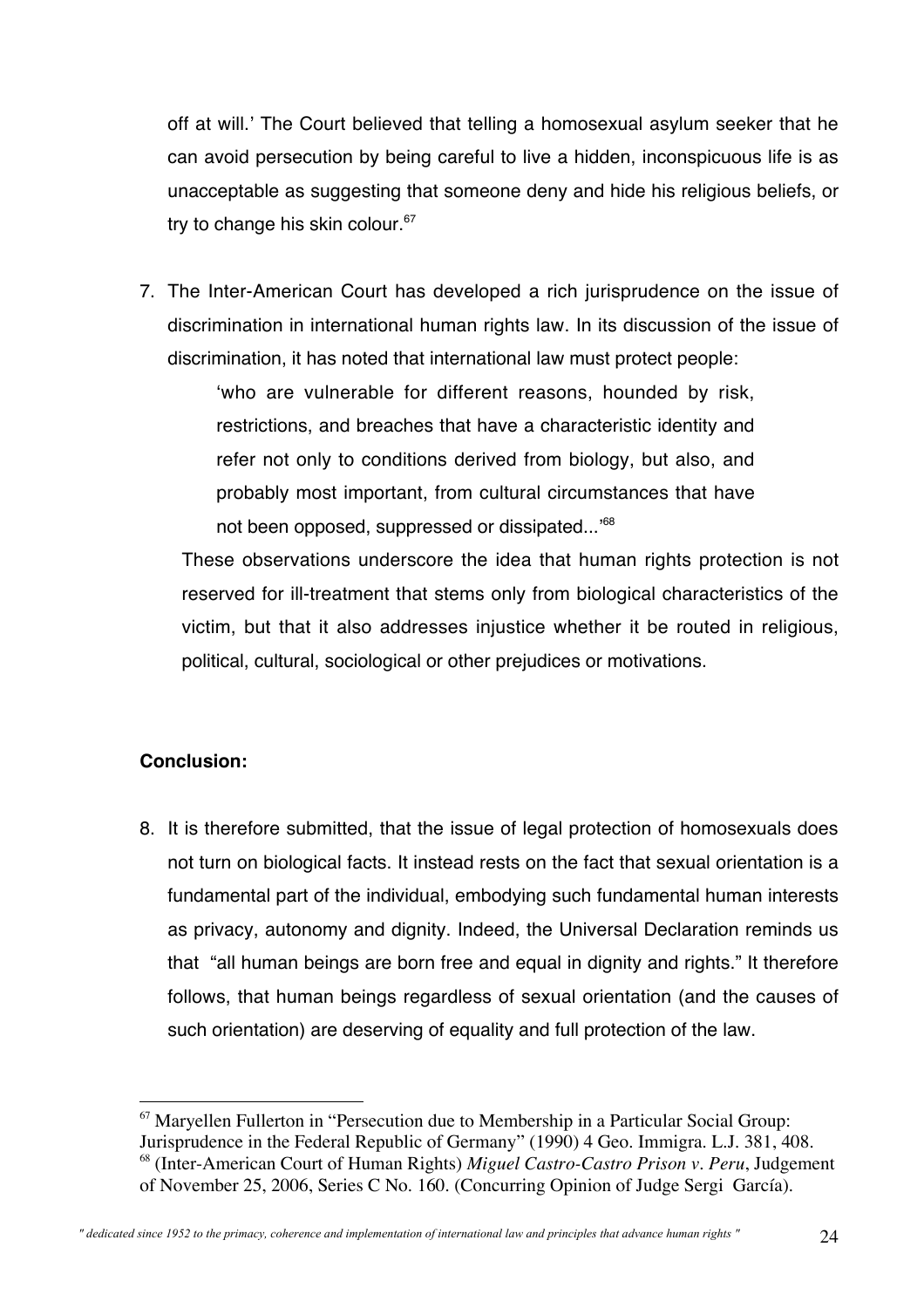# **Public Debate and the Role of the Courts in issues of Sexual Orientation and Human Rights:**

1. In most countries the issue of sexual orientation is a matter of great public interest. This is especially true when legal change in favour of legal rights based on sexual orientation and gender identity are imminent. It is inevitable that there will be constituencies within society that do not agree with initiatives targeted at ensuring equal rights for sexual minorities. As one commentator has pointed out:

'Given how divisive gay rights issues are, and how intensely people on opposite ends of the spectrum of sentiment feel about these issues, we should expect court decisions to be greeted by divergent reactions, and to the understood, characterised, and deployed in different ways by different segments of the public'<sup>69</sup>

Indeed, intense debates and political posturing have followed court decisions vindicating equal rights for homosexual and transgender individuals.

2. Courts ought not to fear the public discourse and disagreement that might follow a ruling on sexual orientation right issues. Indeed, such public discussions are a necessary part of the process of changing attitudes and prejudices against sexual minorities. Scholars have long understood the role of legal norms and courts, as forces of social change. In the struggle for equality and dignity for sexual minorities, courts have been at the forefront of legal and social change in many countries. For example, research has shown that following the South

 <sup>69</sup> Jane S. Schacter, 'Sexual Orientation, Social Change, and the Courts' (2006) 54 Drake Law Review 861, 868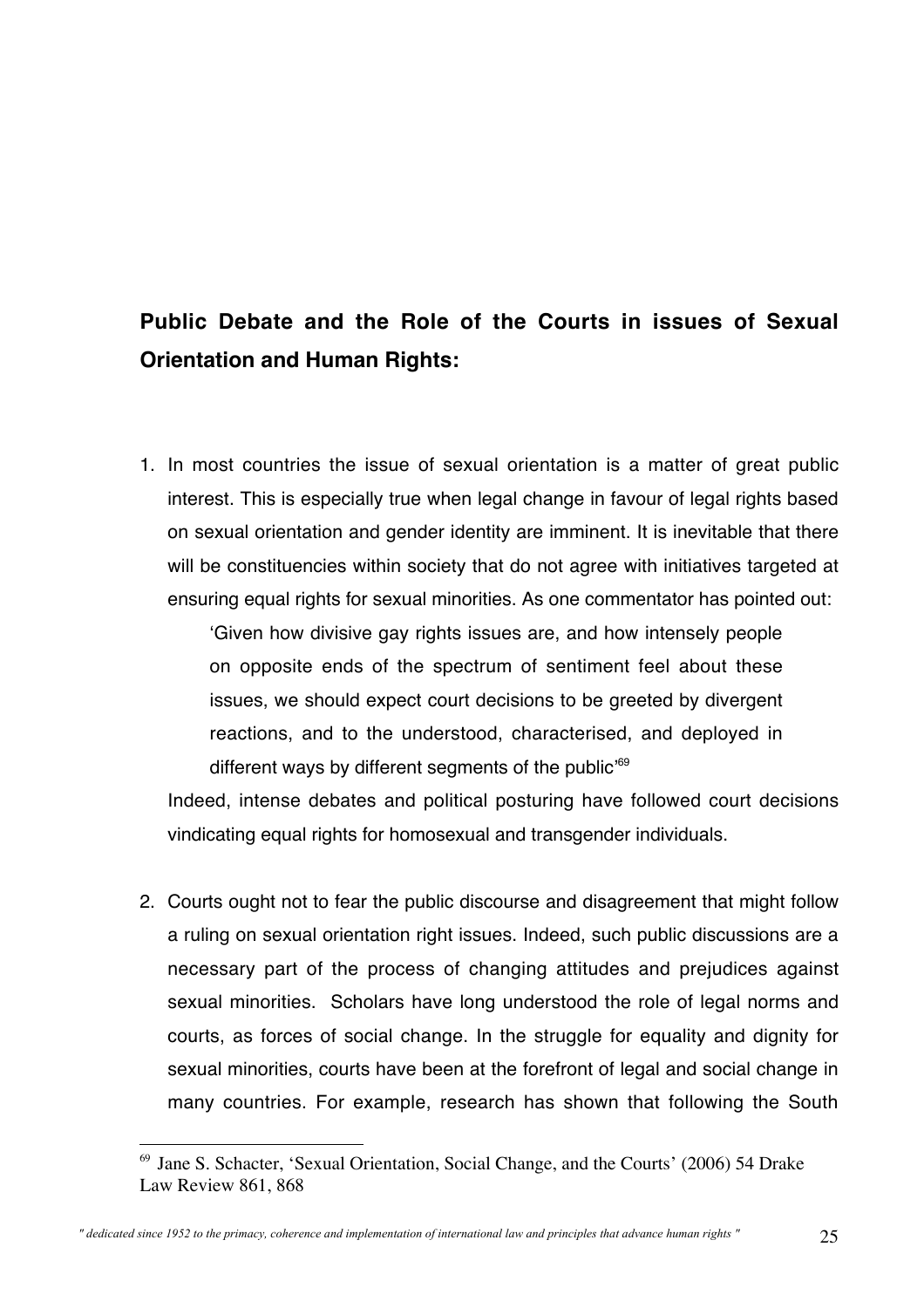African Constitutional Court's invalidation of sodomy laws there were significant positive "attitudinal and behavioural shifts" towards sexual minorities.70 This was seen in inter-personal relationship, as well as in the area of law enforcement, government and society in general.  $71$  While the Court was not agent in changing social norms, it was nevertheless an important part of the process.

- 3. Debates about the issue have tended to surround the question of the validity of the concept of sexual orientation rights. Many have argued that sexual orientation cannot be the subject of rights. However, as was illustrated throughout this brief, sexual orientation does implicate the issue of human rights and deserves the full protection of the law. Others have tended to resist the validity of international law, arguing that it ought to have no influence on the law and social practices in a particular country. However, as noted before, Nepal has ratified the International Covenant on Civil and Political rights and is therefore bound to implement the international human rights standards such as nondiscrimination and equality in its domestic laws.
- 4. Indeed, some have argued that it is not the place of courts to make such decisions about the rights of sexual minorities. However, as the Constitutional Court of South Africa has pointed out, homosexuals: "are a political minority not able on their own to use political power to secure favourable legislation for themselves. They are accordingly almost exclusively reliant on the Bill of Rights for their protection."72 Consequently, courts must assume their roles as guardians of the law and constitution, and uphold the foundational principles of freedom, equality and non-discrimination. This is the hall-mark of an independent judiciary and an effective system of human rights protection.
- 5. The debates in response to rulings by Supreme Courts have usually lead to swift legislative action, which have strengthened the legal protection for sexual minorities. For example, the Australian Government introduced the Human Rights (Sexual Conduct) Bill 1994 into Federal Parliament, in response to the

 <sup>70</sup> Ryan Goodman, 'Beyond the Enforcement Principle: Sodomy Law, Social Norms and Social Panoptics' (2001) 89 California Law Review 643, 712  $71$  Ibid, p. 715

<sup>72</sup> *National Coalition for Gay and Lesbian Equality v Ministry of Justice*, (1999) 1 SA 6, para. 25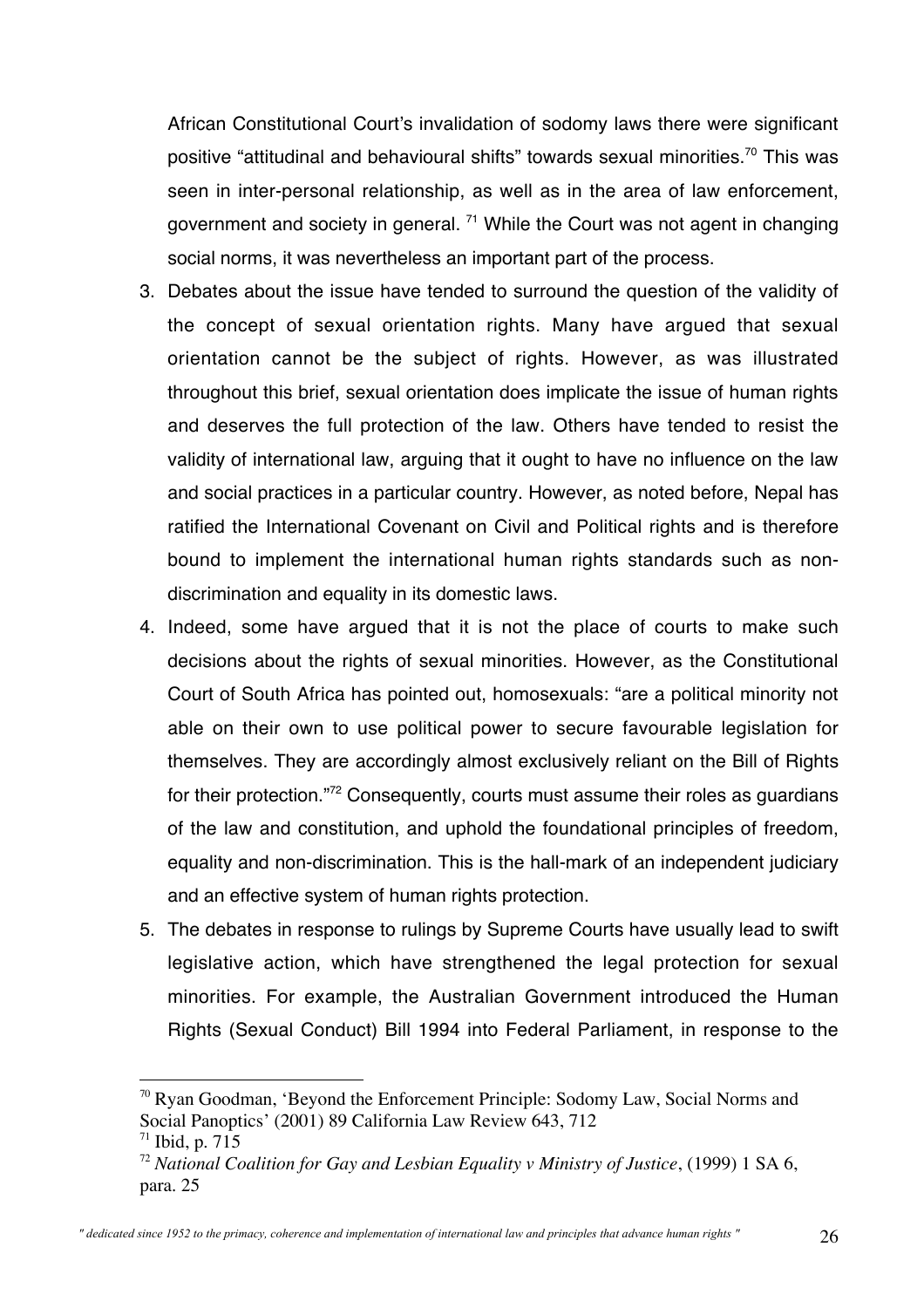decision of the United Nations Human Rights Committee in Toonen v. Australia.<sup>73</sup> The Committee found that provisions of the Tasmanian Criminal Code which criminalize all sexual conduct between consenting male adults in private are in breach of Australia's obligations under the International Covenant on Civil and Political Rights (ICCPR). This example further underscores the critical role of courts in the process of legal and social change.

 <sup>73</sup> Toonen v Australia (1994) 1 PLPR 50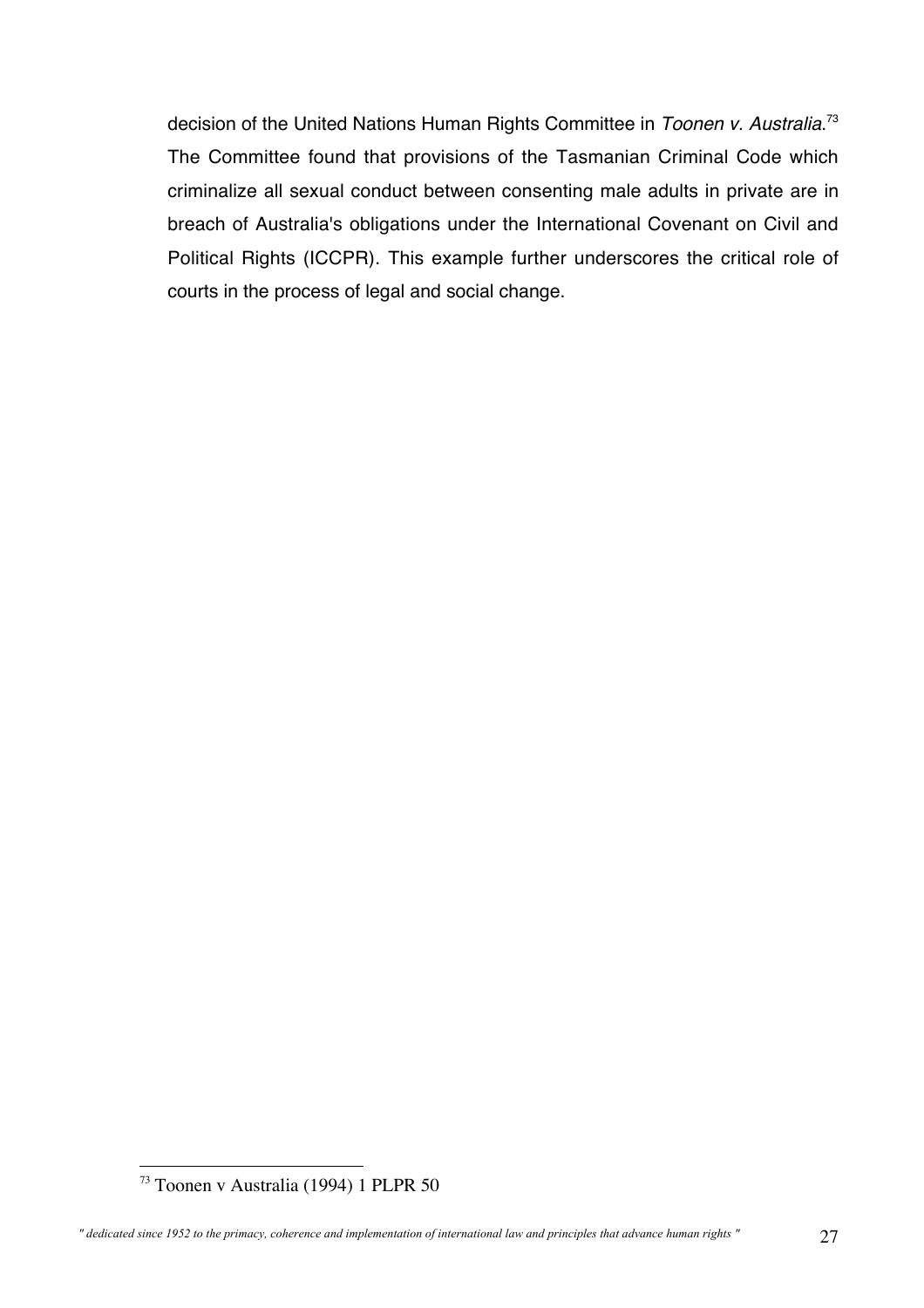

**International Commission of Jurists Commission internationale de juristes Comisión Internacional de Juristas**

P.O. BOX 91 33, rue des Bains 1211 Geneva 8, Switzerland

TELEPHONE: +41 (0) 22 979 3800 FAX: +41 (0) 22 979 3801 EMAIL: info@icj.org WEBSITE: http://www.icj.org

लैंगिक पहिचान तथा यौनिक अभिमुखिकरण र संबन्धित अन्य विषयहरुका आधारमा गरिने भेदभावहरुलाई निषेध गर्ने अन्तर्राष्ट्रिय मानवअधिकार कानूनका आधारहरु उपलव्ध गराउदै नेपाल राज्यको सर्बोच्च अदालतमा बुभ्फाईका सुभावहरु ।

# परिचयः

- <u>१ नेपालको सम्मानित सर्बोच्च अदालतमा सनवाई हुन लागेको वर्तमान मुद्दाका संबन्धमा निम्न</u> एमिकस क्युरीको संक्षेप प्रस्तुत गर्न पाउदा कानुनविदहरुको अन्तर्राष्ट्रिय आयोग (इन्टरनेसनल कमिसन फर जरिस्टस् – ICJ) गौरवान्वित महशुस गर्दछ । यस लिखित सुभन्वमा, हामी 'यौनिक अभिमुखिकरण' तथा 'लैंगिक पहिचान' का आधारमा गरिने भेदभावहरुका विरुद्धमा अन्तर्राष्ट्रिय मानवअधिकार कानून र विषेशत: नागरिक तथा राजनीतिक अधिकार सम्बन्धी अन्तर्राष्ट्रिय अनुबन्ध (ICCPR) को धारा २ र २६ ले प्रदान गर्ने संरक्षणका आधारहरुलाई प्रष्टयाउने छौं । तत्पश्चात समलिंगीहरु र तेस्रोलिंगी व्यक्तिहरुको अधिकारसंग सम्बन्धित अन्य विषयहरुलाई उल्लेख गरिनेछ, जुन चलिरहेको मुद्दासंग सान्दर्भिक हुन आउदछ ।
- २ कानुनविदहरुको अन्तर्राष्ट्रिय आयोग (इन्टरनेसनल कमिसन अफ जरिस्टस् ICJ) मानवअधिकारको पूर्ण सम्मान र यौनिक अभिमुखिकरण लगायत कुनैपनि आधारमा गरिने मानवअधिकार उलङ्गनको अन्तका लागि कार्यरत छ । हामी अन्तर्राष्ट्रिय मानवअधिकार कानून सम्बन्धी विषेशज्ञहरु उपलव्ध गराउदछौं र अन्तर्राष्ट्रिय मानवअधिकार कानूनसंग संबन्धित कराका संदर्भमा मुलुक विशेष वा विषयगत क्षेत्र दुवैमा काम गर्दछौं । महत्वपूर्ण तथा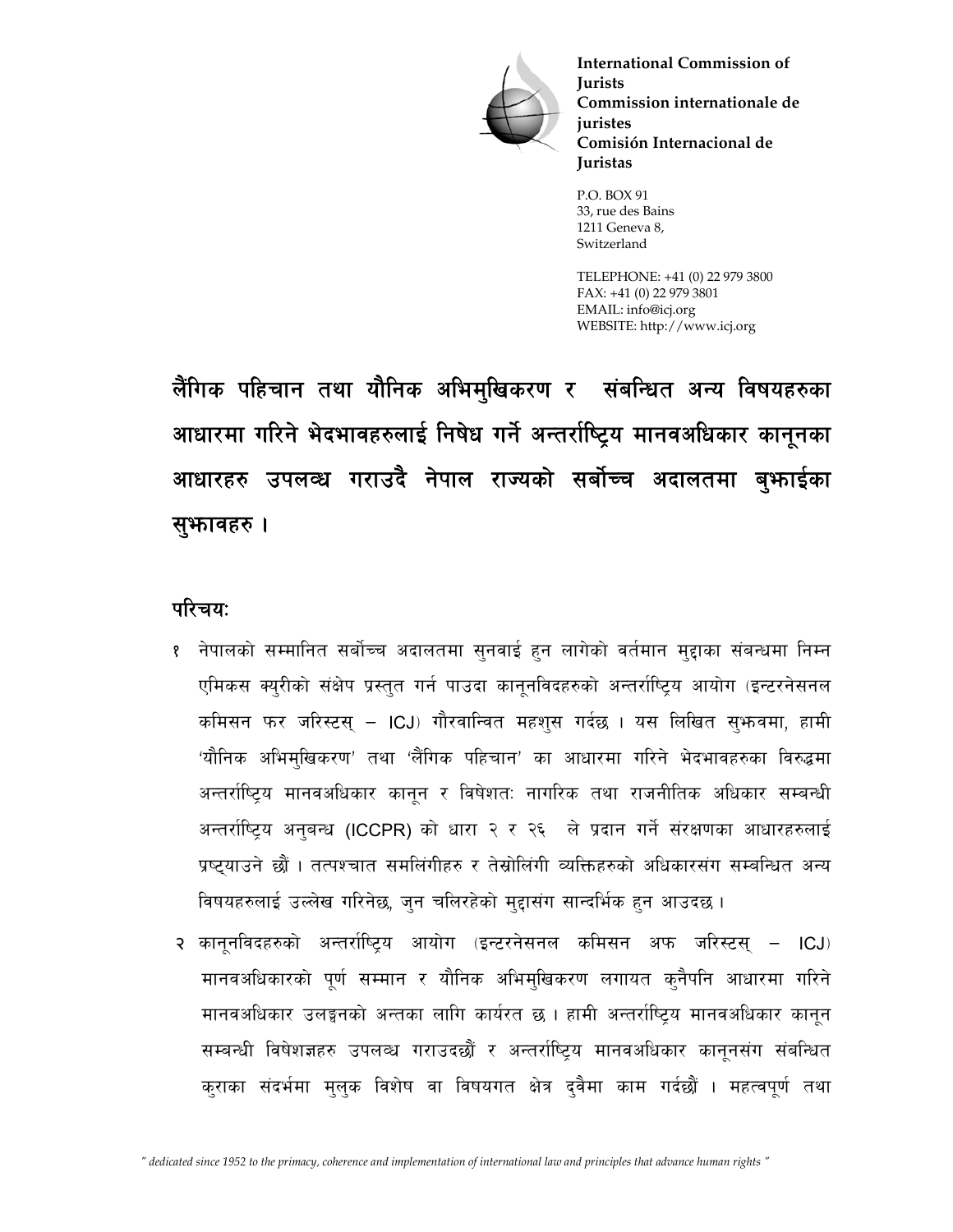सरोकारका मुद्दाहरुका संबन्धमा संक्षिप्त एमिकसका माध्यमबाट कानुनी हस्तक्षेपहरु गर्ने लगायतका कार्यहरु हाम्रा गतिविधि संचालनका रुपहरु हुन ।

- ३ अन्तर्राष्ट्रिय मानवअधिकार कानून अन्तर्गत यौनिक अभिमुखिकरण र लैंगिक पहिचान संबन्धी विषय उपर हाम्रो विशेष दक्षता रहेकाले यस प्रति अध्ययन, चिन्तन र ध्यान केन्द्रित गरिएको छ । आइसीजेले "यौनिक अभिमुखिकरण तथा लैंगिक पहिचानको आधारमा हुने मानवअधिकार हनन् सम्बन्धी अन्तराष्ट्रिय मानवअधिकार निर्देश" प्रकाशित गऱ्यो जुन यौनिक अभिमुखिकरण तथा लैगिक पहिचान संबन्धी संयुक्तराष्ट्संघीय विधिशास्त्रहरुको एक संगालो हो । यिनै कारणहरुले गर्दा नेपालको सर्बोच्च अदालतमा चलिरहेको वर्तमान मुद्दामा आइसीजेले चासो देखाएको छ।
- ४ यो सार्न्दभिक छ कि नेपाल सन्धि ऐनको दफा ९ ले "नेपाल पक्ष रहेको कुनै पनि संधि यदि नेपालको प्रचलित कानुनसंग बाफििएमा प्रचलित कानुन अमान्य हुनेछ" भनेको छ । यस प्रावधानको कारणले, ICCPR लगायत नेपालले अनुमोदन गरेको मानवअधिकार संबन्धी सबै अन्तर्राष्ट्रिय सन्धिहरुलाई नेपाल कानूनले सम्मान गर्न् पर्दछ । आइसिजे यसलाई *प्याक्ट सन्ट सर्भेण्डा* सिद्धान्त अन्तर्गत विशेषमहत्व दिन चाहन्छ ज्**न अन्तर्राष्ट्रिय कानूनको विश्वव्या**पी मान्यता प्राप्त सिद्धान्त हो जस अनुसार राज्यले सन्धिहरु र यसले सृजना गरेका उत्तरदायित्वहरुलाई असल नियतकासाथ पालना गर्नुपर्दछ भन्ने हो । अन्तर्राष्ट्रिय कानूनको यस सामान्य सिद्धान्तको स्वभाविक परिणाम यो हुन जान्छ कि कुनै मुलुक विशेषका पदाधिकारीहरु आफ्ना घरेलु कानुनले गर्न दिएन भनेर आफ्नो अन्तर्राष्ट्रिय प्रतिवद्धता पुरागर्नबाट उम्कन पाउदैनन् । उनीहरुले अन्तर्राष्ट्रिय दायित्वलाई पुरा नगर्न वा पुरा गरिरहेका कार्यहरुलाई परिवर्तन गर्न उनीहरुका संविधान, कानून वा नियमका प्रवधानहरुलाई देखाउन पाउदैनन् । यो नै राष्ट्रसंघको कानूनको सामान्य सिद्धान्त हो जुन अन्तर्राष्ट्रिय विधिशास्त्रहरुमा उल्लेख गरिएको छ । यो शिद्धान्तको अधारमा अन्तर्राष्ट्रिय विधिशास्त्रमा यो कुरा पनि दोहोऱ्याइएको छ कि,

नेपाल सन्धि ऐन २०४७

 $\sqrt{2}$ हेर्नुहोस, ४ फरवरी १९३२ को अतर्राष्ट्रिय न्याय सम्बन्धी स्थाइ न्यायालयको परामर्शदातृ विचार, *पोलिस नागरिकहरु तथा पोलिसबाट आएका अन्यव्यक्तिहरु प्रति भएको व्यवहार तथा डाजिङ भूमिमा दिइएको मन्तव्य,* फैसलाहरु, आदेशहरु र परामर्शदात् विचारहरुको संगालो, कमसंख्या: A/B No. 44; ३१ जुलाई १९३० को अन्तर्राष्ट्रिय न्याय सम्बन्धी स्थाइ न्यायालयको परामर्शदात् विचार, *ग्रेको वृल्गेरियन समुदायहरु उपरको प्रश्न*, फैसलाहरु, आदेशहरु र परामर्शदात् विचारहरुको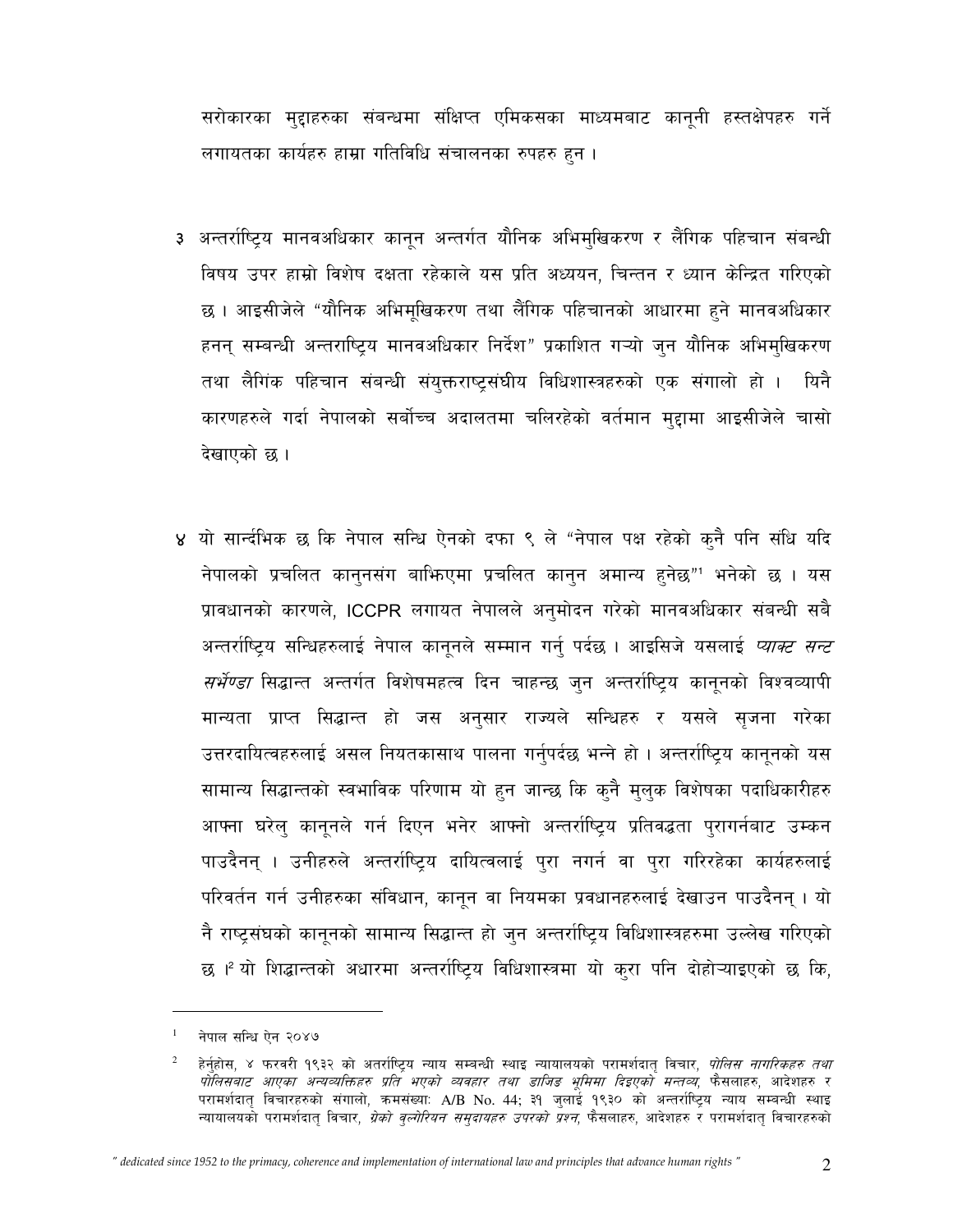घरेलु अदालतहरुले दिएको फैसलाहरुलाई अघि सारेर अन्तर्राष्ट्रिय दायित्व पुरा नगर्ने बहाना बनाउन सकिन्न ।  $^3$ 

l

संगालो, कमसंख्या: A, No. 17; २६ अप्रिल १९८८ को अन्तर्राष्ट्रिय न्यायिक अदालतको परामर्शदातृ विचार, *संयुक्तराष्ट्रसंघीय मुख्यकार्यालयको संभ्रौताको दफा २१ अन्तर्गत मध्यस्तकर्ताको दायित्व*, नोटेवमको मुद्दा (दोश्रो चरण), [1955] ICJ Reposts 4.

 $^3$  । 9३ सेप्टेम्बर १९२३ को अन्तर्राष्ट्रिय न्याय सम्बन्धी स्थाइ न्यायालयको फैसला, *चारजो (मेरिटहरु) को कारखानासंग सम्बन्धित मुद्दा*, PCIJ Series A. No. 17 (1928); २५ मई १९२६ को अन्तर्राष्ट्रिय न्याय सम्बन्धी स्थाइ न्यायालयको फैसला, *माथिल्लो*  $\vec{r}$ लेसियामा रहेका पोलिसहरु, PCIJ Series A. No. 13.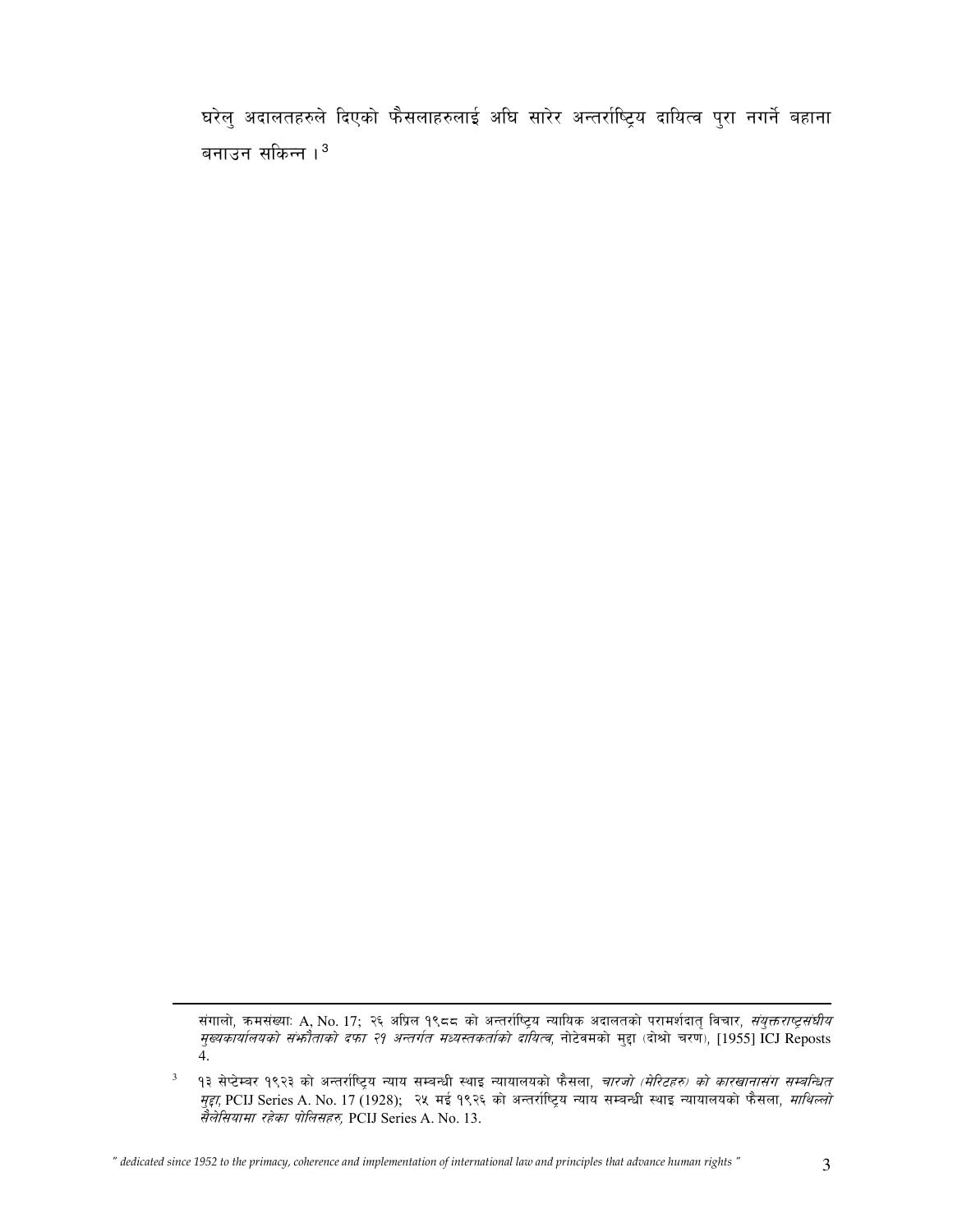# धारा २(१) र २६ को व्याख्या तथा यौनिक अभिमुखिकरणको आधारमा गरिने भेदभाव माथि यसले लगाएको प्रतिबन्धः

- १ नेपालले सन १९९१ मा अनुमोदन गरेको नागरिक तथा राजनीतिक अधिकार संबन्धी अन्तर्राष्ट्रिय अनुबन्ध (ICCPR) को धारा २(१) अनुसार "*यस अनुबन्धका प्रत्येक पक्षराष्ट्रले* आफ्नो भुभाग र क्षेत्राधिकार भित्र पर्ने प्रत्येक व्यक्तिको यस अनुबन्धद्वारा निसृत अधिकारहारुलाई जाति, रंग, लिंग, भाषा, धर्म, राजनीतिक वा अन्य विचार, राष्ट्र वा समाजिक उत्पत्ति, संपत्ति, जन्म वा अन्य हैसियत जस्ता कुनै कुराको आधारमा विभेद नगरी सम्मान तथा *सुनिश्चितता गर्दछ ।"* यो अभेदभावकारी सिद्धान्त अन्तर्राष्ट्रिय मानवअधिकार कानूनको आधारभूत खम्बा हो जसलाई संयुक्तराष्ट्रसंघको बडापत्र,<sup>4</sup> मानवअधिकारको विश्वव्यपी घोषणापत्र, <sup>5</sup> आर्थिक समाजिक तथा साँस्कृतिक अधिकार सम्बन्धी अन्तर्राष्ट्रिय अनुबन्ध,<sup>6</sup> बालअधिकार सम्बन्धी महासन्धि,<sup>7</sup> प्रबासी कामदारहरु तथा उनीहरुका परिवारका सदस्यहरुको अधिकारहरुको संरक्षण संबन्धी अन्तर्राष्ट्रिय महासन्धि,<sup>8</sup> र मानवअधिकार संबन्धी क्षेत्रीय दस्तावेजहरुमा<sup>9</sup> पनि प्रतिबिम्बित गराइएको छ । अभ्रु भन्ने हो भने, अभेदभावकारी सिद्धान्त प्रथागत अन्तर्राष्ट्रिय कानूनको भाग बनेको छ, त्यसैले यो सबै राज्यहरु उपर वाध्यकारी मान्यताको रुपमा पनि रहेको छ।
- २ ICCPR को धारा २(१) ले यौनिक अभिमुखिकरणको आधारमा व्यक्तिमाथि गरिने भेदभावलाई बर्जित गरेकोछ भन्नेकुरा अब अन्तर्राष्टिय कानुनको स्थापित सिद्धान्त बनेको छ । यौनिक अभिमुखिकरणलाइ ICCPR ले शाब्दिक रुपमा उल्लेख गरेको नभए पनि अन्तर्राष्टिय कानुन यौनिक फरकपनाका आधारमा उत्पीडित भएकाहरुको संरक्षण गर्नेगरी विकास भएको छ ।

 $\overline{\mathbf{4}}$ संयुक्तराष्ट्रसंघको वडापत्रको धारा १(३) र ५५ ।

<sup>5</sup> मानवअधिकारको विश्वव्यपी घोषणापत्रको धारा २, ७ र १० ।

<sup>6</sup> आथिक, सामाजिक तथा साँस्कृतिक अधिकार सम्बन्धी अन्तर्राष्ट्रिय अनुबन्धको धारा २।

 $\overline{7}$ धारा २ ।

 $\,$  8  $\,$ धारा ७।

<sup>9</sup> उदाहरणको लागि हेर्नुहोस, मानवअधिकार सम्बन्धी युरोपियन महासन्धिको धारा १४; मानव तथा जनताको अधिकार सम्बन्धी अफ्रिकी वडापत्रको धारा २; पुरुषको अधिकार तथा कर्तव्य सम्बन्धी अमेरिकी घोषणपत्रको धारा दोस्रो; तथा मानवअधिकार सम्बन्धी अमेरिकी महासन्धिको धारा १, २४ र २७।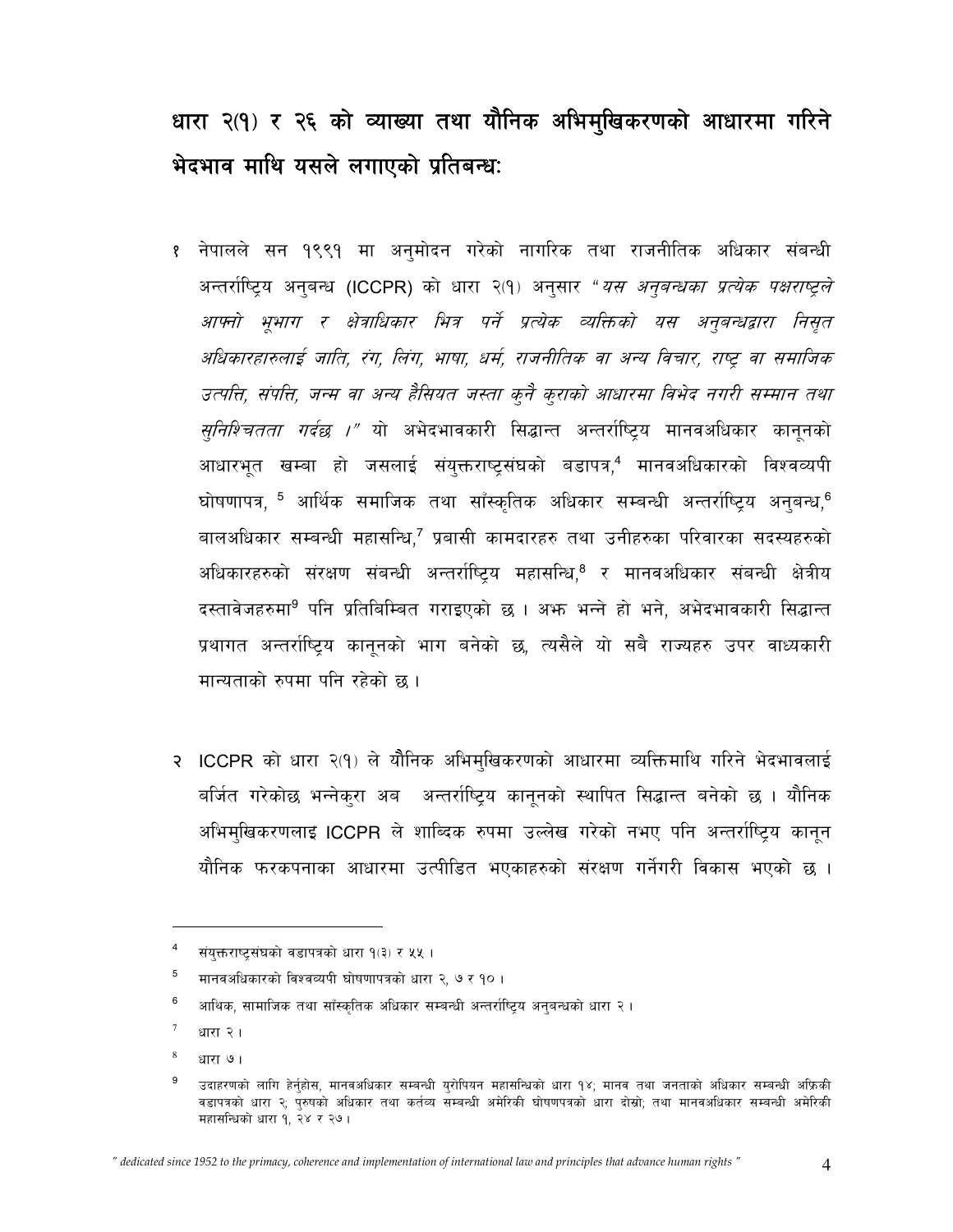यसको जन्म संयुक्तराष्ट्संघीय अंगहरुद्वारा विकास गरिएको विधिशास्त्रीय तथा व्यख्यात्मक अभ्यासहरुको क्रममा भएको हो, साथै, विश्वव्यापीरुपमा अदालत तथा न्यायाधीकरणहरुद्वारा अपनाईएका तथा व्यख्या गरिएका कानुनहरुबाट समेत भएको हो।

- 3 भेदभाव गर्न नहने आधारहरुमा "यौनिक अभिमुखिकरण" लाई उल्लेख नगर्दैमा यसलाई संरक्षण प्रदान गर्ने धाराको मनसायबाट छुटाउन मिल्ने होइन । अनुबन्धका मस्यौदाकारहरुले "अन्य हैसियत" भन्ने श्रेणीलाई समाबेस गरेर त्यहाँ उल्लेख नगरिएका तथा समाजमा विकास हनसक्ने भेदभावका त्यस्तै अन्य घृणित आधारहरुलाई प्रष्टैसंग ध्यान दिइएको देखिन्छ । मानवअधिकार समितिको General Comment 18 (अनुबन्धका अस्पष्ट धारा तथा शव्दावलीहरुको सामान्य व्याख्या) ले ICCPR को धारा २६ को हैसियत स्वतन्त्र रहेको र यो धारा कानुनको अघि सबै समान हुन्छन् भन्ने मान्यतामा आधारित रहेको व्याख्या दिएको छ ।<sup>10</sup> संयुक्तराष्ट्रसंघीय मानवअधिकार समितिले भनेको छ, "अनुबन्धमा प्रयोग गरिएको 'भेदभाव' शव्दावलीलाई क्नैपनि प्रकारको विभेद, अलग्याई, निशेध वा प्रथमिकता लाई अर्थ्याउने गरी ब्भन जरुरी छ, जुन जाति [...] वा अन्य हैसियत जस्ता कुराहरुमा आधारित हुने गर्दछ र जसको उद्देश्य वा असर सम्पूर्ण व्यक्तिहरुले सम्पूर्ण अधिकार र स्वतन्त्रताहरुलाई समान स्तरमा उपभोग गर्ने वा अभ्यास गर्ने करालाई निस्तेज पार्ने वा बाधा प्ऱ्यउने हन्छ।"11
- ४ मानवअधिकार समितिले " ICCPR को धारा २ को अनुच्छेद १ मा र धारा २६ मा उल्लेखित 'लिंग' शव्दले यौनिक अभिमुखिकरणलाई समेत समेटेको बुभन् पर्दछ" भनी निक्योल गरेको छ ।<sup>12</sup> त्यसरी नै, आर्थिक, सामाजिक तथा साँस्कृतिक अधिकार संबन्धी संयुक्तराष्ट्रसंघीय समिति<sup>13</sup> तथा बालअधिकार संबन्धी संयुक्तराष्ट्संघीय समितिको<sup>14</sup> समेत क्रमश: त्यही खालको सोच रहेको देखिन्छ कि आर्थिक, सामाजिक तथा साँस्कृतिक अधिकार संबन्धी अनुबन्ध तथा

 $10\,$ संयुक्तराष्ट्रसंघीय मानवअधिकार समिति, सामान्य टिप्पणी १८, अभेदभाव, ३७ औं सत्रमा (१९८९) मा स्थापित, UN Doc. HRI/GEN/1/Rev.7 of 12 May 2004.

 $11$ त्यसैको, अनुच्छेद ७।

 $12$ ३१ मार्च १९९४ मा दिइएको विचार, उजुरी No. 488/1992, मुद्दा *निकोलास टुनन वि. अष्ट्रेलिया, अनु. ८.७,* UN Doc.<br>CCPR/C/50/D/488/1992, ४ अप्रिल १९९४ । यो पनि हेर्नुहोस, ६ अगष्ट २००३ मा दिइएको विचार, उजुरी No. 941/2000, मद्दा एडबार्ड याङ वि. अष्टेलिया, CCPR/C/78/D/941/2000, १८ सेप्टेम्बर २००३।

 $13\,$ आर्थिक सामाजिक तथा साँस्कितिक अधिकार सम्बन्धी समिति, सामान्य टिप्पणी नं. १४, अन्. १८ र सामान्य टिप्पणी नं. १५, अनु. १३ ।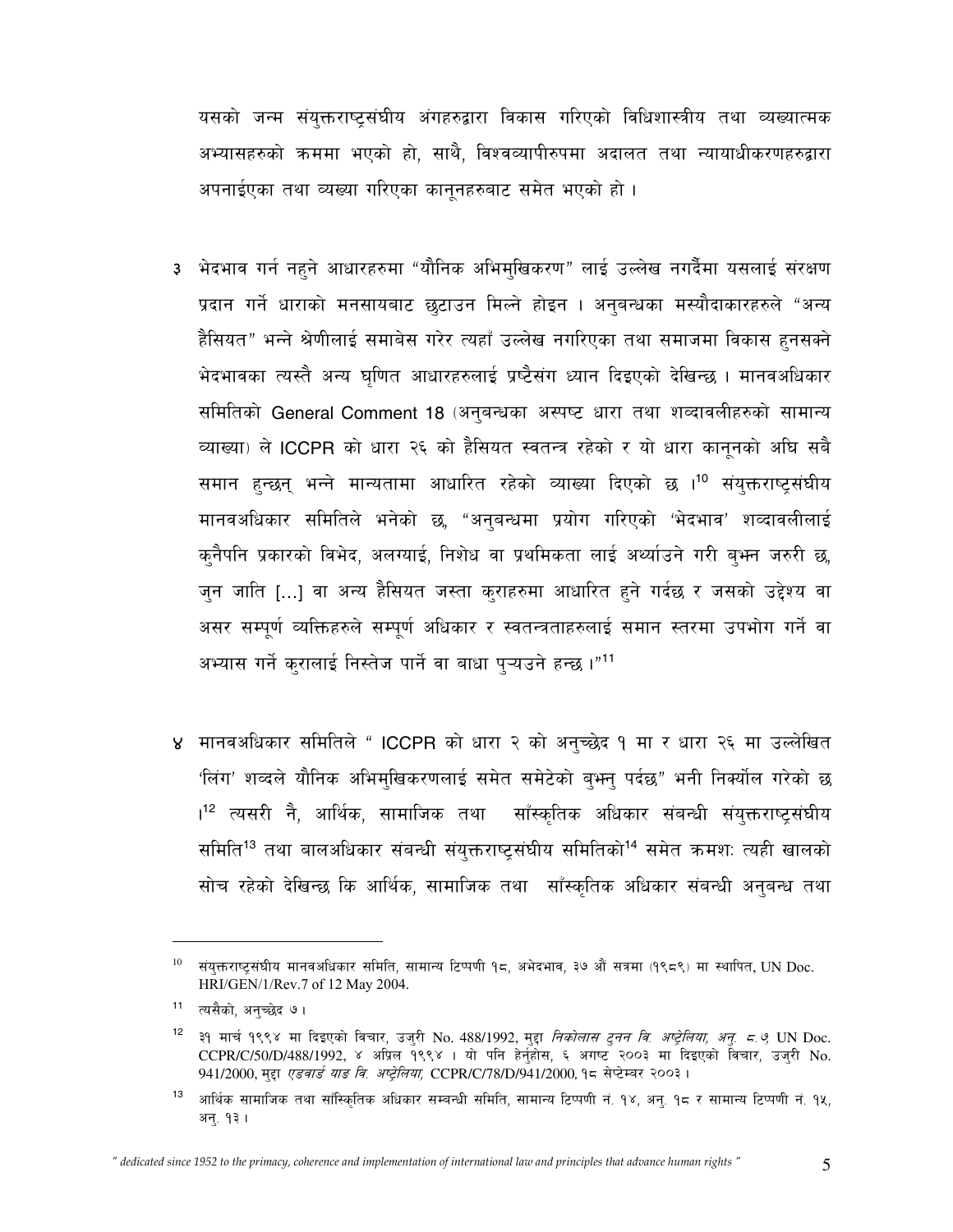बालअधिकार महासन्धिले यौनिक अभिमुखिकरणको आधारमा गरिने भेदभावलाई प्रतिबन्ध लगाएको छ ।

# लिंग' विभेद

- ५ अव अन्तर्राष्ट्रिय कानूनको संदर्भमा, यौनिक अभिमुखिकरण सम्बन्धी भेदभाव भनेको लिंगभेदको एकरुप हो भन्ने कुरा निश्चित भएको छ । वास्तवमा लिंग शब्दलाई छुटाएर यौनिक अभिमुखिकरण सम्बन्धी भेदभावसम्भव छैन । लिंग विभेदलाई वास्तविकरुपमा थाहापाउन, लैंगिक भूमिकालाई ध्यान दिन्पर्ने हुन्छ - त्यो हो, पुरुष र महिलाहरुलाई उनीहरुको जीवन बाँच्नको लागि सामान्यतया निर्देशन दिने स्वभावगत चालचलन ।<sup>15</sup> प्रायस: लिंगको आधारमा गरिने भेदभाव बहसंख्यक जनमानसले लिंग वा लैंगिक भूमिकालाई जसरी बुभ्रेका हुन्छन् त्यो संग नमिल्ने व्यवहारको परिणामस्वरुप हुने गर्दछ। यस्ता व्यावहारहरु चाहिं महिला र पुरुषको वास्तविक भूमिकाको बारेमा भएको रुडीगत मुल्याङ्कनको आधारमा (उदाहरणको लागि, यस्तो सोच कि महिलाहरु चाहिं पुरुषहरु प्रति नै यौनरुपमा आकर्षित हुनुपर्दछ) हुने गर्दछ । मानवअधिकार सम्बन्धी अन्तर्राष्ट्रिय कानुनले लिंगको आधारमा गरिने भेदभावलाई प्रतिबन्ध लगाएको हनाले लिंग र लैंगिक भूमिका सम्बन्धी रुडिगत सोच र पुर्वाग्रहको आधारमा गरिने भेदभावलाई पनि यसले समेटेको छ ।<sup>16</sup> त्यसैले, यौन अभिमुखिकरणको आधारमा गरिने भेदभाव पनि लिंगको आधारमा गरिने भेदभाव भित्रै पर्ने हनाले निगषेधित छ ।
- ६ अत: धारा २(१) को 'लिंग' शव्दावलीले "लैगिकता" को आधारमा मात्र होइन कि यौनिक अभिमुखिकरणलाई समेत संरक्षण प्रदान गरेको बुभन् पर्दछ । मानवअधिकार सम्बन्धी संयुक्तराष्ट्संघीय समिति, जो अनुबन्ध लाग् गरिएको वा नगरिएको सम्बन्धी पर्यवेक्षण गर्ने विशेषाज्ञहरुको समुह हो, ले यो भनेको छ कि यौनिक रोजाईलाई भेदभावको निषेधित श्रेणिमा राखिएको छ किनकि लिंगको अवधारणाले नै यसलाई समेटेको हुन्छ । त्यसैले *ट्नेन विरद्ध अष्ट्रेलियाको* मुद्दामा, उक्त समितिले यो बतायो कि 'यसको बिचारमा धारा २ को अन्च्छेद् १

<sup>&</sup>lt;sup>14</sup> बालअधिकार सम्बन्धी समिति, सामान्य टिप्पणी नं. ४ र सामान्य टिप्पणी नं. ३ ।

<sup>15</sup> हेर्नुहोस, Eric Heinze, Sexual Orientation: A Human Right: A Essay in International Human Rights Law, (Martinus Nihoff, 1994), पष्ठ २१५ ।

 $16\,$ यस्तो दावीलाई CEDAW को धारा ५(a) ले समर्थन गरेको छ, जसले "परुष तथा महिलाको भूमिका सम्बन्धी भएको ... रुडिगत सोचमा आधारित पुर्वाग्रही, पुरातन तथा अन्य खालका अभ्यासहरु" लाई निन्दा गर्दछ।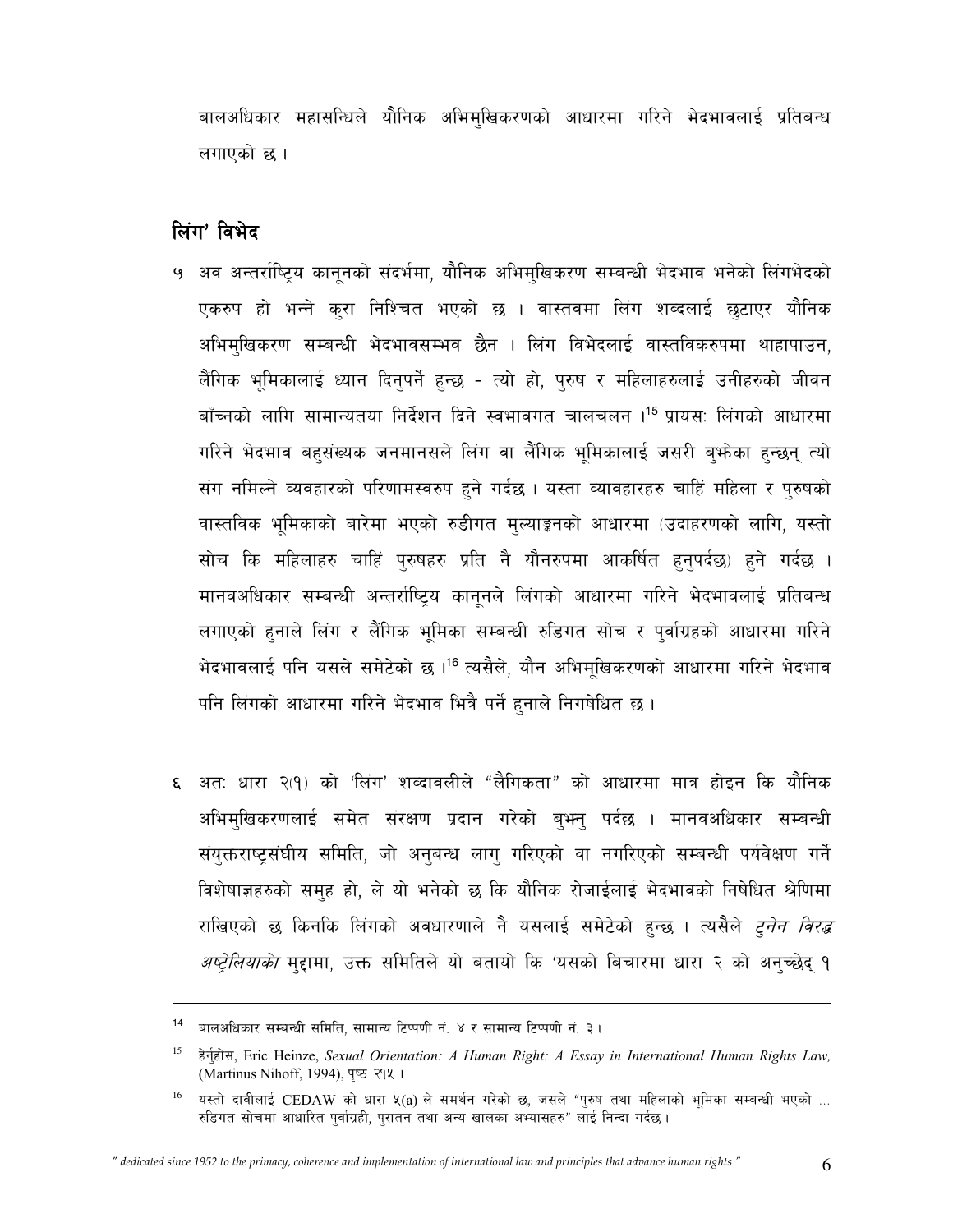मा ...[ICCPR को]...उल्लेखित "लिंग" शब्दावलीबाट यौनिक अभिम्खिकरण समेतलाई सम्भान पर्दछ।'<sup>17</sup>

७ यस व्याख्यालाई स्वेच्छाचारी थना सम्बन्धी संयक्तराष्टसंघीय कार्यदल (the United Nations Working Group on Arbitrary Detention) ले पक्षराज्यहरुबाट ICCPR मा परेका उज्रीहरुको छानविनका क्रममा, अन्यक्राहरुका अलावा स्पष्टरुपमा स्वीकार गरेको छ ।<sup>18</sup> इजिप्टमा ५५ जनालाई समलिंगी भएको कारण गरिएको कारबाही र थुनाको सम्बन्धमा परेको उज्रीको छानविनको क्रममा, कार्यदलले त्यो थुना स्वेच्छाचारी भएको बतायो किनकि यसले नागरिक अधिकार सम्बन्धी अन्तर्राष्ट्रिय अनुबन्धको धारा २ को अनुच्छेद १ र धारा २६ जसले काननको अघि समानता तथा लिंगको आधारमा लगायत सबैखाले भेदभाव विरुद्धको समान कानूनी संरक्षणको अधिकारको प्रत्याभुत गर्दछ, को उल्लंघन गरेको थियो ।<sup>19</sup> कार्यदलले यो बतायो कि यसले 'मानवअधिकार समितिको विचारको आधारमा आफ्नो विचार बनायो, जस अनुसार धारा २ को अनुच्छेद १ तथा धारा २६ मा उल्लेखित "लिंग" शब्दावलीबाट यौनिक अभिमुखिकरण समेतलाई सम्भन्न पर्दछ ।' पछि गएर व्याख्याको यो शैलीलाई कार्यदलले क्यमरुनबाट प्राप्त उजुरीको सन्दर्भमा पनि लागु गऱ्यो ।<sup>20</sup> व्याख्याको यो शैलीलाई यातना तथा अन्य कुर, अमानवीय वा अपहेलित व्यवहार वा सजाय को प्रश्नका विशेष प्रतिनिधि (Special Rapporteur) ले दिएको प्रतिवेदन,<sup>21</sup> र न्यायाधीशहरु तथा कानन व्यवसायीहरुको सम्बन्धमा विशेष प्रतिनिधिको प्रतिवेदन<sup>22</sup> लगायत मानवअधिकार सम्बन्धी अन्य संयुक्तराष्ट्रसंघीय संयन्त्रहरुले पनि अनुसरण गरेको छ।

- 20 हेर्नस, स्वेच्छाचारी थुना सम्बन्धमा संयुक्तराष्ट्रसंघीय कार्यटोलीको, राय नं २२/२००६ (क्यामरुन)।
- $21$ E/CN.4/2002/76/Add.1, मार्च १४, २००२, अन्. ५०७
- 22 E/CN.4/2002/72, फेब्रुअरी ११, २००२, अनु. ५७

उज्री No. 488/1992: Australia, CCPR/C/50/D/488/1992, निकोलास ट्नन वि. अप्ट्रेलिया, ४ अप्रिल १९९४।

<sup>18</sup> कार्यटोली (The Working Group) भनेको मानवअधिकारवादी विशेषज्ञहरुको समुह हो जसलाई: (१) संबन्धितक्षेत्रको कानुनको समग्र अवस्था तथा मानवअधिकारका घटनाहरुको छानविन गर्न; (२) मानवअधिकारको उल्लंघनका सम्बन्धमा व्यक्तिहरु, संस्था र सरकारबाट जानकारी लिन तथा प्राप्त गर्न; र (३) मानवअधिकारको अवस्थाका बारेमा संयुक्तराष्ट्रसंघीय निकायलाई प्रतिवेदन वफ़ाउने जिम्मेवारी तोकिएको हुन्छ।

 $19$ वेच्छाचारी थनाका सम्बन्धमा स्थापित कार्यटोलीद्वारा तयारपारिएका विचारहरु, No 7/2002 (Egypt), E/CN.4/2003/8/Add.1, २४ जनवरी २००३ । सो कार्यटोलीले २००४ को वार्षिक प्रतिवेदनमा पनि सोही दृष्टिकोणलाई अवलम्बन गरेको छ E/CN.4/2004/3, १५ डिसम्बर २००३।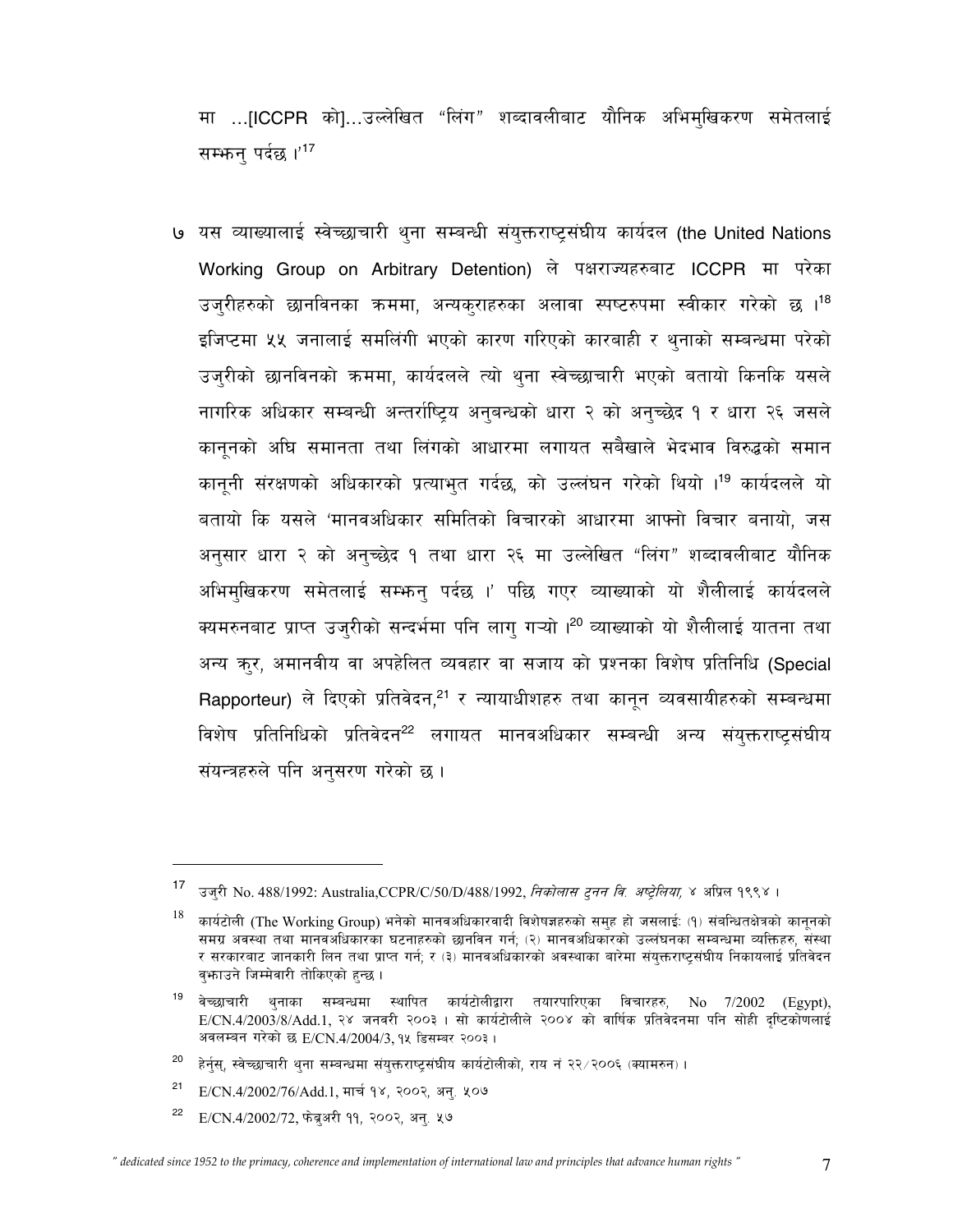- ८ आर्थिक, सामाजिक तथा साँस्कृतिक अधिकार सम्बन्धी समितिले पनि आर्थिक, सामाजिक तथा साँस्कृतिक अधिकार सम्बन्धी अन्तर्राष्ट्रिय अनुबन्धको त्यस्तैखाले प्रावधानको व्याख्या गर्दा पनि अप्रत्यक्ष रुपले उस्तै शैली अवलम्बन गरेको छ। यसको General Comment No. 14, मा CESCR को धारा २ (२) को आधारमा अभेदभावकारी विषय उपर छलफल गर्नेक्रममा (जस्को शब्द ICCPR को धारा २ को जस्तै छ), समितिले यो व्याख्या गऱ्यो कि त्यो धाराले "यौन अभिमुखिकरण" को आधारमा गरिने लगायत कुनैपनि भेदभावलाई निषेध गरेको छ।
- ९ यसका अतिरिक्त, *सुदरलैण्ड विरुद्ध युनाइटेड किङडमको* मुद्दामा<sup>23</sup> मानवअधिकार सम्बन्धी युरोपियन आयोगले पनि यौनिक अभिमुखिकरणको आधारमा गरिने भेदभावका सम्बन्धमा त्यस्तै दृष्टिकोण अवलम्बन गऱ्यो । यस मुद्दामा, एउटा बेलायती कानूनले विपरितलिंगी गतिविधि भन्दा समलिंगी गतिविधिको लागि सहमतिको उमेर बेसी हुनुपर्ने व्यवस्था गरेको थियो । समलिंगीहरुलाई यौनसम्बन्धका लागि सहमतिको उमेर बेसी तोकेको हुनाले समलिंगीहरुले भेदभाव व्यहोर्न् परेको भनी सो कानूनलाई चुनौति दिइएको थियो । आयोगले त्यो कानून भेदभावकारी रहेको र त्यसैले मानवअधिकार संबन्धी युरोपियन महासन्धि प्रतिकुल रहेको ठहर गऱ्यो । आयोगले यो बतायो कि ECHR मा उल्लेखित "लिंग" को आधारमा गरिने भेदभावको श्रेणीमा यौन अभिमुखिकरण पनि पर्ने हुनाले सहभागीहरुलाई लिंगको आधारमा भेदभाव गएिको ठान्नुपर्ने हुन्छ ।

# "यौनिक अभिमुखिकरण" भेदभावको एक निषेधित आधार

१० अन्तर्राष्ट्रिय समुदायद्वारा ICCPR को बैकल्पिक तथा पुरक व्याख्याको पनि अनुमोदन गरिएको छ, जसले यौनिक अभिमुखिकरणको आधारमा गरिने भेदभावलाई अन्तर्राष्ट्रिय कानूनमा निषेधित गर्न अफ्न दह्रो आधार दिएको छ । यौनिक अभिमुखिकरण भनेको एउटा 'हैसियत' हो र यसको आधारमा गरिने भेदभावलाई अन्तर्राष्ट्रिय कानूनले निषेधित गरेको छ भन्ने कुरा अब स्वीकार्य बनेको छ । वास्तवमा, ICCPR को धारा २(१) ले जाति, धर्म वा भाषा जस्ता धरातलमा मात्र होइन कि 'अन्य हैसियत' को आधारमा समेत हुने भेदभावलाई निषेध गर्दछ । त्यसै कारणले

App. No. 25186/94, 24 Eur. H.R. Rep. (Comm'n Supp.) C.D. at 22 (1997).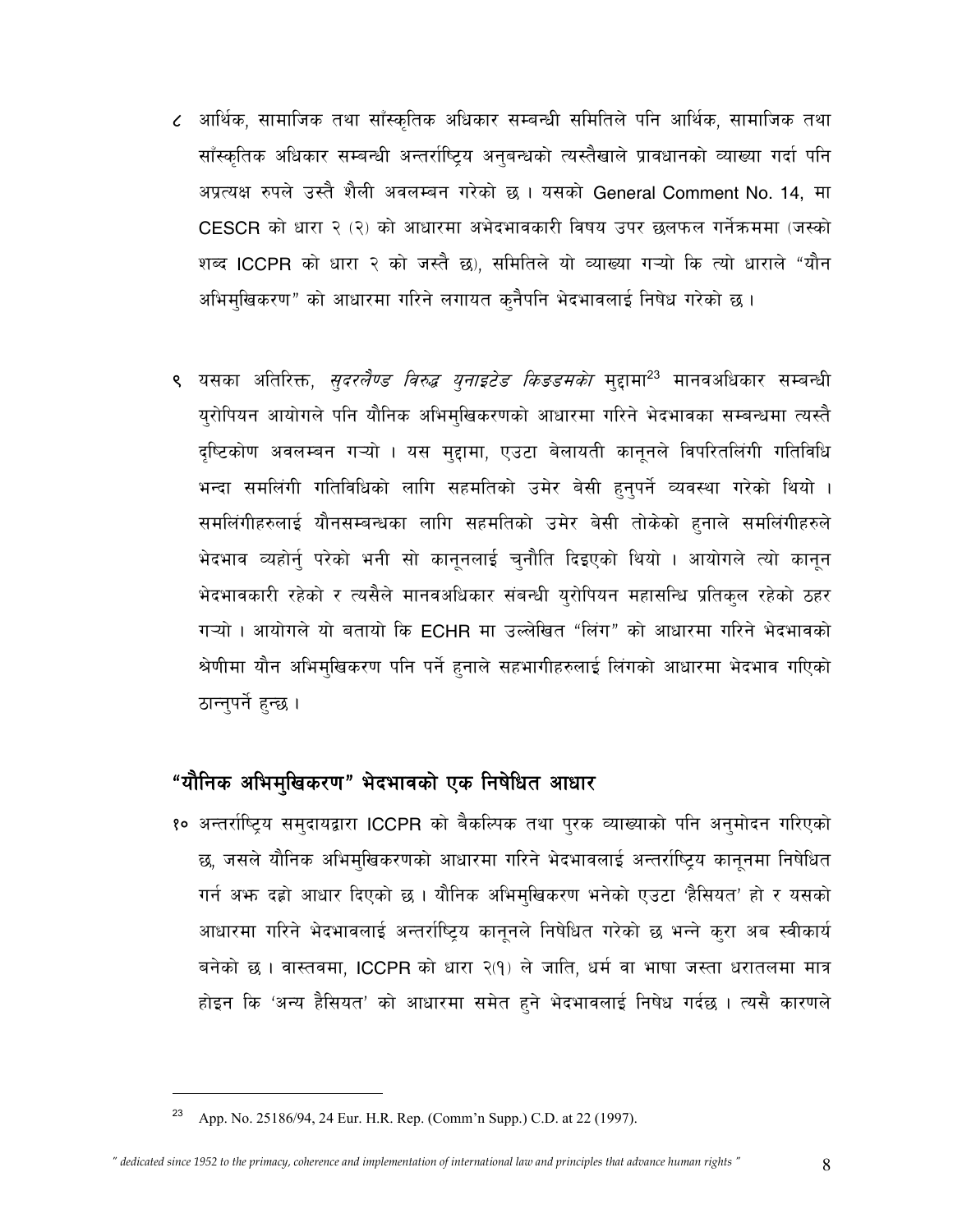गर्दाखेरी ICCPR मा भएको प्रवधान भेदभावका आधारहरुको समष्टि तालिका होइन, बरु त्यहाँ अन्य उल्लेख नगरिएका विषयहरु पनि समाविष्ट गरिएका छन् भन्नेक्रा बुभिने गरिएको छ।

- ११ तर्कसंगत यो छ कि, अनुबन्धको मसौदा गर्दा 'अन्य हैसियत' का आधारमा भेदभाव निषेधित हने बनाइयो, जसले समाजमा विकास हदैजाने चालचलनहरु, खासगरी ICCPR मा समाबेस गरिएको भेदभावका अन्य (जो त्यतिवेला देखापरेको थिएन) आधारहरु जुन पछिगएर घुणायोग्य बन्नसक्छ लाई अन्तराष्ट्रिय कानूनको संरक्षणको जरुरत पर्ने हुनाले त्यस्को निम्ति बाटोखुला गरिदिएको हो । यस दृष्टिकोणलाई मानावअधिकार सम्बन्धी युरोपियन अदालतले समेत ECHR मा उल्लेखित उस्तै शब्दको व्यख्या गर्नेकममा स्वीकार गरेको छ। वास्तवमा, यो प्रष्ट छ कि निषेधित आधारको सुचि भनेको 'व्यख्यात्मक हो र समष्टि होइन त्यसैले यौनिक अभिमुखिकरणलाई यसले समेटेको छ।'24
- १२ यौनिक अभिमुखिकरणलाई अन्तर्राष्ट्रिय कानूनको संरक्षणमा राख्न हैसियतयोग्य रहेको कुरालाई अन्तर्राष्टिय कानूनले मान्यता दिइआएको छ। त्यसैले अन्तर-अमेरिकन आयोगले यसको वार्षिक प्रतिवेदनमा समलिंगीहरुलाई 'परम्परागतरुपमै भेदभावबाट पीडित भएका समुह' को रुपमा उल्लेख गर्दै कानूनको संरक्षणको जरुरत रहेको बताएको छ ।<sup>25</sup> सरणार्थी सम्बन्धी कानूनको क्षेत्रमा, न्यायालयहरुले समलिंगीहरुलाई व्यपकरुपमा भएको भेदभाव र यातनाबाट पीडित बेग्लै विशेषताहरु भएका 'बेग्लै सम्**ह' हुन भनी मान्यता दिएका छन्** । <sup>26</sup> परिणामस्वरुप अन्तर्राष्टिय समुदाय र घरेलु न्यायालय तथा न्यायाधीकरणहरुले यौनिक अभिमुखिकरणलाई भेदभावबाट बचाउन अन्तर्राष्ट्रिय र घरेल् कानुनद्वारा संरक्षण प्रदान गर्नुपर्ने 'हैसियत" भनी वृभन थालेका छन् । संयुक्तराष्ट्रसंघ अन्तर्गतका विभिन्न अंग र संयन्त्रहरुले भेदभाव र दमनले जहिले पनि समलिंगी अभिमुखिकरणलाई पीडित बनाएको मनन गर्दै यस्ता दर्व्यवहारहरु प्रति मानवअधिकार

*सालगुइरो दा सिल्भा मौता वि. पोर्तूगाल,* मानवअधिकारको युरोपीय अदालतको फैसला, २१ डिसम्बर १९९९, अनु. २८ ।

<sup>25</sup> हेर्नुस, मानवअधिकारका सम्बन्धमा अन्तर-अमेरिकी आयोगको बार्षिक प्रतिवेदन, २००६, OEA/Ser.L/V/II.127, Doc. 4 rev. 1 मार्च ३, २००७।

<sup>26</sup> हेर्नुहोस, *चान वि. अध्यागमन, स्थानीय सरकार तथा जातीय मामला मन्त्रालय* (१९८९) 169 CLR 379 (HCA). Case IJRL/010, 1989 1 International Journal of Refugee Law 246 (South Africa). वार्ड वि. स्यनडा (महान्यायाधिवक्ता) 1993 2 SCR 689. मोतारो वि. अध्यागमन, स्थानीय सरकार तथा जातीय मामला मन्त्रालय 111 ALR 417 (Fed. Ct. Austl. 1992) न्यायाधिकरणले यो निर्णय दियोकि, समलिंगीहरुकोः *'सामाजिक, मनोरञ्जनात्मक र स्वस्थ सम्बन्धी अभिरुचीहरु* तथा परम्परागतरुपमा उनीहरुले समाजवाट भोग्दै आएको हैरानी जस्ता कुराहरुवाट बचाउ गनुपर्ने जस्ता कुराहरु समाजद्वारा बुभन र चिन्न सकिने हुन्छ ।'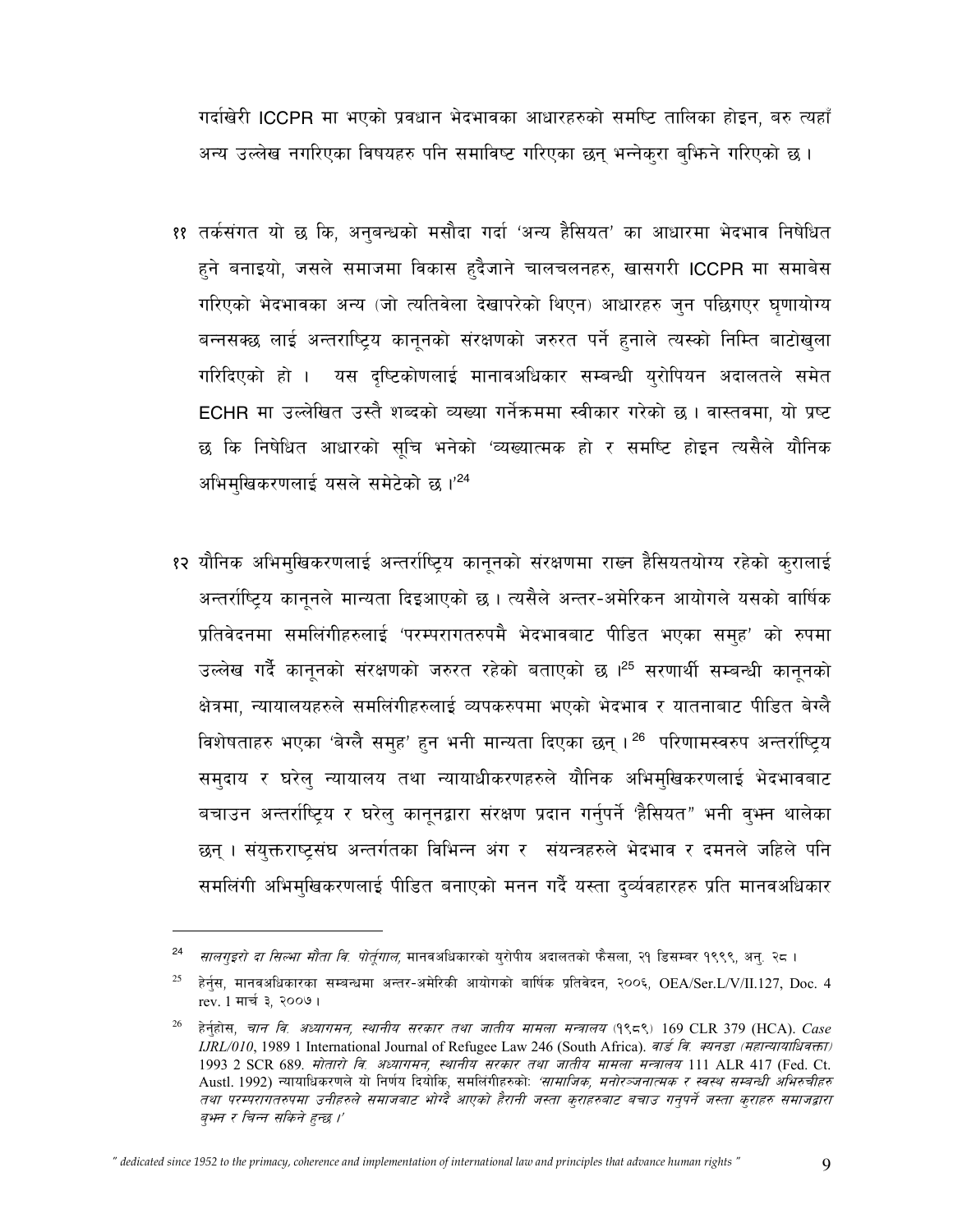आकर्षित हने उल्लेख गरेको छ ।<sup>27</sup> वास्तवमा, यी कानूनी विकासहरुले यो देखाउदछ कि अन्तर्राष्ट्रिय कानून "अन्य हैसियत" को समावेसी परिभाषा दिनेक्रालाई सहयोग गर्नेगरी विकसित भएकोछ र त्यसैले धारा २ (१) को प्रयोजनको लागि यौनिक अभिमुखिकरण "अन्य हैसियत" को श्रेणीमा पर्ने गर्दछ ।

# यौनिक अभिमुखिकरण, समानता र कानूनी संरक्षणः

- <u>१३ ICCPR को धारा २(१) मा राखिएको अभेदभावकारी सिद्धान्तको प्रत्यक्ष सम्बन्ध धारा २६ मा</u> उल्लेखित काननको अघि समानताको अधिकार, भेदभाव विरुद्धको संरक्षण र कानूनको समान संरक्षणसंग प्रत्यक्षरुपमा जोडिएको छ ।<sup>28</sup> संयुक्तराष्ट्रसंघीय मानवअधिकार समितिले "सामाजिक तथा राजनीतिक अधिकार सम्बन्धी अन्तर्राष्ट्रिय अनुबन्धको धारा २६ ले व्यवस्था गरेको *यौनिक अभिमुखिकरण को आधारमा गरिने भेदभाव लगायत* जाति, रंग, लिंग, भाषा, धर्म, राजनीतिक तथा अन्य विचार, राष्ट्रिय तथा सामाजिक उत्पत्ति, संपत्ति, जन्म वा अन्य हैसियत जस्ता क्नैपनि आधारमा गरिने भेदभाव विरुद्ध समान र प्रभावकारी संरक्षण" लाई जोड दिएको छ <sup>29</sup> (महत्व दिइएको करा पछि थप गरिएको)
- १४ ICCPR को धारा २ (१) मा जस्तै गरी, धारा २६ मा सूचिकृत गरिएका भेदभावका आधारहरु पनि समष्टि वा त्यतिनै मात्र होइन । धारा २६ मा व्यवस्था गरिएको 'लिंग' र 'अन्य हैसियत' लाई व्याख्या गर्दासमेत अन्तर्राष्ट्रिय कानुनले समलिंगीहरुलाई समेत समाहित गरेको देखाई समावेशी प्रकारले व्याख्या गरिएको छ । वास्तवमा, धारा २६ मा भएको समानताको वास्तविक अवधारणाले राज्यहरुलाई अधिकार र स्वतन्त्रताहरुलाई पूर्णरुपमा र स्वतन्त्रता पूर्वक उपभोग गर्ने करालाई सम्मान र सुनिस्चितता प्रदान गर्न लगाउदछ ।

<sup>27</sup> उदाहरणको लागि हेर्नुहोस, यातना तथा अन्यखालका ऋर, अमानवीय र हिनौना व्यावहार तथा सजायको प्रश्नसंग संबन्धित विशेष प्रतिनिधिले दिएको प्रतिवेदन, E/CN/.4/2004/56/Add.1 २३ मार्च २००४; गैरकानूनी, संक्षिप्त अथवा स्वेच्छाचारी प्राणदण्ड संबन्धी विशेष प्रतिनिधिले दिएको प्रतिवेदन, E/CN.4/2003/3, १३ जनवरी २००३।

 $28\,$ धारा २६ अनुसार: 'सबै व्यक्तिहरु कानुनको अडागि समान हुन्छन् र विना कुनै भेदभाव कानुनको समान संरक्षणको हकदार हुन्छन् । यस संबन्धमा, कानुनले जाति, रंग, लिंग, भाषा, धर्म, राजनीति वा अन्य विचार, राष्ट्र अथवा समाजिक अत्पत्ति, संपत्ति, जन्म वा अन्य हैसियत जस्ता क्नै पनि आधार *मा हुने भेदभावलाई निषेध गर्नाका साथै सबै व्यक्तिहरुलाई प्रभावकारी* संरक्षण प्रदान गर्न पर्दछ ।

<sup>29</sup> मानवअधिकार समिति, (अप्रिल ४, १९९४को दृष्टिकोण) उजुरी: *टुनन वि. अष्ट्रलिया,* CCPR/C/50/D/488/1992, अनु. <mark>८</mark>.२<br>- ८.७ । साथै, मानवअधिकार समिति, अगष्ट ६, २००३ को दृष्टिकोण पनि हेर्नुहोस, उजुरी: *याङ वि. अष्ट्र* CCPR/C/78/D/941/2000, अन्. १०.४ ।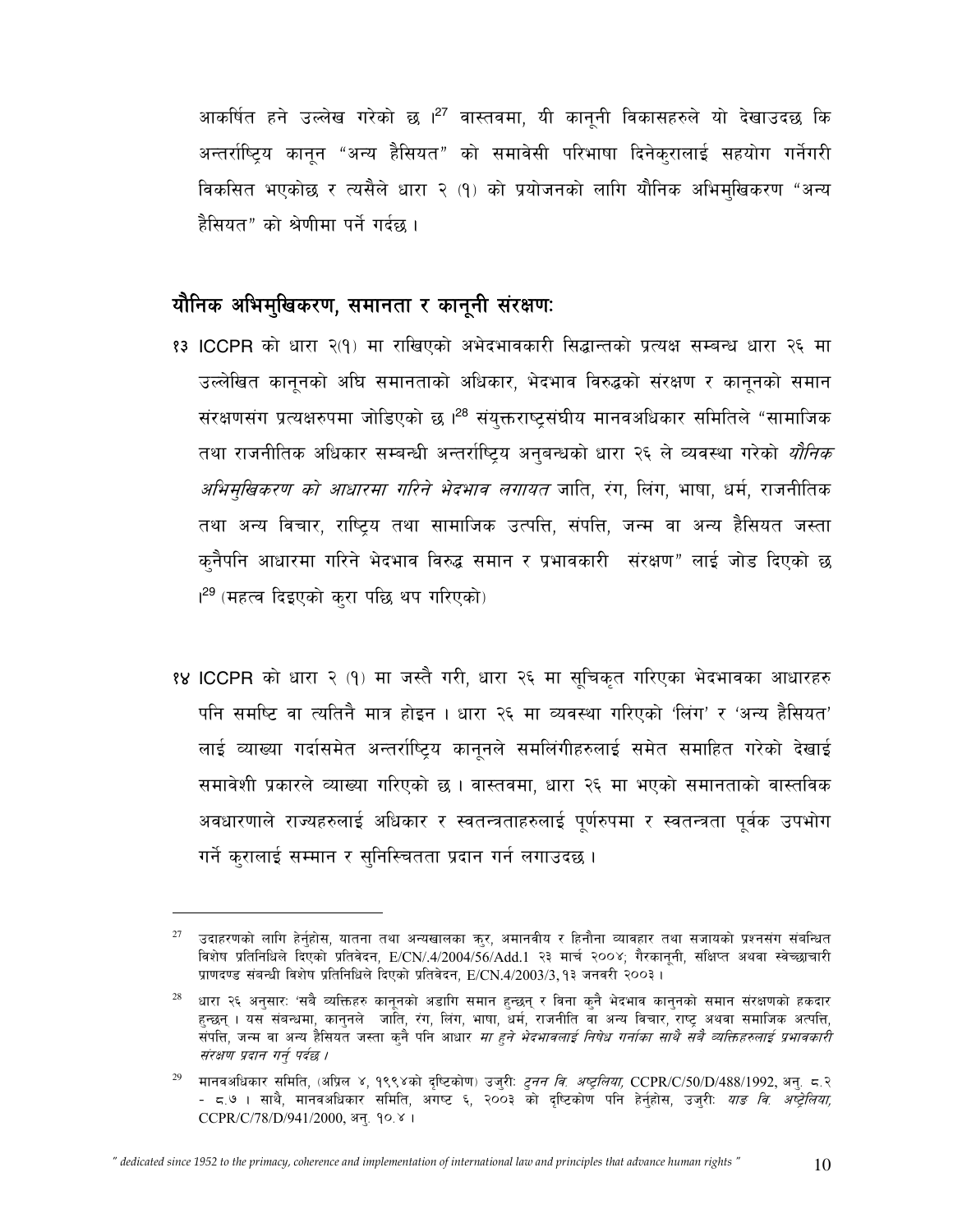१५ सुरुमा लेटिन अमेरिकी र क्यरिवियन मुलुकहरु समाविष्ट भएर बनेको अन्तर-अमेरिकी मानवअधिकार प्रणालीले पनि मानवअधिकार सम्बन्धी अमेरिकन महासन्धि (ACHR) मा रहेको त्यस्तै खाले प्रवधानलाई ब्यख्या गर्ने संदर्भमा यी सिद्धान्तहरुलाई अनुमोदन गरेकोछ । त्यसैले, प्रवासी कामदारहरु सम्बन्धी अन्तर-अमेरिकी विशेष प्रतिनिधिले उल्लेख गरेका छन कि:

... जाति, रंग, लिंग वा लैंगिकता वा यौनिक रोजाईको कारणले राज्यले भेदभाव गर्न पाउदैन ... यो शिद्धान्तलाई नागरिक तथा राजनीतिक अधिकार संबन्धी अन्तर्राष्ट्रिय अनुबन्धको धारा २६ र अमेरिकन माहासन्धिको धारा २४ मा पनि व्यवस्था गरिएको छ । संयुक्तराष्ट्रसंघीय मानवअधिकार समितिको अनुसार (टुनेन विरुद्ध अस्ट्रेलिया) यौनिक रोजाई (sexual preference) लिंग (sex) को अवधारणा भित्र नै समेटिने वर्गमा पर्दछ । यो सिद्धान्त अन्तर्राष्ट्रिय दस्तावेजहरुमा उल्लेखित सम्पूर्ण अधिकारहरु तथा राज्यद्वारा प्रदत्त सामाजिक सुविधाहरुको उपभोग र अभ्यास गर्ने सवालमा समेत लाग हन्छ। 30

#### निष्कर्ष:

१६ अन्तर्राष्ट्रिय मानवअधिकार कानून समलिंगीहरुको अधिकारलाई मान्यता तथा संरक्षण दिनेगरी विकसित हुदै आएको छ। ICCPR को धारा २ (१) र २६ मा समाविष्ट गरिएको अभेदभावकारी र समानताको सिद्धान्तलाई यौनिक अभिमुखिकरणको आधारमा गरिने भेदभावलाई निषेधित गर्ने गरि बुभन् पर्दछ । यस्तो बुभ्राइ यौनिक अभिमुखिकरणको आधारमा गरिने भेदभाव लिंगभेदको एकरुप हो भन्ने सोचको आधारमा भएको हो र त्यस्तै गरी यौनिक अल्पसंख्यकहरु सधै थिचिएको समुहमा परेका र सिमांकृत हुनुपरेको तथ्यबाट उनीहरु अन्तर्राष्ट्रिय कानून अन्तर्गत संरक्षणको हकदार छन् भन्ने सोचबाट समेत भएको हो। यी अन्तर्राष्ट्रिय सिद्धान्तहरु अनुसार, धेरै मुलुकहरुले उनीहरुको संविधान तथा कानुनहरु मार्फत यौनिक अभिमुखिकरणको आधारमा गरिने भेदभावलाई निषेध गर्ने गरी कदमहरु चालेका छन्।

यस गोलार्ध अन्तर्गतका प्रवासी कामदारहरु तथा उनीहरुको परिवार संबन्धी विशेष प्रतिनिधिको दोश्रो प्रगति प्रतिवेदन EA/Ser.L/V/II.111, Doc.20 rev.,१६ अप्रिल २००१, अनु. ९७।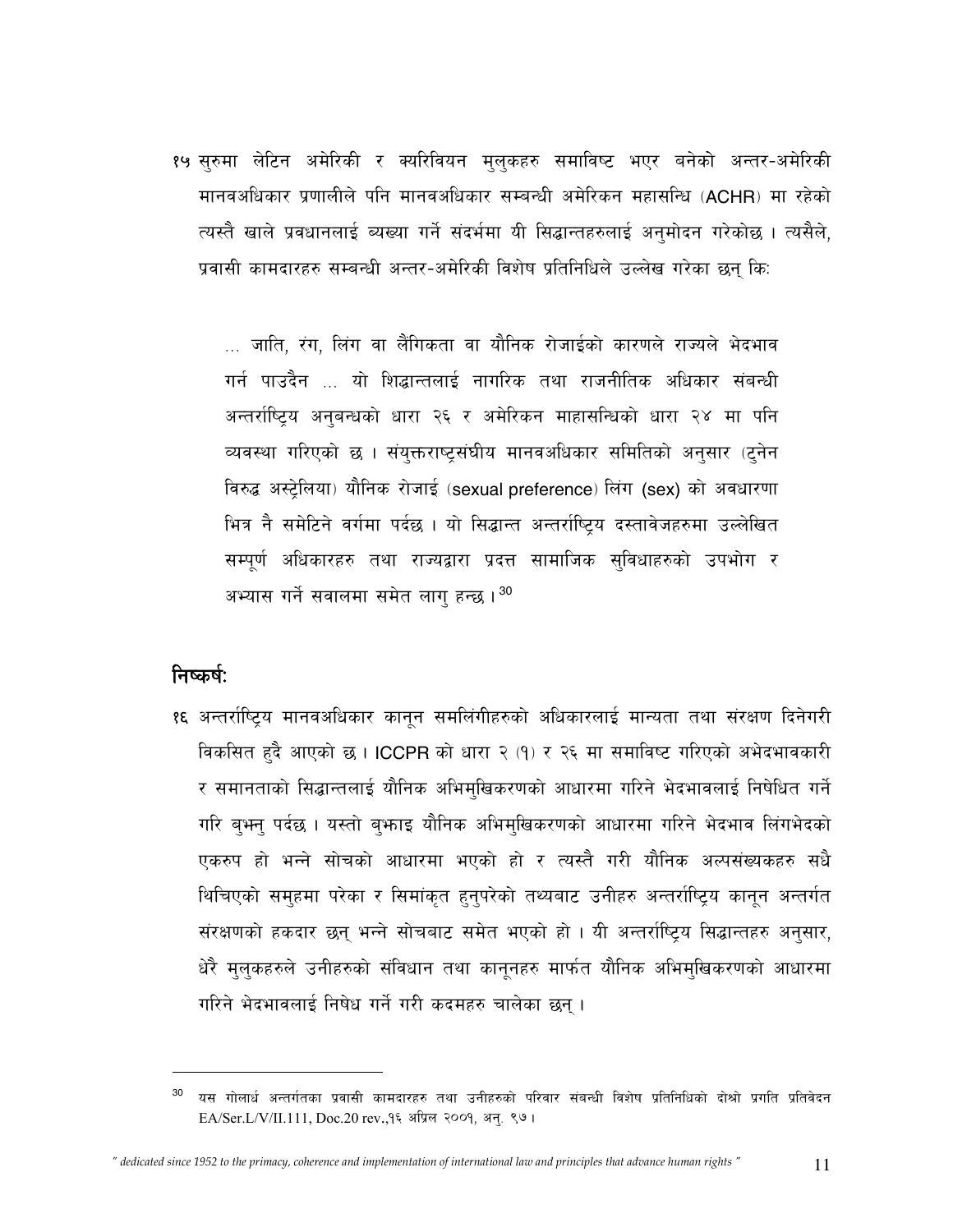# संविधानको तुलनात्मक विश्लेषण र "तेस्रोलिंगी" हरुलाई संरक्षण दिने केही कानूनी प्रवधानहरु ।

- १ अन्तर्राष्ट्रिय मानवअधिकार कानूनले भेदभावको विरुद्धमा दिएको व्यापक प्रत्याभूति अभयलिंगी व्यक्तिहरु, विपरित लिंगी पहिरन गर्नेहरु, दइलिंगी व्यक्तिहरु अथवा ती समह जसलाई सामान्यतया 'तेस्रो लैगिक समुह' भित्र पर्ने भनेर बुभिन्छ समेत उपर लागु हुन्छ । के कुराले पुरुष तथा महिलाको परम्परागत अर्थ निर्माण गर्दछ भन्ने विश्वास, हाल हावीभइरहेको महिला र पुरुषको दृइपाटे रुपसंग मिल्न नसक्ने वा त्यसलाई नस्वीकार्ने व्यक्तिहरुलाई दमन गर्ने औजारको रुपमा प्रयोग हुदै आएको छ । व्यक्तिगत बोलीव्यवहार, लवाइको तरिका, महिलाहरुमा भएको आर्थिक अत्मनिर्भरपना तथा विपरितलिंगी जोडीको अभाव नै यस्ता चारित्रिक गुणहरु हुन जसले सोचेजस्तो लैंगिक भूमिकालाई र अपेक्षालाई निश्तेज पार्दछ, र यसरी लैंगिकताको आधारमा भेदभावपूर्ण प्रतिकृयालाई निम्त्याउदछ । संयुक्तराष्ट्रसंघका अंगहरु भित्र अभय लिंगीहरु गम्भीरखालका द्व्यवहार र मानवअधिकार उल्लंघनको जोखिममा रहेका हुन्छन् भन्ने मान्यता विकास हुदै आएको छ ।<sup>31</sup> यो पनि स्वीकारिएको छ कि यी व्यक्तिहरुलाई वर्तमान अन्तर्राष्टिय कानूनले संरक्षण प्रदान गरेको छ र उनीहरुको अधिकारको संरक्षण प्रदान गर्ने कर्तव्य राज्यको हो। $32$
- २ *गुडवीन वि. संयुक्त अधिराज्य*<sup>33</sup> को मुद्दामा "एक्काइसौं सताब्दीमा, समाजमा अरुले पूर्णरुपमा उपभोग गरिरहेको वैयक्तिक विकास र शारीरिक तथा मानसिक सरक्षा सम्बन्धी अधिकारहरु अभयलिंगीहरुले पनि उपभोग गर्न पाउने संदर्भमा विवाद गर्न वा यस विषयमा अफ्न प्रष्ट हुन समय व्यतित गरिरहन जरुरी छैन" भन्दै "व्यक्तिहरुले भयंकर ठुलो व्यक्तिगत मुल्य चुकाएर रोजेको यौनिक पहिचान अनुसार स्वभिमान र मर्यादा पूर्वक बाँच्न पाउने" अधिकारलाई मानव

 $31$ उदाहरणको लागि हेर्नुहोस, कोलम्वियामा मानवअधिकारको अवस्थाका सम्बन्धमा मानवअधिकार उच्चायुक्तको प्रतिवेदन, E/CN.4/2005/10/, फेब्रुअरी २८, २००५; महिलाहरुको मानवअधिकारको संयुक्तराष्ट्रसंघीय प्रणाली भित्र समाहिकरणका सम्बन्धमा महासचिवको प्रतिवेदन, E/CN.4/2005/68, जनवरी १०, २००५, अनु. १४ ।

<sup>32</sup> उदाहरणको लागि हेर्नुहोस, (बालअधिकार सम्बन्धी समिति) निष्कर्षात्मक मुल्यांकन (Concluding Observations): उत्तरी आयरल्याण्ड तथा संयुक्त अधिराज्य बेलायत, CRC/C/15/Add.188 अक्टूबर ९, २००२; (यातना सम्बन्धी समिति) निष्कर्षात्मक मुल्यांकन, भेनेजुएला CAT/C/CR/29/2, डिसम्बर २३, २००२; (यातना सम्बन्धी समिति) नोभेम्बर २८, २००३ को दृष्टिकोण, *श्री ए.जे. भि. एम. विरुद्ध स्वीडेन*, उज्**री नं. २**१३/२००२: स्वीडेन, CAT/C/31/D/213/2002

<sup>33</sup> Appl. no. 28957/95 (16 January 2002).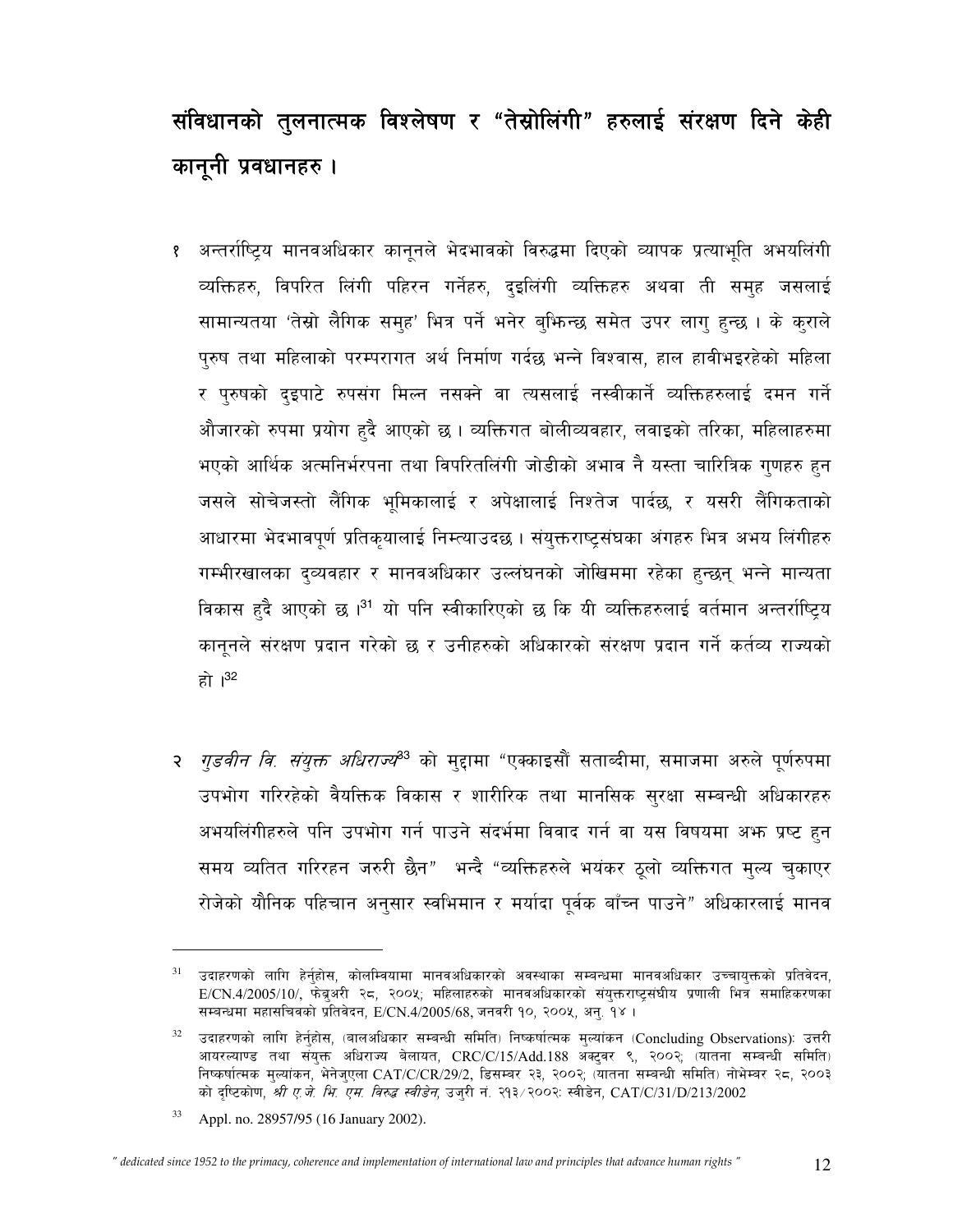अधिकार सम्बन्धी युरोपियन अदालत (the European Court of Human Rights) ले मान्यता प्रदान गरेको छ । अभ्र विशेषरुपले, *भान कुक वि. जर्मनी* को<sup>34</sup> मुद्दामा सोही न्यायालयले, "लैंगिक पहिचान र व्यैयक्तिक विकास" भनेको अन्तर्राष्टिय मानवअधिकार काननले संरक्षण गरेको "[व्यक्तिका] निजी जीवनलाई सम्मान दिने क्राको आधारभूत पक्ष हो" भनी मान्यता दिएको छ।

- 3 यो बुभन् पर्दछ कि लैंगिक पहिचान सम्बन्धी प्राय न्यायिक व्याख्याहरु चाहिं लिंग परिवर्तनको शल्यकृया गरेका व्यक्तिहरु जस्ले परिवर्तित वा पछि प्राप्त लिंगको कानूनी मान्यता खोजेका थिए तिनै मुद्दाका सेरोफेरोमा विकास भएका छन् । परिणामस्वरुप, हालसम्मका नजिरहरु, संरक्षण खोजिरहेका पक्षले शल्यक्रियाद्वारा आफ्नो शरीरमा रुपान्तरणको प्रकुया अघि बढाएको छ छैन भन्ने संदर्भमा राम्ररी केन्द्रित हुन सकेको छैन । यद्यपि, यी तथ्यहरुलाई हेरेर यस अदालतले, शल्यक्रिया गरेका तथा हर्मोनको उपचारमा संलग्न भएका व्यक्तिहरुको लागि मात्र संरक्षण प्रदान गर्ने र अभयलिंगीहरुको अधिकारलाई कटौति गर्ने गरी व्याख्या गर्न हुदैन । वास्तवमा, लैंगिक पहिचानको विषय जटिल छ जस्लाई खास प्रकारको चिकित्सकीय प्रकृया पुरा गरियो वा गरिएन जस्ता एकल विषयमा सिमित गर्न मिल्दैन ।
- ४ अब यो स्वीकार गरिएको छ कि लैंगिक पहिचानको विषय भनेको व्यक्तिमा अन्तरनीहित शारीरिक तथा मनोवैज्ञानिक अपनत्वको अनुभूति पनि हो । यो कुरा यौनिक अभिमुखिकरण तथा लैंगिक पहिचानसंग सम्बन्धित अन्तर्राष्ट्रिय मानवअधिकार कानुनको प्रयोग सम्बन्धी *योग्याकार्ता सिद्धान्त* मा प्रतिबिम्बित भएको छ । <sup>35</sup> यस सिद्धान्तले लैंगिक पहिचानलाई "प्रत्येक व्यक्तिले गहिरोगरी अनुभूति गरेको लैंगिकताको आन्तरिक र वैयक्तिक अनुभव हो जसले जन्मदा प्राप्त गरेको लिंगलाई नै निश्चित गर्न वा नगर्न सक्छ, आफ्नो शरीरको बारेमा व्यक्तिगत अनुभूति ( यसमा स्वतन्त्रतापूर्वक रोजिएको, शारीरिक रुप वा प्रणालीको चिकित्सकीय, शल्यक्रियात्मक वा

Appl. no. 30968/97 (12 June 2003)

२००६ मा, राम्ररी अभिलेखित गरिए अनसारका दर्व्यवहारका विविध पक्षहरुलाई समेटने गरी, अर्न्साप्टिय मानवअधिकारका ख्यातिप्राप्त विशेषज्ञहरुको समह इण्डोनेसियामा जम्माभई लैंगिक पहिचान तथा यौनिक अभिमखिकरण सम्बन्धी अन्तर्राष्टिय सिद्धान्तहरुको खाका तयार पारे । परिणामस्वरुप योग्याकार्ता सिद्धान्तको जन्म भयो, जसले सम्पूर्ण राज्यहरु उपर वाध्यात्मक रहेका अन्तर्राष्टिय काननी सिद्धान्तहरुलाई अभ्रु जोड दिदै मानवअधिकारको विश्वव्यापि पथप्रदर्शकको रुपमा प्रतिनिधित्व गर्ने गर्दछ ।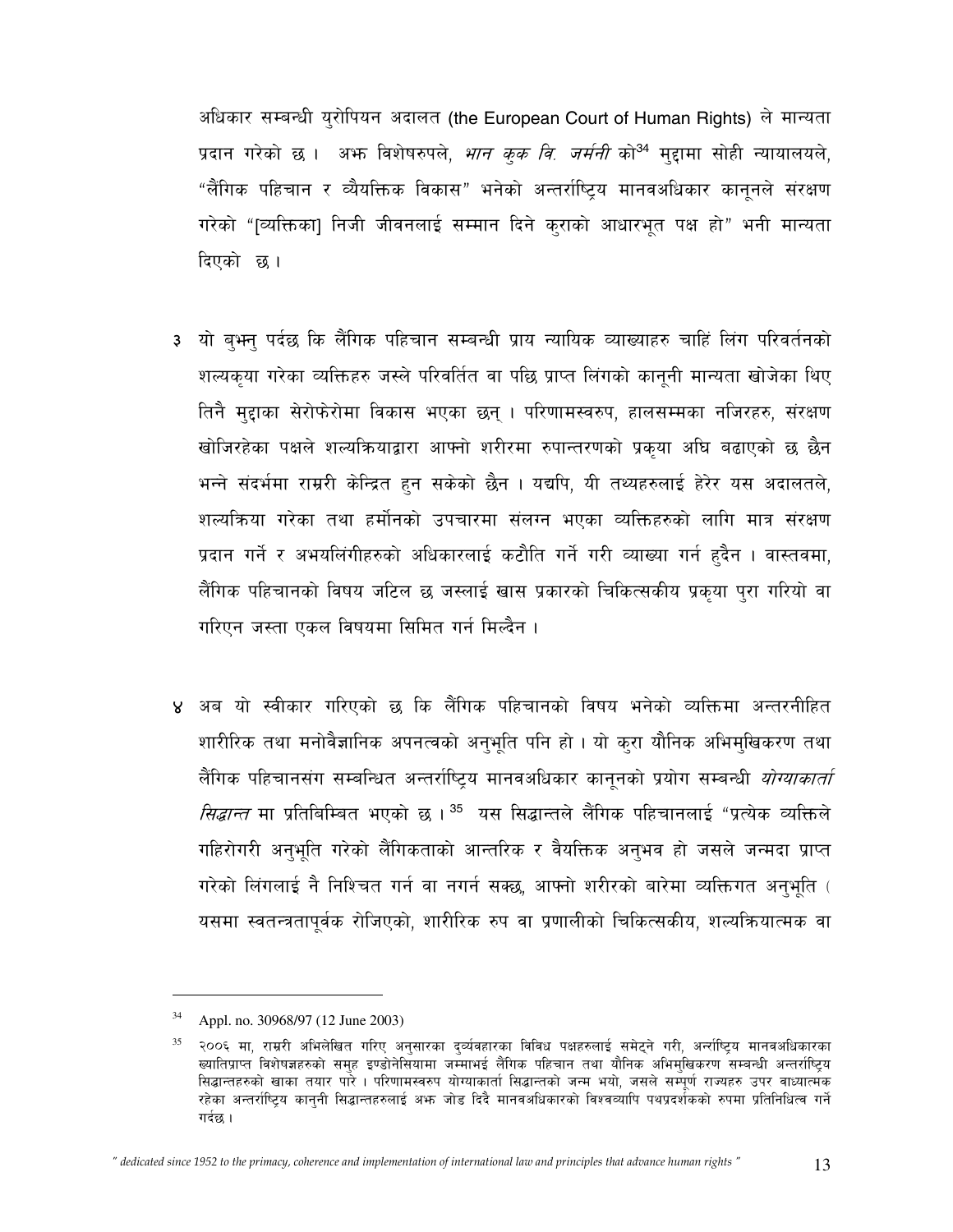अन्य तरिकाले रुपान्तरण) तथा लवाई, बोली वा बानीव्यहोरा लगायत लैंगिकताका अन्य अभिव्यक्तिहरु पर्दछन्" भनी व्याख्या गरेको छ।<sup>36</sup>

- ५ यस परिभाषाले विश्वभरीका मानवअधिकार विशेषज्ञहरु बीच यो सहमति कायम हुदै गरेको करालाई औल्याउदछ कि लैंगिक पहिचानको आधारमा गरिने भेदभावबाट कानुनी संरक्षण पाउनको निम्ति शरीरको शल्यक्रियात्मक रुपान्तरण गर्नै पर्ने होइन । वास्तवमा, यस विषयलाई समग्रतामा हेर्न् पर्दछ । कानूनले यस विषयलाई संरक्षण प्रदान गर्न खोज्नुमा शारीरिक जतिकै मानसिक र आत्मगत स्वार्थ पनि छ। त्यसैले यो स्वीकर गरिएको छ कि लैंगिक पहिचान एकल तत्वमा मात्र भर पर्दैन: अथवा व्यक्तिको जननग्रन्थी. कोषीयतत्व वा जनेन्द्रीय अंग (चाहे जन्मदा होस वा अन्य समयमा भएको होस) जस्ता केही सिमित तत्वहरुमा मात्र पनि भर पर्दैन । वास्तवमा, न्यायालयले 'उ हर्कीएको लिंग र त्यसप्रति उसको प्रवृत्ति लगायत त्यो व्यक्तिको जीवनको अनुभव; पुरुष अथवा महिला के हुँ भन्ने बारे सो व्यक्तिको स्वअनुभूति; समाजमा त्यो व्यक्तिले महिला वा पुरुष कुन रुपमा अफूलाई प्रस्तुत गरेको छ ... र व्यक्तिको जैविक, मानसिक, तथा शारीरिक गुणहरु'<sup>37</sup> आदि पक्षहरु उपर ध्यान प्**ऱ्याउन सक्तछ । छोटकरीमा** भन्नुपर्दा, भेदभावद्वारा पीडित व्यक्तिहरुको अधिकारलाई संरक्षण गर्न न्यायालयले कानुनको व्याख्या गर्दा सबैभन्दा फराकिलो किसिमले गर्नुपर्दछ ।
- ६) यो हेक्का राख्नु पर्दछ कि लैंगिक पहिचानको आधारमा संरक्षण प्रदान गर्न राज्यहरुले व्यक्त वा अव्यक्त प्रकारले लागातार रुपमा घरेलु संवैधानिक तथा कानुनी प्रावधान र व्याख्याहरु स्थापित गरिरहेका छन । यस क्षेत्रको लगातार विकासको संदर्भलाई हेर्दा यो प्रचलनले निरन्तरता पाईरहने छ। अभयलिंगीहरुको अधिकारको क्षेत्रमा विविध मुलुकहरुमा भएका उत्कृष्ट कानूनी विकासहरुको सचि निम्नानसार छन:

# दक्षिण अफ्रिका

हेर्नुहोस, यौनिक अभिमुखिकरण तथा लैंगिक पहिचानका बारेमा अन्तर्राष्ट्रिय मानवअधिकार कानुनको प्रचलन सम्बन्धी योग्याकार्ता सिद्धान्तः <http://yogyakartaprinciples.org> मा उपलब्ध छ, डिसम्बर ४, २००७ मा अन्तिम पटक प्रवेश गरिएको ।

Re: Kevin [2001] FamCA 1074 (Court of Appeal Australia)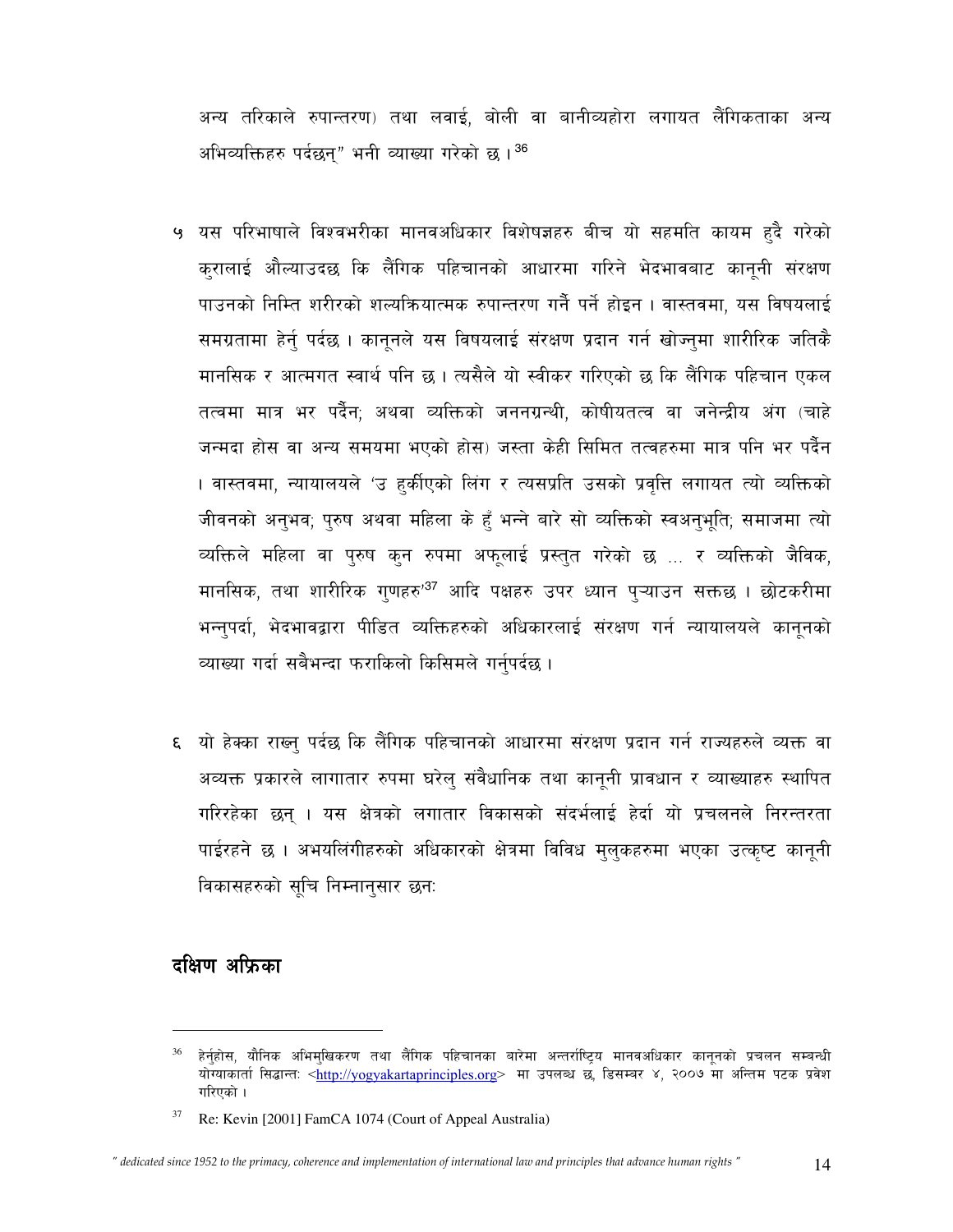و *नेसनल कोलिसन फर गे एण्ड लिजवियन इक्वालिटी वि. न्याय मन्त्री <sup>38</sup> को मुद्दामा दक्षिण* अफ्रिकी संबैधानिक अदालतले "यौनिक अभिमुखिकरण" को आधारमा हुने भेदभावलाई संविधानले निषेध गरेको कराले "...अभयलिंगीहरुलाई" समेत समेटेको छ भनी व्याख्या दिएको छ । <sup>39</sup> यस व्याख्याले दक्षिण अफ्रिकी अभयलिंगीहरुको निम्ति भेदभाव तथा अन्य असंवैधानिक कार्यको विरुद्ध पूर्णरुपले संवैधानिक संरक्षण प्रदान गरेको छ

### ब्राजिल

८ ब्राजिलको सओ पाउलो राज्यले Lei No. 10.948, de 5 de novembro de 2001 को मुद्दा मार्फत "contra cidadão homossexual, bissexual ou transgênero," 'समलिंगी, दुईलिंगी अथाव अभय लैंगिक नागरिकहरु' प्रति हुने भेदभावलाई निषेध गरेको छ ।

# फिलिपिन

९ हालसालै, गणतान्त्रिक फिलिपिनमा "यौनिक अभिमुखिकरण तथा लैंगिक पहिचान को आधारमा हुने भेदभावलाई निषेध तथा सजाय सम्बन्धी ऐन" शीर्षक विधेयक नं. १७३८ लाई कंग्रेसले छलफल गऱ्यो, यो विधेयक कानून बनेमा शीर्षक जस्तै, यसले यौनिक अभिमुखिकरण तथा लैंगिक पहिचानको आधारमा हुने भेदभावपूर्ण चालचलनहरु चाहे त्यो राज्यको अंगले गरेको होस वा व्यक्ति कसैले गरेको होस लाई गैरकानूनी बनाउने छ । <sup>40</sup> उदाहराणको लागि दफा ४ (क) ले भन्छ: "- क्नैपनि कानूनी अथवा प्राकृतिक व्यक्तिले: (क) क्नै पनि व्यक्तिलाई यौनिक अभिमुखिकरण र∕वा लैंगिक पहिचानको आधारमा शैनिक सेवा लगायत क्नैपनि समाजिक सेवामा प्रवेश रोक लागाउनु..." गैरकानूनी हुनेछ ।

<sup>&</sup>lt;sup>38</sup> (9 Oct. 1998), 1999 (1) SA 6

<sup>&</sup>lt;sup>39</sup> त्यसैको अन्च्छेद २१।

हेर्नुहोस, (मानवअधिकार समिति) निष्कर्षात्मक मुल्यांकन: फिलिपिन, CCPR/CO/79/PHL, डिसम्बर १, २००३।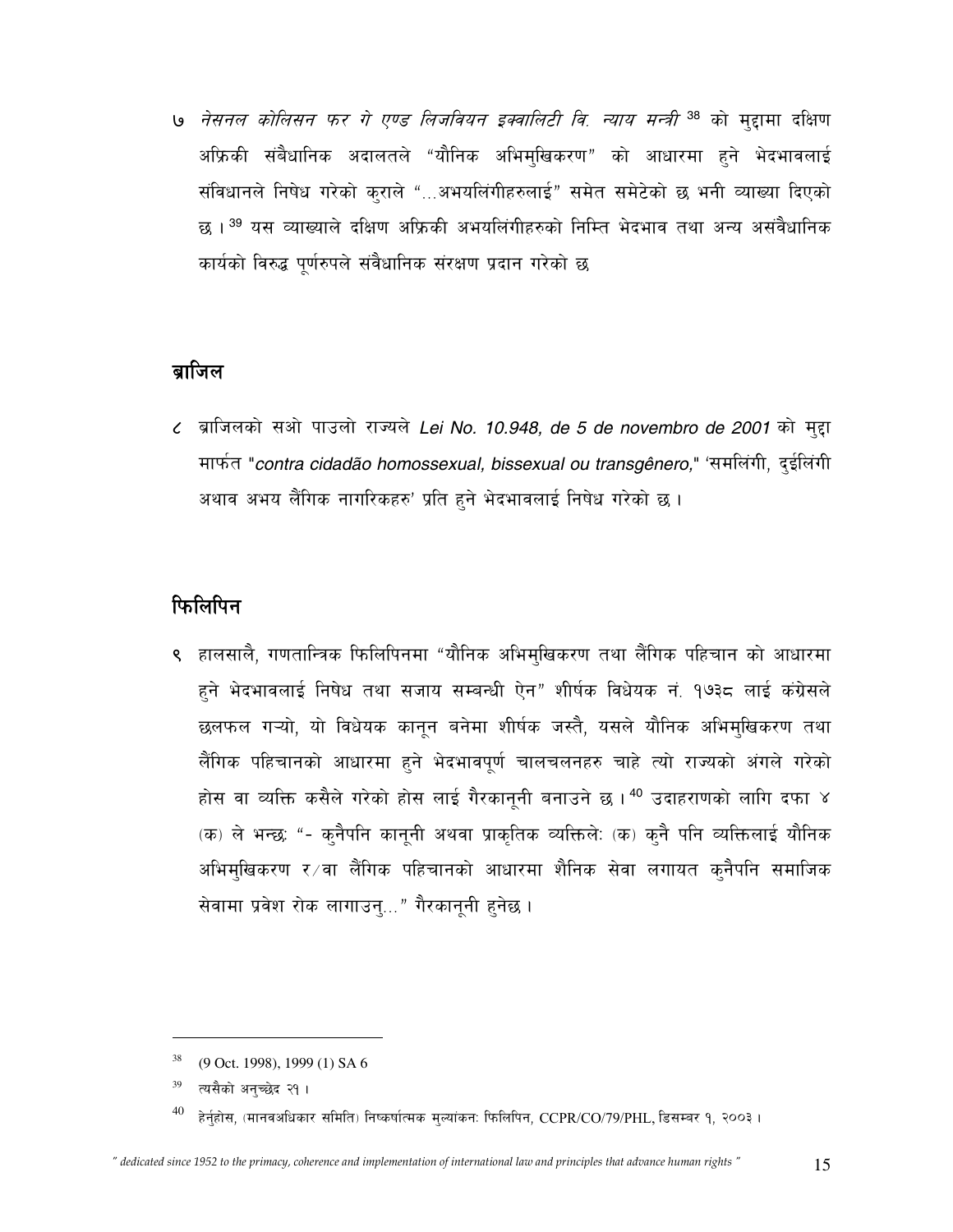# सिंगापुर र जापान

१० महिला अधिकार-पत्र (संसोधित ऐन) १९९६ ले अभयलिंगी व्यक्तिहरुलाई विवाह गर्ने क्षमता, तथा त्यो हैसियतले प्राप्तगर्नुपर्ने अन्य सम्पूर्ण सहायक अधिकार तथा विशेषाधिकारहरु प्रदान गरेको छ । <sup>41</sup> यस प्रावधानले अभयलिंगी व्यक्तिहरुलाई अन्य कुराहरुका साथै निजी जीवन र पारिवारिक जीवनको अधिकारलाई सुनिश्चित गर्दछ ।<sup>42</sup> जुलाई २००३ मा, जापानको संसदले एकमतका साथ "यौनिक पहिचानमा समस्या भएका व्यक्तिहरुको लैंगिकता सम्बन्धी सवाललाई व्यवस्था गर्ने कानूनलाई" पारित गऱ्यो । त्यो कानूनले अभयलिंगीहरुलाई उनीहरुको कानूनी लिंगलाई परिवर्तन गर्न सक्षम बनायो ।<sup>43</sup> भरखरै ओकिनावा प्रशासकीय क्षेत्र (क्योदो) को नाहा पारिवारिक अदालतले एकजना अभयलिंगीले २००३ को ऐन अनुसार आफ्नो कानुनीरुपमा दर्ता भएको लिंगलाई महिलामा परिवर्तन गर्न दिएको निवेदनलाई स्वीकार गरेको छ। <sup>44</sup>

# न्युजिलैण्ड

११ अभयलिंगी (गैरभेदभाव तथा अन्य ऐनहरु संसोधान गर्ने) ऐन १९९६ - नं. २२ बनेपछि न्युजिलैण्डका अभयलिंगीहरुले उनीहरुका पासपोर्ट र जन्मदर्ता प्रमाणपत्र लगायतका सम्पूर्ण कागजातहरु परिवर्तन गर्न पाउने भएका छन् । न्युजिलैण्डका अभयलिंगीहरुले विवाह गर्न तथा धर्मपुत्र / पुत्री राख्न तथा हर्काउन समेत पाउने भएका छन् । यसखाले कानूनी व्यवस्थाहरुले अभयलिंगीहरुलाई अन्य कुराहरुका अतिरिक्त उनीहरुको निजी तथा पारिवारिक जीवनलाई सुनिश्चितता प्रदान गरेको छ ।

#### वेलायत

 $41\,$ Debbie Ong, 'The Test of Sex for Marriage in Singapore,' (1998) 12 Int'l Journal of Law, Policy and Family, p. 161

<sup>42</sup> हेर्नुहोस, ICCPR को धारा १७, *गुडविन वि युके र आइ वि. युके* को मुद्दामा मानवअधिकार सम्बन्धी युरोपियन अदालतको निर्णय, ३ जलाई २००२ पनि हेर्नुहोस ।

<sup>43</sup> हेर्नहोस, 'लिंग परिवर्तनलाई मान्यता दिने ऐन' जापान टाइम (सुक्रबार, जुलाई ११, २००३): http://search.japantimes.co.jp/cgi-bin/nn20030711b2.html. मा उपलब्ध छ।

 $44$ जलाई २००५ को जापानी काननी समाचार बलेटिन, law.anu.edu.au/anjel/documents/ Jlawnews/2004monthlybulletin7.pdf मा उपलब्ध छ, पेज ५ ।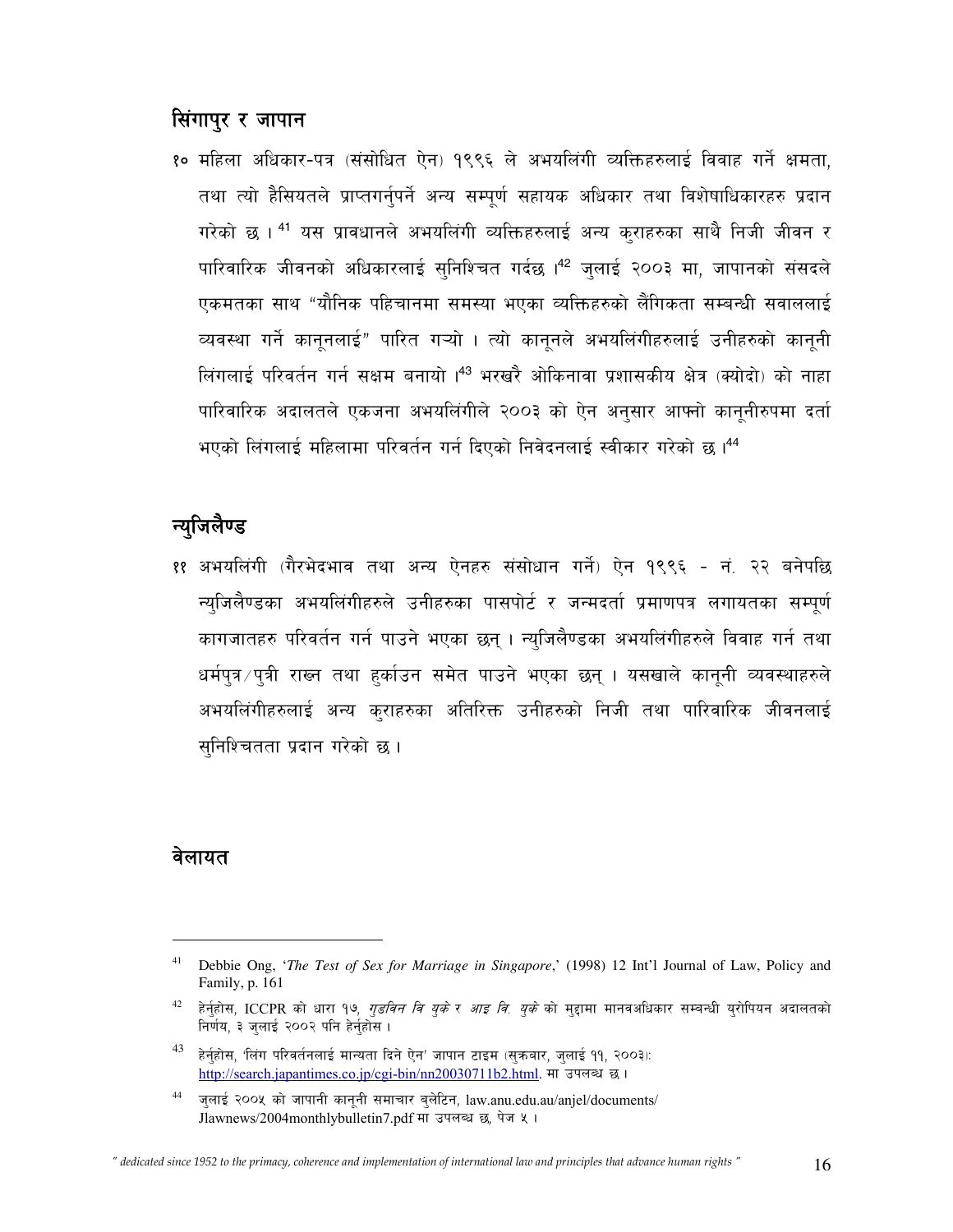- १२ लिंगभेद (लैंगिक पूनर्निर्धारण Gender Reassignment) नियमावली १९९९ को निर्माण पश्चात, लैंगिकताको पुनर्निर्धारणको प्रकुयामा जान इच्छुक, प्रकुयामा गइरहेका वा विगतमा गरिसकेका कामदारहरुलाई भेदभाव गर्न् गैरकानूनी भएको छ । यस नियमावलीले *लिंगभेद ऐन* 9९७१ लाई संसोधन गरेको छ जसले यी आधारहरुमा गरिने भेदभावलाई गैरकाननी लिंग भेद हुने बनाएको छ । *लिंगभेद ऐन*<sup>45</sup> मा परिभाषित द्व्यंवहार, लैंगिक पुनर्निधारणको आधारमा गरिने दर्व्यवहार उपर पनि आकर्षित हुनेछ ।
- १३ यसका अलावा, २००४ मा वेलायतको संसदले *लैंगिक मान्यता ऐन* पास गऱ्यो जसले अभयलिंगीहरु (अथवा अभय लैंगिकहरु) लाई उनीहरुको कानूनी लैंगिकता परिवर्तन गर्न छुट दिएको छ । यस ऐनले अभयलिंगीहरुलाई कानुनी मान्यता प्रदान गरेकोछ र उनीहरुलाई नयाँ जन्मदर्ता प्रमाणपत्र प्राप्त गर्न तथा विवाह गर्न छट दिएको छ, साथै सबै उद्देश्यहरुको लागि पूर्ण कानूनी मान्यता प्रदान गरेको छ।

#### अन्य मुलुकहरु :

१४ लैंगिक पुनर्निधारणको शल्यकुया सम्पन्न गरेका व्यक्तिहरुलाई उनीहरुको "नयाँ" लैंगिकता देखाउने गरी व्यक्तिगत कागजात प्राप्तगर्न छटदिने अन्य मुलुकहरु निम्न पर्दछन्: **चीन** ( २००३), जर्मनी (१९८१),<sup>46</sup> इटली (१९८२), जापान (२००४), नेदरलैण्ड (१९८५), न्यु जिलैण्ड ( 9९९५), पानामा (१९७५), रोमानिया (१९९६), दक्षिण अफ्रिका (२००३), स्पेन (२००६), स्वीडेन (१९७२), टर्की (१९८८), वेलायत (२००४) र क्यानडा,<sup>47</sup> संयुक्त राज्य अमेरिका र अ**ष्टेलियाका<sup>48</sup> धेरै राज्यहरुमा** ।

" dedicated since 1952 to the primacy, coherence and implementation of international law and principles that advance human rights "

<sup>45</sup> अक्टोबर १. २००५ मा संसोधन गरिए अनसार ।

जर्मन काननले पहिलो नाम तथा काननी लिंगलाई परिवर्तन गर्न दिन्छ । यसलाई "Gesetz über die Änderung der Vornamen und die Feststellung der Geschelechtszugehörigkeit in besonderen Fällen" (विशेष अवस्थामा नाम परिवर्तन तथा लैंगिक पहिचान को निर्धारण सम्बन्धी कानुन) भनिन्छ ।

<sup>47</sup> उदाहरणको लागि: ब्रिटिस कोलम्बियाको संसोधित ब्रिटिस कोलम्बिया कानून १९७४ को भाग ६६ दफा २१ (ए) अनुसार अविवाहित अभयलिंगीले अभयलिंगीय सल्यकयाद्वारा चाहेको परिणामसंग मेलखाने हिसाबले जन्मदर्तामा लिंग निर्धारण परिवर्तन गर्न पाउनको लागि जन्ममत्यु तथ्याङ्का निर्देशक समक्ष निवेदन दिन पाउने छन् । [R.S.B.C., 1974, s21a, ss1]

<sup>48</sup> हेर्नुहोस, गैर–भेदभाव (लैंगिक पहिचान) सम्बन्धी कानूनको बारेमा अन्तर्राष्ट्रिय लेजवियन तथा गे संघ (ILGA) विश्व कानूनी अध्ययन; रबर्ट वीन्टेमटद्वारा लिखित (सेप्टेम्बर २०, २००२ मा अन्तिम पटक अध्यावधि गरिएको) 'लैंगिक पहिचानको आधारमा प्रत्यक्ष वा अप्रत्यक्षरुपमा गरिने भेदभावहरुलाई निषेध गर्ने युरोपियन सन्धिहरु तथा कानुन र संकलित राष्ट्रिय कानुनहरु' http://www.ilga.info/Information/Legal\_survey/Legislation%20Prohibiting%20Discrimination%20Based% 20On%20Gender%20Identity.htm मा उपलब्ध छ.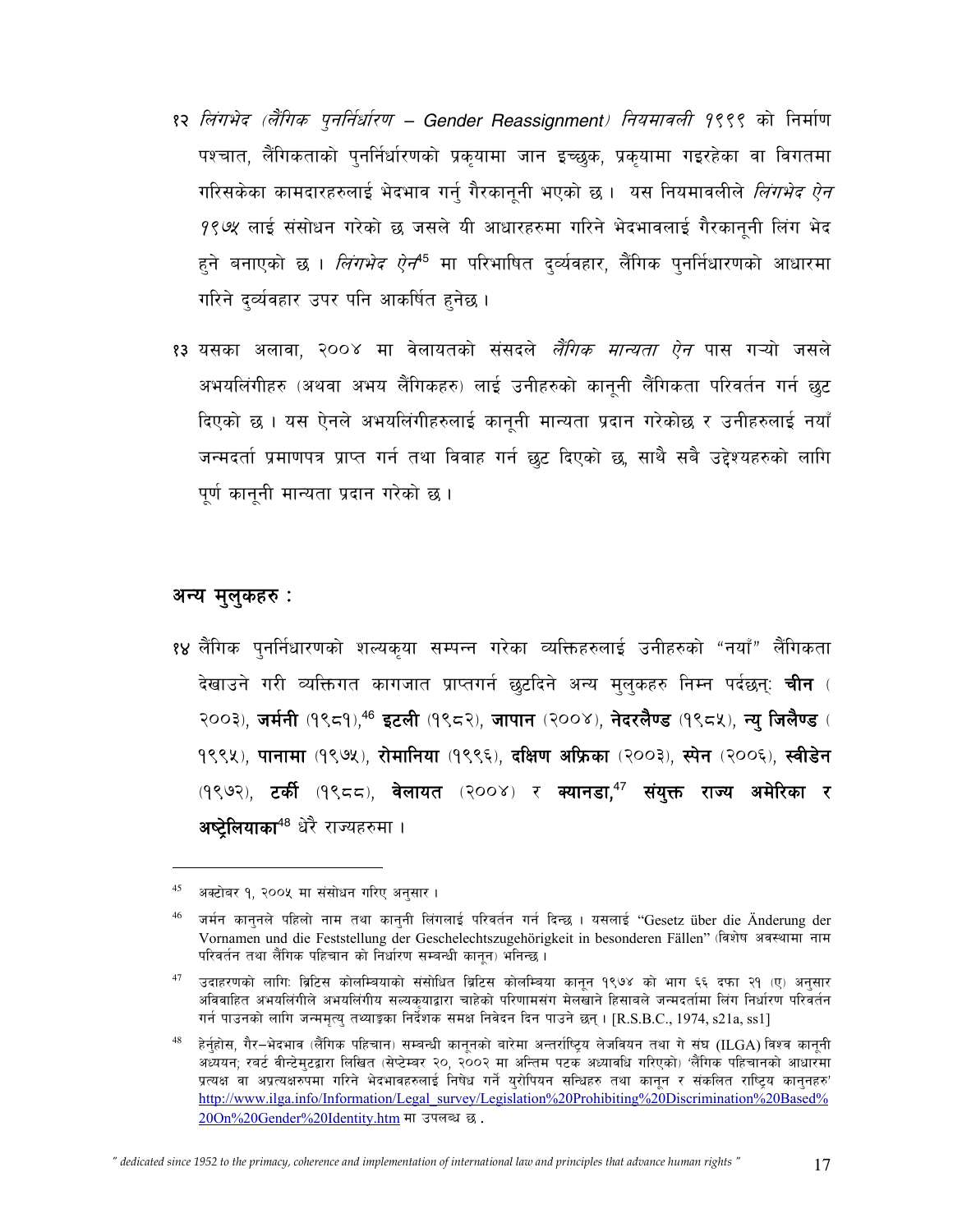# संयुक्त राज्य अमेरिका

१५ अभयलिंगी व्यक्तिहरु 'प्राप्त गरेका लैंगिकता' लाई मान्यता दिने कानूनका अतिरिक्त भेदभावपूर्ण व्यवहारका विरुद्धमा संयुक्त राज्य अमेरिकाका भेदभाव विरोधी कानूनद्वारा उपचार प्राप्त गर्न समेत सफल भएका छन् । *स्मीथ वि. सलेम सहर* को मुद्दामा,<sup>49</sup> एकजना पुरुषबाट-महिला अभयलिंगी (male to female transsexual) लाई अग्नी विभागको लेप्टेन पदमा सातवर्ष सम्म वेरोकटोक राखियो । जब चिकित्सकले स्मीथ चाहि लैंगिक पहिचानमा समस्या रहेको ("GID") पत्ता लगायो तब स्मीथले द्व्यवहारहरु र त्यसको सिकायत गरेवापत वदलाहरु भोल्न थाल्न् पऱ्यो । उनले नागरिक अधिकार ऐन १९६४ <sup>50</sup> को शीर्षक ७ ले प्रदान गरेको समान संरक्षण अन्तर्गत लिंगभेद र वदलापूर्ण कार्य भएको, र अमेरिकी संविधान (42 U.S.C. § 1983) अनुसारको उचित प्रकृया (due process) विपरित भएको, र राज्यस्तरको कानूनले नीजिपनमा अतिक्रमण गरेको तथा नागरिक षडयन्त्र गरेको भनी दावीपत्र दिइन् । राज्यको पुनरावेदन अदालत (6th Circuit) ले निर्णय दिदै भन्यो "यो ब्भन् पर्दछ कि पुरुषहरुलाई उनीहरुले ओडेको वस्त्र तथा मेकअप, वा अन्य स्त्रीत्व भल्कने कार्यहरुको आधारमा भेदभाव गर्ने रोजगारदाताहरुले लिंगभेद समेत गरिरहेका हुन्छन् , किनभने पीडितको लिंग (sex) को कारणले गर्दा नै भेदभाव भएको हुन्छ ।"<sup>51</sup> अभयलिंगी सम्बन्धी न्यायिक निर्णयहरुलाई अफ्न व्यापक तवरले फ़कफ़काउने गरी त्यस्तै खाले अन्य फैसलाहरु दिनेकम उत्तर अमेरिका भरी जारीछ ।

#### अष्टेलिया

१६ अष्ट्रेलियामा न्यायालयहरुले अभयलिंगीहरुलाई राहत दिन वा वास्तविक मान्यता प्रदान गर्न कानुनी अधिकारको प्रयोग गरे । यो करा *रि आलेक्स: लैंगिक पहिचान सम्बन्धी बेचैनीमा हर्मोनको उपचार<sup>52</sup> को मुद्दाबाट देखियो, जुन कि अभयलिंगी युवाहरुको अधिकार का सम्बन्धमा* अष्ट्रेलिया र संसार भरीनै नजिर स्थापना गर्ने ऐतिहासिक मुद्दा बन्यो । यसमा एकजना १३ वर्षका "अलेक्स" (वास्तविक नाम नखोलिएको) भनेर चिनाइएका व्यक्तिको सम्बन्धमा निवेदन

<sup>49</sup> 378 F.3d 566, 568 (6th Cir. 2004)

<sup>50</sup> 'शीर्षक ५' ले जाति, रंग, धर्म, लिंग र राष्ट्रिय उत्पत्तिको आधारमा रोजगारीमा हुने भेदभावलाई निषेध गर्दछ ।

<sup>51</sup> हेर्नुस, पेज ५७४ ।

<sup>52</sup> [2004] Fam. CA 297 (13 April 2004)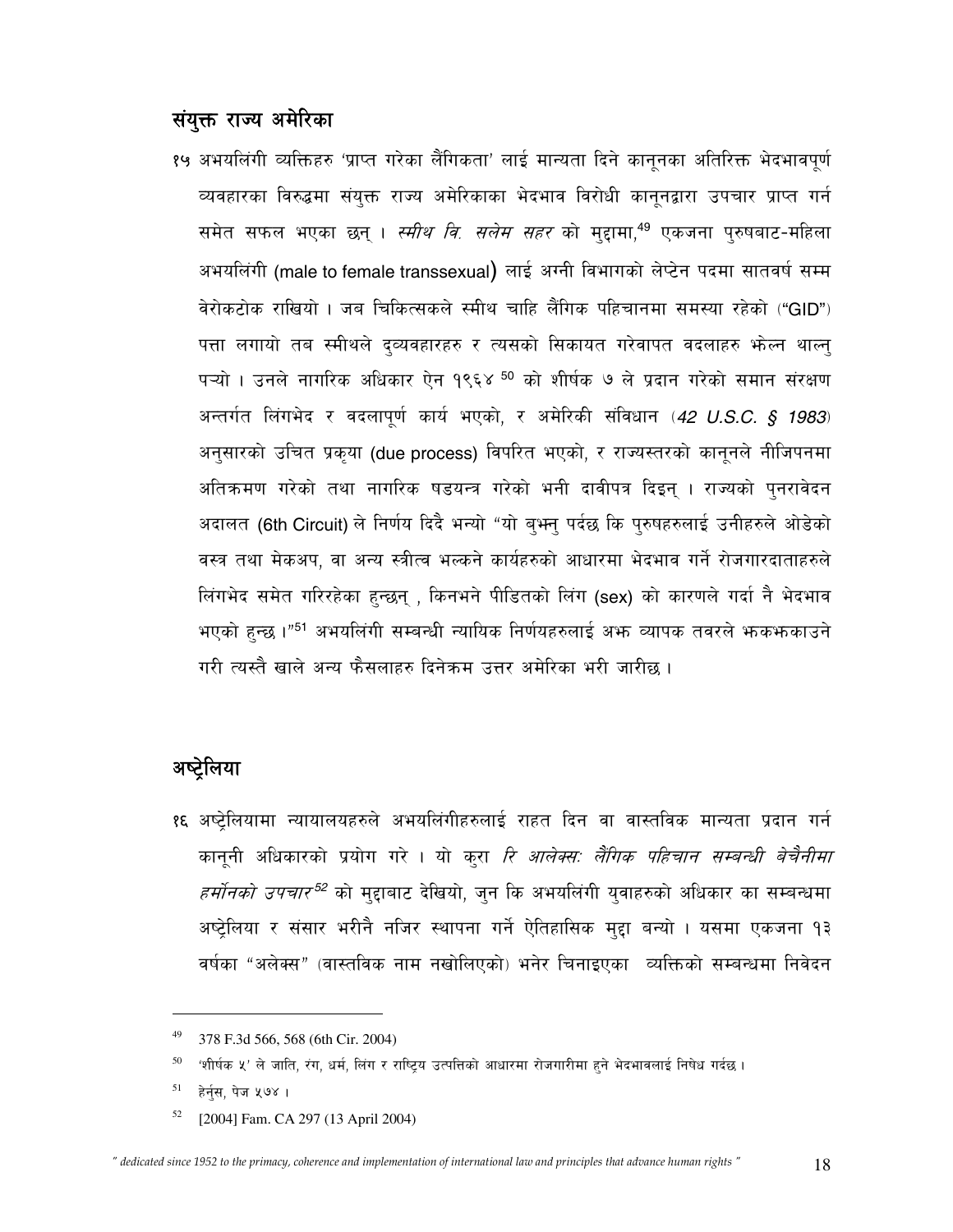परेको थियो । मुख्य विषय भनेको आलेक्सको लिंग परिवर्तनको प्रकृया सुरुगर्न् अघि हर्मोनल थेरापी अपनाउन चिकित्सकीय उपचारको निम्ति अदालतले अनुमति दिन पर्छ वा पर्दैन भन्ने थियो । जन्मको समयमा र मुद्दाका वखत कानूनको आँखामा आलेक्स एकजना केटी थिइन । आलेक्स लाई लैंगिक पहिचान सम्बन्धी बेचैनी भएको पत्ता लाग्यो, मतलव पुरुषको रुपमा बदलिएर देखापर्ने लामो समय देखिको इच्छा उभित्र रहेको पाइयो ।

प्रधान न्यायाधीस निकोल्सोन ले आदेश जारी गरे :

- आलेक्सलाई जन्मदर्ता प्रमाणपत्रमा नाम र लैंगिकता परिवर्तन गरी लेख्न दिन् ।
- आलेकसलाई उ १८ वर्ष पुगेसम्म हर्मोन उपचार अपनाउन दिनु । १८ वर्ष पुगेपछि अलेक्स यो अदालतको अनुमति विना यो निर्णय गर्न कानूनत स्वतनत्र छन्।
- आलेक्सलाई विद्यालयमा केटाको नाममा भर्ना अनुमति दिन् ।
- *१७ रि केभीन अभयलिंगीको विवाहको वैधता* <sup>53</sup> को मुद्दामा पनि अष्ट्रेलियाको पारिवारिक अदालतले अभयलिंगीहरुको विवाहको अधिकारका सम्बन्धमा महत्वपूर्ण फैसला दिएको छ । केभिन, शल्यक्रिया भैसकेका महिलाबाट पुरुष अभयलिंगीले जेनिफर नामक एकजना महिलासंग विवाह गरे। केभिनले हर्मोनको उपचार गरे र लिंग पुनर्निधारण गर्ने शल्याकिया गरे। उसको लिंग उल्लेख भएका जन्मदर्ता प्रमाणपत्र तथा अन्य कन्**नी कागजातहरुमा परिवर्तन गरियो** । अदालतको अगाडि देखापरेको प्रश्न भनेको अष्ट्रेलियाको पारिवारिक कानूनको प्रयोजनको लागि केभिन केटा हो कि होइन भन्ने थियो । न्यायाधीश रिचार्ड चिसोम (यस मुद्दाका न्यायाधीश) ले अभयलिंगीहरुद्वारा गरिएको लिंग पुनर्निधारणलाई विवाहको प्रयोजनार्थ मान्यता दिन सकिन्छ भनेर फैसला दिए।

#### निष्कर्ष $\colon$

१८ माथिका तथ्यहरुबाट यो देखिन्छ कि अन्तर्राष्ट्रिय कानुनले मानवअधिकारलाई समलिंगी यौन आकर्षण भएका व्यक्तिहरुसम्म मात्र नभइ अभयलिंगी र लिंग नछुटिएका व्यक्तिहरु सम्म समेत फैलाएको छ । स्पष्टैछ, लैंगिक पहिचानले मानव गरिमा, स्वयत्तता र समानतालाई अंगालेको

<sup>[2001]</sup> Fam CA 1074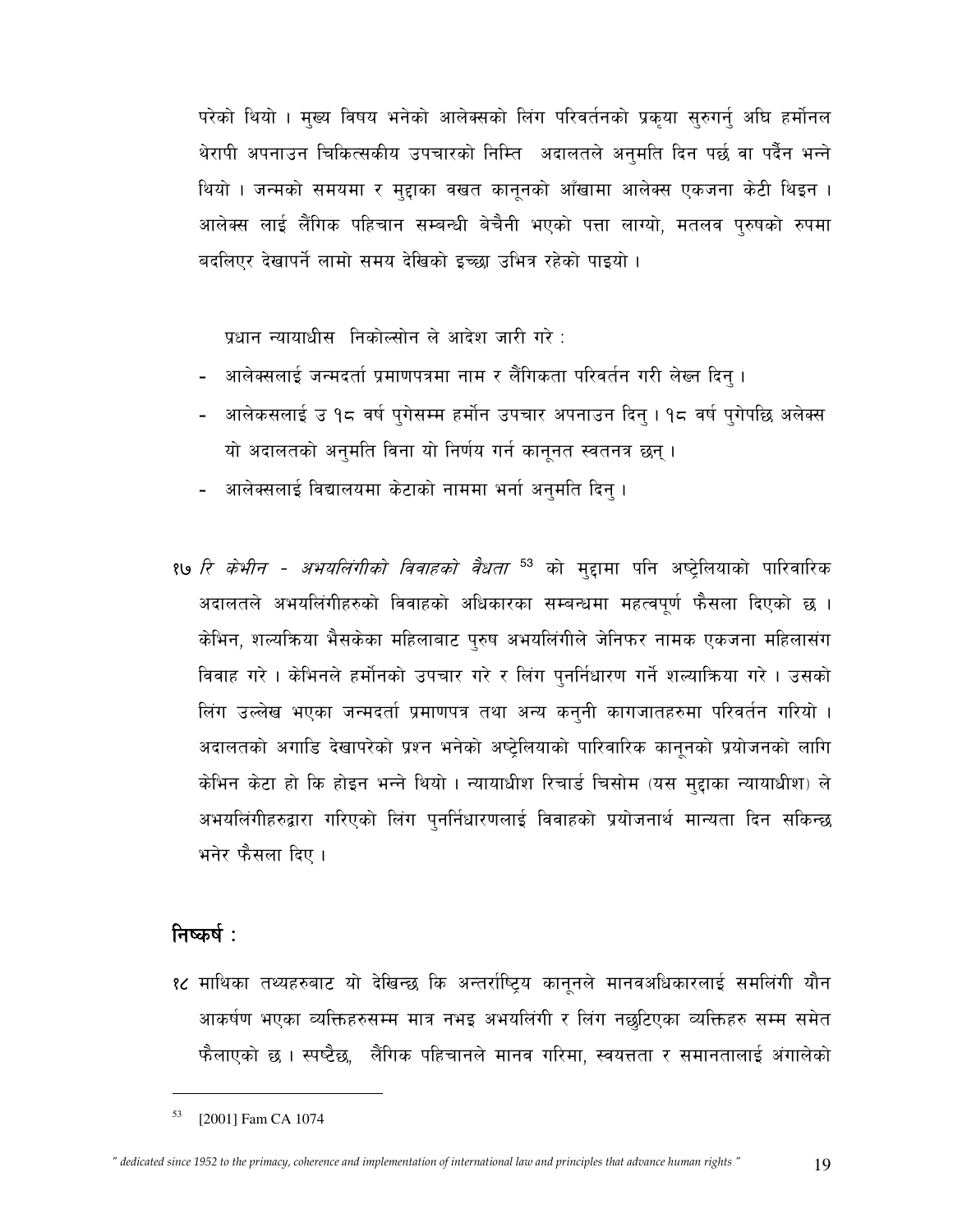हुन्छ जुन मानव अधिकारको वास्तविक आधारहरु हुन् । त्यसैले, दक्षिण अफ्रिका जस्ता मुलुकहरुले उनीहरुको घरेलु संविधानले अभयलिंगीहरु प्रति हने भेदभावका विरुद्धमा समेत आधारभूत संरक्षण प्रदान गरेको छ । जापान र ब्राजिल जस्ता अन्य मुलुकहरुले ऐन कानून मार्फत अभयलिंगीहरुलाई उनीहरुले प्राप्त गरेका लैंगिकता प्रति सम्मान पुर्वक वाँच्न पाउने र विवाह तथा अन्य गतिविधिहरुद्वारा व्यैयक्तिक तथा पारिवारिक जीवनको अधिकारलाई कानूनी मान्यता दिलाउने व्यवस्था गरेका छन्। अफ्न अगाडि भन्नुपर्दा, वेलायत (फिलिपिनले गर्नेवाला) जस्ता मुलुकहरुले अभयलिंगीहरु प्रति रोजगारीमा र अन्य सार्वजनिक तथा व्यक्तिगत क्षेत्रहरुमा हुने भेदभावलाई रोक्न कानून नै निर्माण गरेका छन् । यी विकासक्रमहरु अभयलिंगी व्यक्तिहरुको अधिकार र स्वतनत्रतालई आदर र संरक्षण गर्ने कर्तव्य राज्यको हो भन्ने मान्यता अन्तर्राष्ट्रिय जगतमा व्यापक हुदै गएको कुराको नमुनाहरु हुन् ।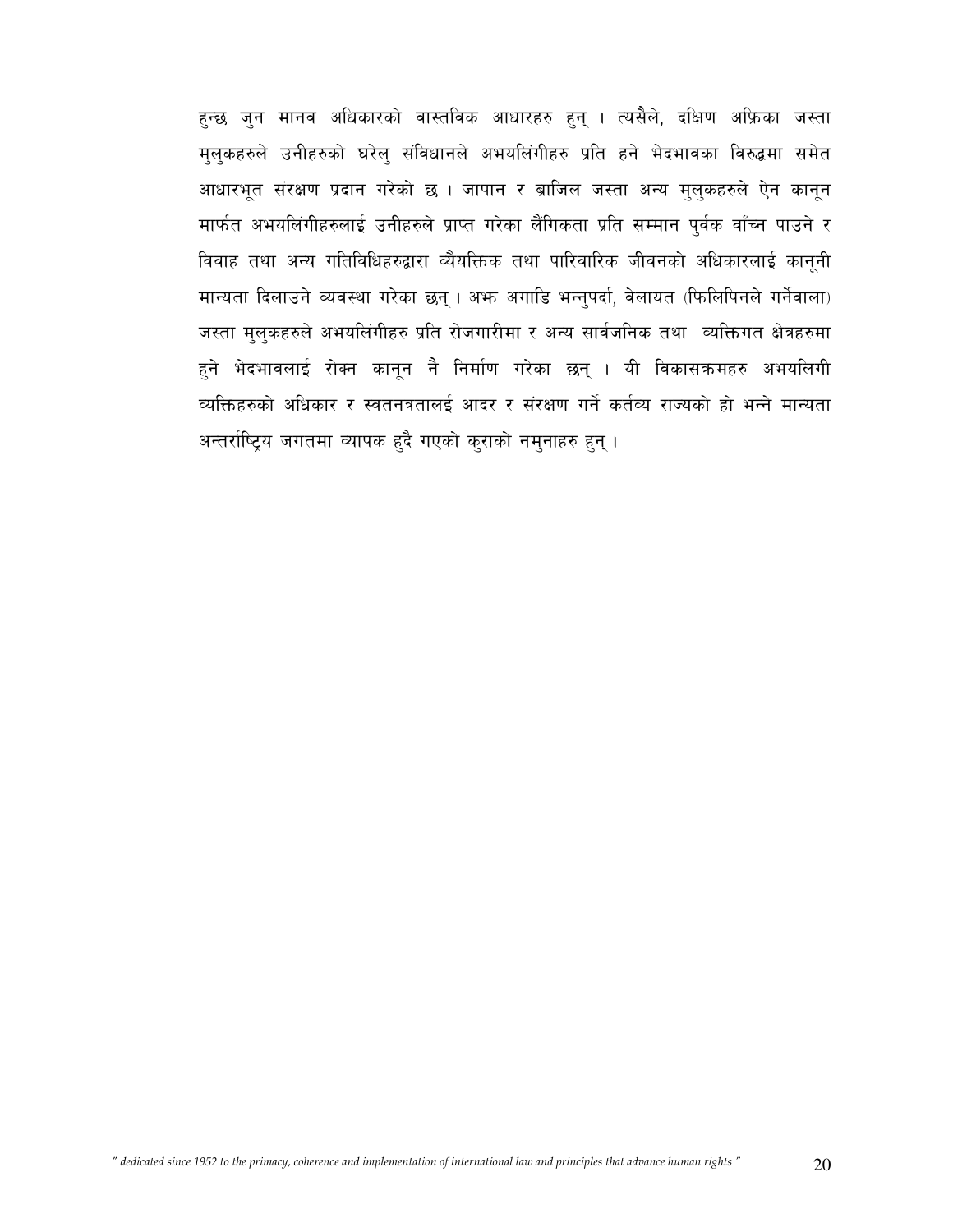# के कसैको यौनिक अभिमुखिकरणको श्रोतले समलिंगी अथवा अभयलिंगी व्यक्तिहरुको मानवअधिकार प्रति कुनै महत्व राख्छ ?

- जननविज्ञान तथा चिकित्सकीय विज्ञानको वर्तमान अध्ययनले यौनिक अभिमुखिकरण भनेको जैविक रुपमा निर्धारित भएकोले अवरिवर्तनीय गुण हो भन्ने तर्कलाई अभ्र मजवत बनाएको छ । <sup>54</sup> यद्यपि, यस क्षेत्रमा भएको वैज्ञानिक जानकारी चाहिं अभ्गै सर्वस्वीकार्य हुन सकिरहेको छैन, र प्रायस भयंकर असहमतिहरु देखापर्ने गर्दछ । वास्तवमा, समलिंगीहरु समान अधिकार र कानुनको संरक्षणको हकदार छन् भनी सफलता पुर्वक मागदावी गर्नलाई समलिंगी अभिमुखिकरणको अपरिवर्तनीयपना बारे प्रमाण दिइरहन जरुरी नै छैन ।<sup>55</sup> ICJ को यो दष्टिकोण रहेको छ कि यौनिक अभिमुखिकरणसंग विकल्प छ भन्ने दावीलाई ठिक वेठिक छुट्याउने वा यो कुरा जैविक तथ्यमा नै मात्र भरपरेको हुन्छ भन्नु नै समाधान होइन । सुरुआत जसरी भएपनि, समलिंगीपनामा, समलिंगीहरुको जीवित भोगाई, र ऐतिहासिक रुपमा लागातार तथा दिनका दिन उनीहरुले भोगेका अन्यायहरुका बीचबाट समाजिक, राजनीतिक तथा कानूनी अर्थ खोज्न जरुरी छ । त्यसैले, यो शंका छैन कि यौनिक अभिमुखिकरण (र भेदभाव) मानवअधिकार भित्र समेटिन्छ र राष्ट्रिय तथा अन्तर्राष्ट्रिय कानुन दुवैबाट संरक्षणको लागि योग्य छ ।
- २ मानवअधिकार कानूनले व्यक्तिहरुलाई स्वभाविक र जैविक (जस्तो कि राष्ट्रियता तथा जाति) गणहरुको आधारमा उनीहरुको संरक्षण गर्दछ तर यसका अतिरिक्त, व्यक्तिले स्वेच्छामा केही वा पुरै नियन्त्रण गर्न सकिने गणहरु (जस्तो राजनीतिक दष्टिकोण तथा धार्मिक विश्वास) मा पनि संरक्षण गर्दछ ।<sup>56</sup> त्यसैले, यौनिक अभिमुखिकरण स्वभाविक होस वा नहोस, यसले यौनिक अल्पसंख्यकहरु समान नागरिकता, समान अधिकार तथा कानूनको समान संरक्षणको निम्ति

<sup>54</sup> विगतमा गरिएका केही महत्वपूर्ण अध्ययनहरुमा यी कराहरु पर्दछन् M J. Michael Bailey and Richard C. Pillard, 'A Genetic Study of Male Sexual Orientation,' 48 Archives of Gen. Psychiatry (1991) 1089; Dean H. Hamer, Stella Hu, Victoria L. Magnuson, Nan Hu and Angela M.L. Pattatucci, 'A Linkage Between DNA Markers on the X Chromosome and Male Sexual Orientation,' 21 Science (1993) 321; Simon LeVay, 'A Difference in Hypothalamic Structure Between Heterosexual and Homosexual Men,' 243 Science (1991) 1034

<sup>55</sup> Janet E. Halley, 'Sexual Orientation and the Politics of Biology: A Critique of the Argument from Immutability' (1994) 46 Stanford Law Review 503

<sup>56</sup>  $ICCPR$  को धारा २(१)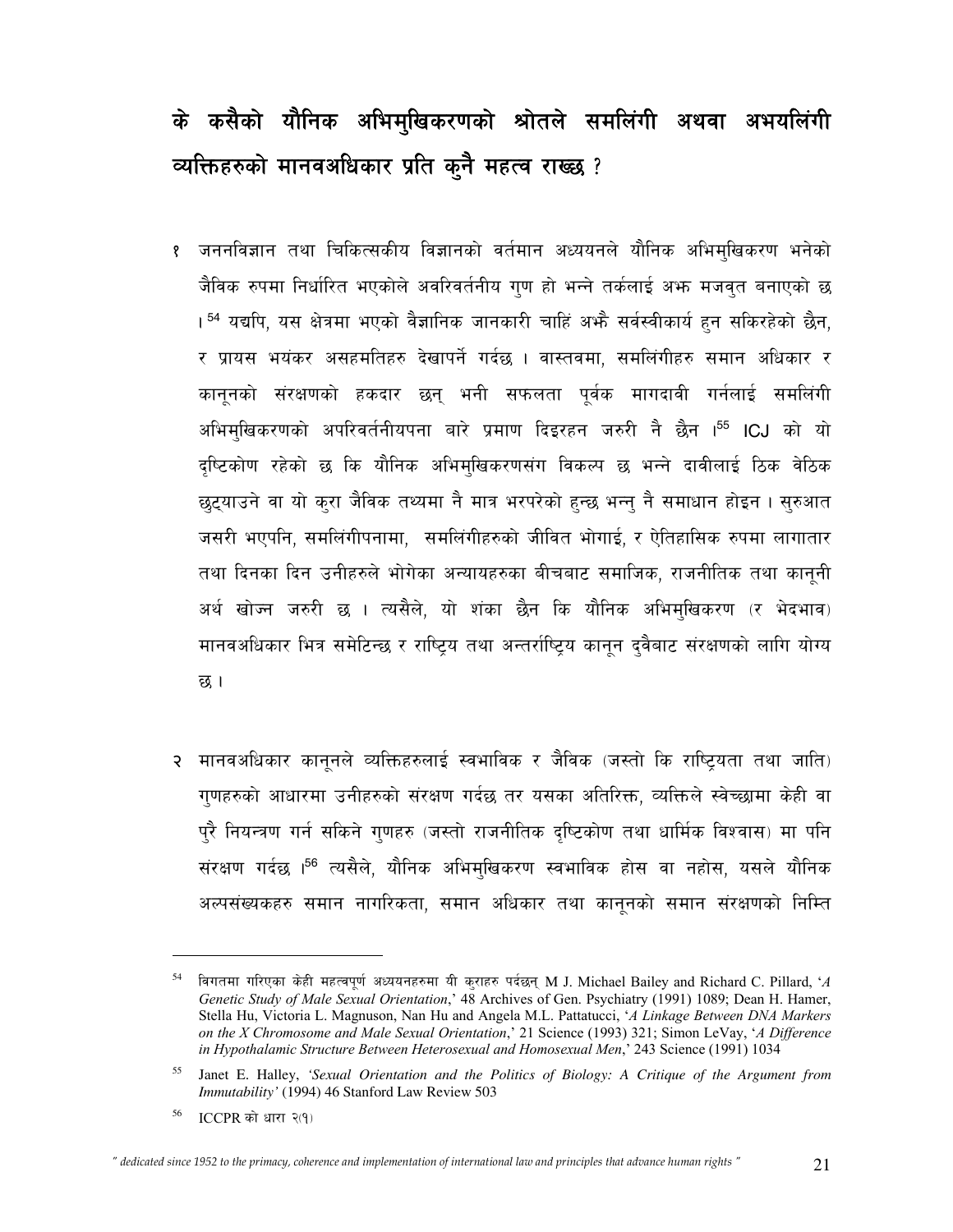हकदार छन् भन्ने दावीमाथिको बललाई कमजोर बनाउन सक्दैन । वस्तवमा, मानवअधिकार कानूनले संरक्षण प्रदान गरेका सबै समुहहरु (उदाहरणको लागि महिला,<sup>57</sup> आदिवासी जनसमुदाय<sup>58</sup> र बालबालिका<sup>59</sup>) को समान विशेषता भनेको ती समुहमा संलग्न व्यक्तिहरु वा समुहहरु पुर्वाग्रह, र प्रायस त्रास वा वेवास्ताबाट ऐतिहासिक रुपले सताइएका वा कलंकित गरिका हुन्छन् । "यो विषेशता यौनिक अभिमुखिकरणमा वा ती व्यक्तिहरु जो बहुसंख्यकको निम्ति स्वीकार्य यौनिक मान्यता भन्दा फरकपानमा लागेका हुन्छन्, सम्म पनि आकर्षित हुने गर्दछ ।"60

३ यौनिक अल्पसंख्यकहरु भनी चिनिएकाहरुलाई भेदभाव गर्न संस्कार, राजनीति र वास्तवमा कानून समेत प्रयोग भयो भन्ने सम्बन्धमा न्यायालयहरु सचेत हन थालेका छन्। *भ्रिएण्ड वि. अल्वर्टा* को<sup>61</sup> मुद्दामा क्यानडाको सर्बोच्च अदालतले निम्न कुराहरु उल्लेख गरेको छ:

"यस अवस्थाले गराउने मनोवैज्ञानिक हानी नै सायद यहाँ सबैभन्दा महत्वपूर्ण हुन सक्छ। भेदभावको डरले गर्दा आफ्नो वास्तविक पहिचानलाई लुकाउन् पर्ने क्रा व्यक्तिको आत्मविश्वास र आत्मसम्मानको निम्ति हानीकारक हन्छ भन्न् तर्कसंगत छ । पुरुषसमलिंगी र महिलासमलिंगीहरुलाई अन्य व्यक्तिहरुलाई सरह संरक्षण नदिइ एक्ल्याउने कार्य नै परिणामलाई अरु खरव बनाउने कराको अप्रत्यक्ष संदेश हो । यो नै विभेद को प्रष्ट उदाहरण हो जसले व्यक्तिलाई होच्याउदछ र समाज ...मा पुरुषसमलिंगी र महिलासमलिंगीहरु एक व्यक्तिको रुपमा संरक्षण प्राप्त गर्न अरु सरह योग्य छैनन् भन्ने दृष्टिकोणलाई बल प्ऱ्याउन्को साथै निरन्तरता दिने गर्दछ । प्रुषसमलिंगी र महिलासमलिंगीहरुले अनुभूति गर्ने स्वभिमान र मुल्य माथिको सम्भाव्य अतिक्रमणले भेदभावको अति कर पक्षलाई स्थापित गर्दछ।"

हेर्नुहोस, महिलाहरु विरुद्ध हुने सबै प्रकारका भेदभावहरुको उन्मुलन सम्बन्धी महासन्धी (१९७९)।

<sup>58</sup> हेर्नुहोस, आदिवासी जनसमुदायहरुका अधिकारको बारेमा संयुक्तराष्ट्रसंघीय घोषण (२००७)।

<sup>59</sup> हेर्नुहोस, बालअधिकार सम्बन्धी संयुक्तराष्ट्रसंघीय महासन्धि (१९८९)।

<sup>60</sup> हेर्नुहोस, James Hathaway, The Law of Refugee Status (Butterworths, 1991), 164.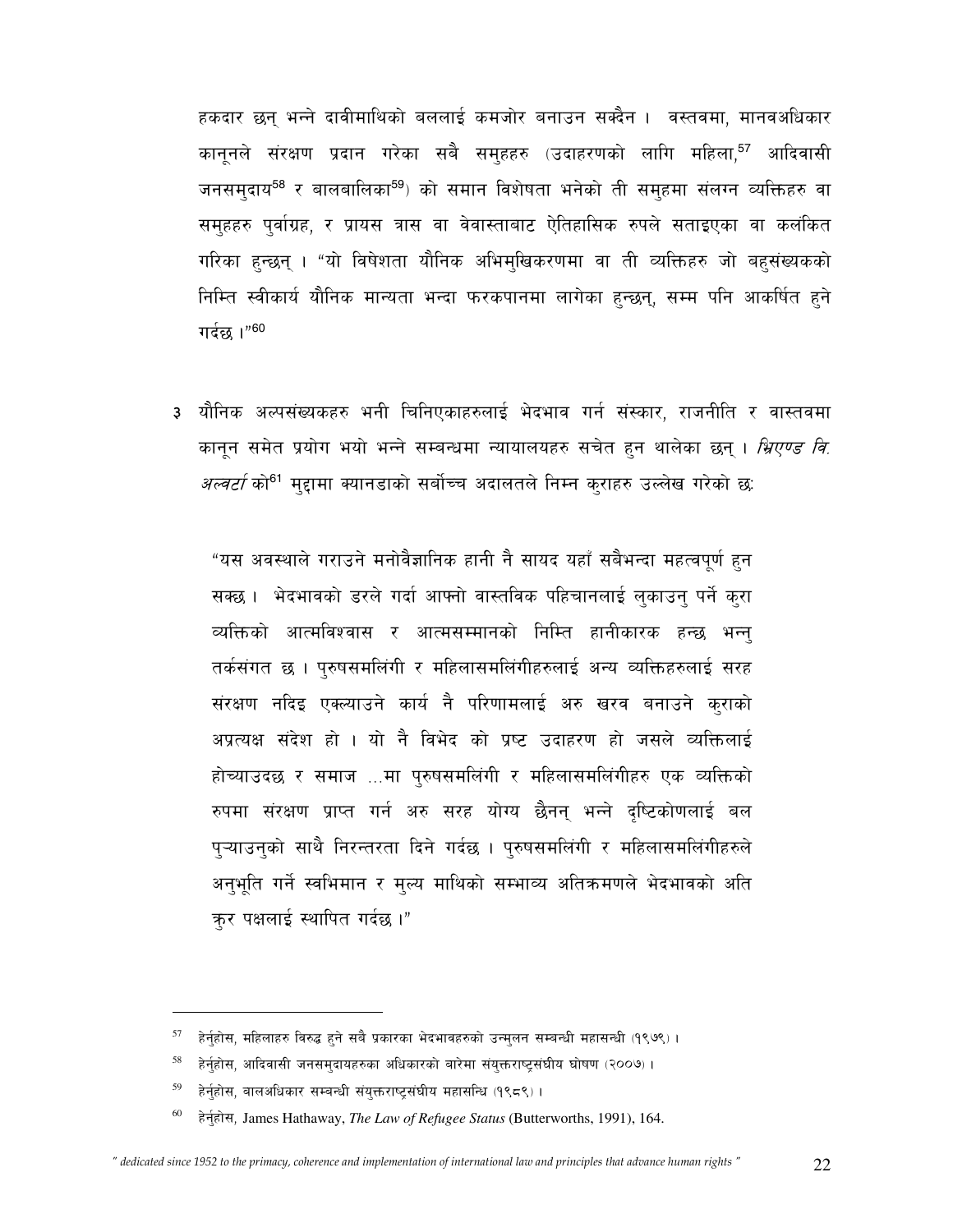- ४ *नेसनल कोलिसन फर गे एण्ड लिजवियन इक्वालिटी वि. न्याय मन्त्री* को मुद्दामा दक्षिण अफ्रिकी संवैधानिक अदालतले, यौनिक अभिमुखीकरण भनेको व्यक्तिको (राजनीतिक वा मनोवैज्ञानिक) प्रवृत्ति वा यौनिक आकर्षण.... मा घुलमिल हुने कुरा हो<sup>62</sup> भनि परिभाषित गरेको छ । त्यसैले उक्त अदालतले यौनिक अभिमुखिकरण भनेको अन्तर्निहित (inherent) हो वा विरोधमा भनिए जस्तै पूर्णरुपले स्वेच्छिक (voluntary) प्रवृत्ति हो भन्ने विषयमा फरक छुट्याएन । बरु व्यक्तिमा अन्तर्निहित गरिमा जुन मानवजातिको प्रमुख विशेषता हो लाई संरक्षण गर्नमा कानूनको भूमिका कस्तो हुनुपर्दछ भन्ने कुरामा अदालतले आफ्ने तर्कलाई आधारित बनाएको छ । अदालतले यो वतायो कि 'पुरुषसमलिंगी र महिलासमलिंगीहरु प्रति भएको भेदभावको परिणमस्वरुप उनीहरु भन्नै अप्ठ्यारो अवस्थामा पुग्दछन् र जहिल्यै राजनीतिक अल्पसंख्यक समुहमा रहन् पर्ने वास्तविकताले उनीहरुलाई अफ्न जोखिममा प्ऱ्याउदछ किनकि राजनीतिक शक्ति प्रयोग गरी आफू अनुकुल हुने कानूनहरु निर्माण गर्न उनीहरु कहिल्यै सक्षम हुने छैनन् ।'<sup>63</sup> अदालतले यो क्**रालाई पनि ईंगित गरेको छ कि समलिंगीहरु स**मेत बास्तवमै संविधान र उनीहरुलाई संरक्षण गर्ने कानूनहरुमा मात्रै भर परेका हुन्छन् ।
- ५ रे जीजे <sup>64</sup> को मुद्दामा, न्यू जिलैण्डको सरणार्थी हैसियत पुनरावेदन अधिकारी समक्ष सरणार्थीका लागि निवेदन दिनेहरुका सम्बन्धमा समलिंगीहरुको समस्याको प्रकृतिको बारेमा कुरा उठेको थियो । यातनाको डर हुने हुनाले समलिंगीहरु अन्तर्राष्ट्रिय कानुन अन्तर्गत संरक्षणको लागि योग्य छन् भनी निर्णय दिदै सो न्यायाधीकरणले यो उल्लेख गऱ्यो कि:

अन्ततः यौन अभिमुखिकरण अपरिवर्तनीय करा हो वा होइन भनी प्रश्न गरी रहनुपर्ने विषय रहेन, वास्तवमा ... यो निर्विवाद देखिन्छ कि यौन अभिमुखिकरण भनेको क्नै व्यक्तिको चिनारीको निम्ति आधारभूत कुरा हो । यो यस्तो चारित्रिक गुण हो जो अपरिवर्तनीय होस वा नहोस, त्यसलाई परिवर्तन गरिरहन जरुरी छैन  $\overline{1}$ 

सरणार्थी उजुरी नं. १३१२/९३ (अगष्ट ३०, १९९५)।

<sup>61</sup> [1998] 1 S.C.R. 493, per Cory J. at para 102.

<sup>62</sup> हेर्नुहोस, अनुच्छेद २० ।

<sup>&</sup>lt;sup>63</sup> हेर्नुहोस, अनच्छेद २५ ।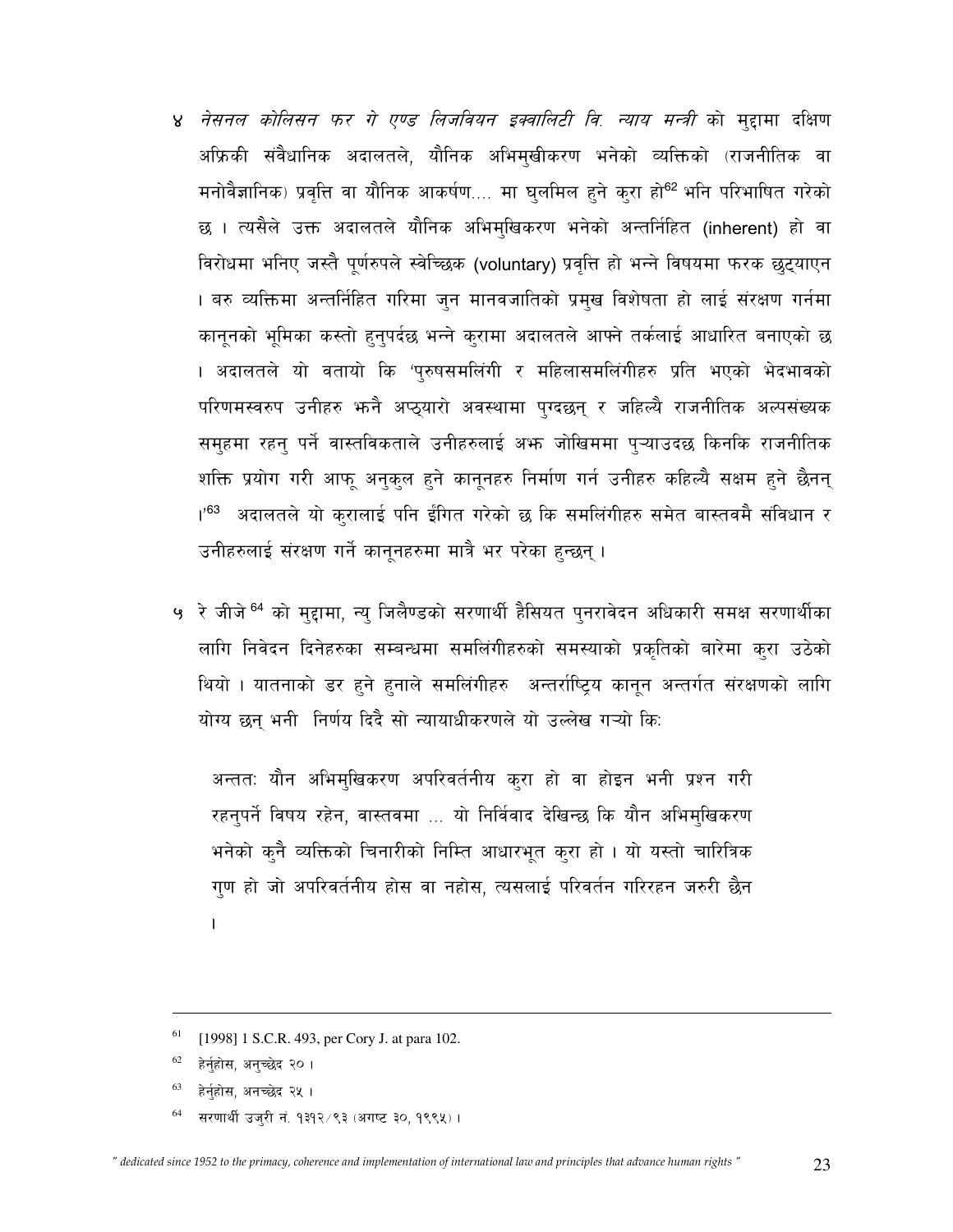यसमा, न्यायाधिकरणले व्यक्तिमा भएको यौनिक अभिमुखिकरण को आधारभूत चरित्र, र यो अभिरुचीलाई बचाउदै मानव गरिमा र शारीरिक सम्पूर्णतालाई जोगाउने कराको महत्वलाई पहिचान गऱ्यो ।

- ६ त्यसैगरी, जर्मनीको प्रशासकीय अदालत (वेसवाडेन)<sup>65</sup> ले Apr. 26, 1983, No.IV/I E 06244/81 को फैसलामा, इरानी नागरिकद्वारा समलिंगी भएको आधारमा यातना वा मृत्युदण्ड समेत पाउन सक्ने डर भएकोले शरणार्थीको लागि गरिएको मागदावीलाई पनरावलोकन गऱ्यो । निवेदक समलिंगी गतिविधिसंग टाढा रहेर बाहिर देखा नपरी इरान मै बस्न सक्नेछ भन्ने तर्कलाई अदालतले अस्वीकार गऱ्यो । यो भनियो कि समलिंगीपनाको बारेमा यद्यपि विवादास्पद सिद्धान्तहरु रहेका छन् तर पनि 'समलिंगीपना भनेको खाली इच्छाको भरमा जतापनि बंग्याउदै मनलागि गर्न सकिने विषय भने होइन' भन्ने करामा चाहिं आम सहमति रहेको छ। अदालतले यो विश्वास गऱ्यो कि समलिंगी शरणार्थी निवेदकले बाहिर नआई सजगता साथ छलिएर यातनाबाट जोगिन सक्तछ भन्ने कुरा कसैलाई आफ्नो धार्मिक आस्थालाई त्याग र लुकाउ, अथवा छालाको रंग बदल्ने कोशिस गर भनेर सल्लाह दिन जस्तै हो। 66
- अन्तर्राष्ट्रिय मानवअधिकार कानुनको सम्बन्धमा अन्तर-अमेरिकी अदालतले विशाल नजिरहरु विकास गरेको छ । भेदभावको बारेमा छलफल गर्नेक्रममा, अन्तर्राष्ट्रिय कानूनले ती जनसम्दायलाई संरक्षण प्रदान गर्नु पर्दछ:

'जो विविध कारणहरुले गर्दा अप्ठ्यारामा परेका हुन्छन्, जैविकताबाट मात्र नभइ आजसम्म स्वीकारिदै आइएका, नदवाइएका र नष्ट नपारिएका संस्कारगत बातावरण जस्ता कुराहरुबाट समेत सुजित अवस्थाहरुले गर्दा खतरा र अवरोधहरुबाट लखेटिएका हुन्छन् र स्वभावत चिनारीलाई रोक्ने कराको चपेटामा परेका हुन्छन् ... ।'67

यी अवलोकनहरुले यो सोचलाई जोड दिन्छ कि मानवअधिकराको संरक्षण पीडितको जैविक गुणहरुको आधारमा सुजना हुने दुर्व्यवहारहरुको निम्ति मात्र होइन, वरु धार्मिक, राजनीतिक,

वेसबादेनको प्रशासकीय अदालत (Verwaltungsgericht Weisbaden).

<sup>66</sup> Maryellen Fullerton in "Persecution due to Membership in a Particular Social Group: Jurisprudence in the Federal Republic of Germany" (1990) 4 Geo. Immigra. L.J. 381, 408.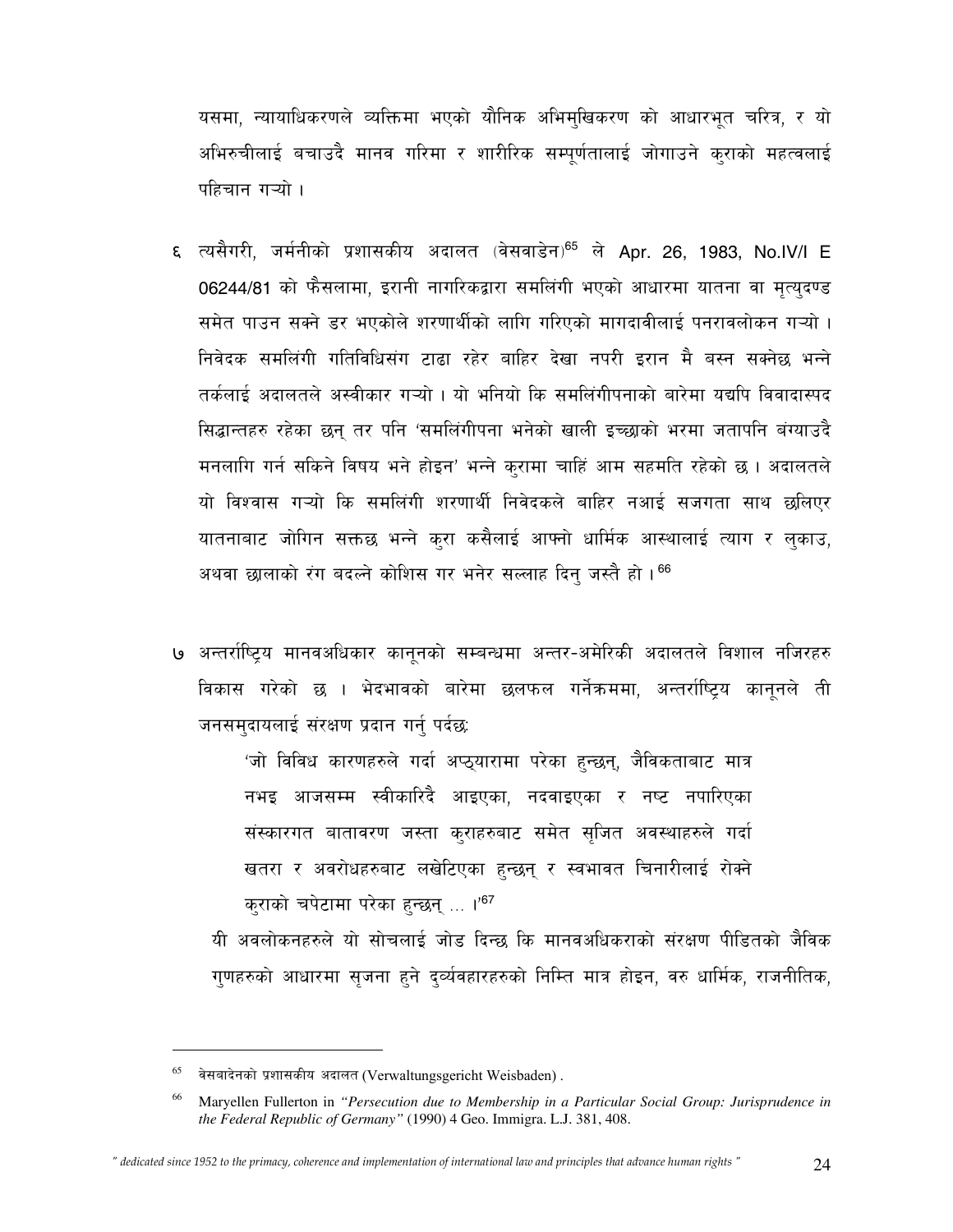साँस्कृतिक, सामाजिक वा अन्य क्नैपनि आग्रह वा पुर्वाग्रहबाट सृजित अन्यायलाई संबोधन गर्न समेतको निम्ति निर्माण गरको हुन्छ।

### निष्कर्षः

l

 $\epsilon$  त्यसैले यो स्वीकारिएको छ कि, समलिंगीहरुको कानूनी संरणको विषय जैविक तथ्यमा भरपरेको हुदैन । बरु 'यौनिक अभिमुखिकरण भनेको निजीपना, स्वयत्तता र प्रतिष्ठा जस्ता मानवीय अभिरुचीलाई प्रतिनिधित्व गर्ने तथ्यमा आधारित हुन्छ' भन्ने कुरामा भरपरेको हुन्छ । वास्तवमा, विश्वव्यपी घोषणपत्रले के स्मरण गराउदछ भने "सबै मानवजातिहरु स्वतन्त्र र समान प्रतिष्ठा र अधिकारका साथ जन्मन्छन् ।" त्यसैले यौनिक अभिमुखिकरण (अनि अभिमुखिकरणको कारणहरु) जे भएपनि मानवजति समानता र कानूनको पूर्ण संरक्षणको हकदार हुन्छन् ।

<sup>67</sup> (Inter-American Court of Human Rights) *Miguel Castro-Castro Prison v. Peru*, Judgement of November 25, 2006, Series C No. 160. (Concurring Opinion of Judge Sergi García).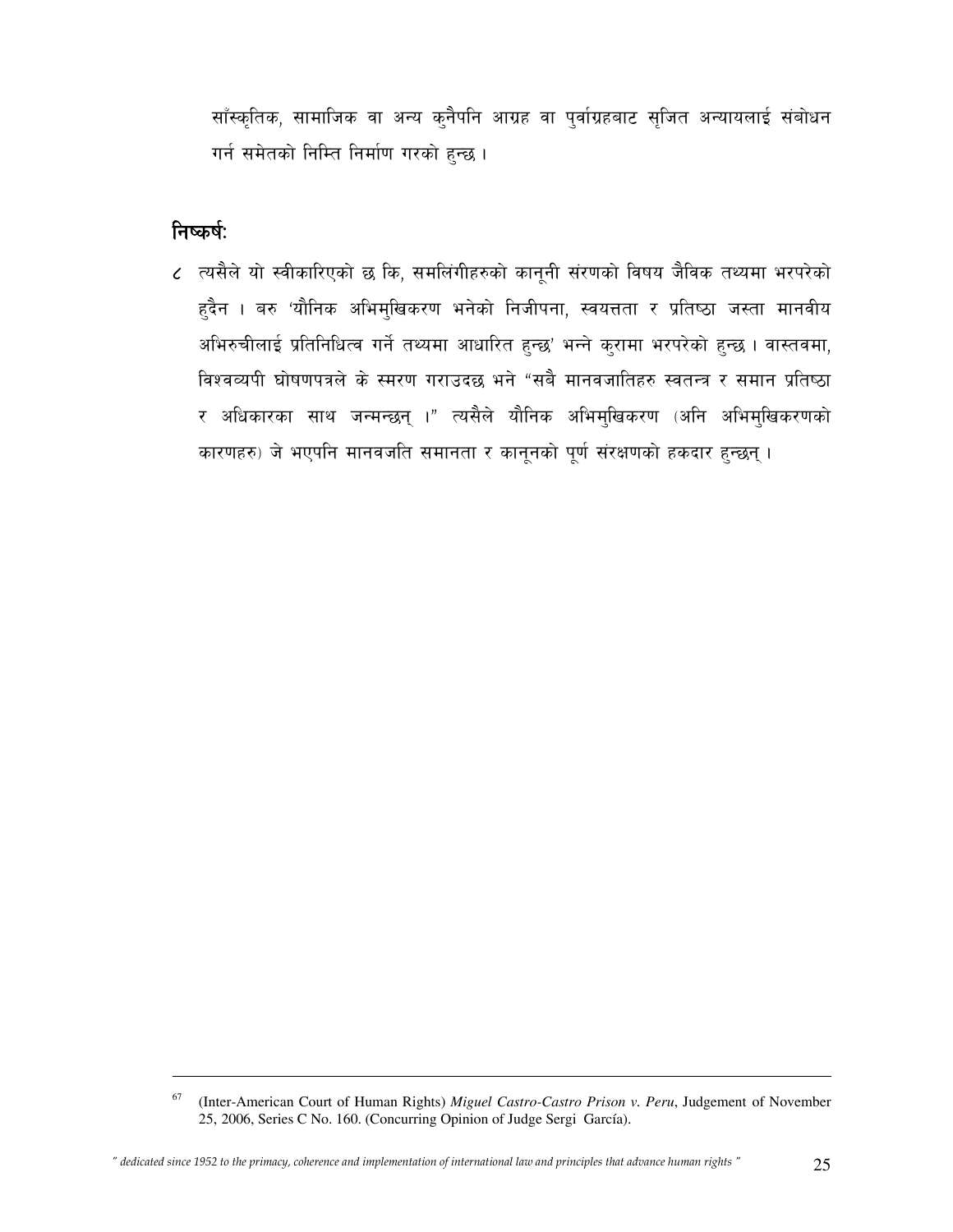# यौनिक अभिमुखिकरण र मानवअधिकारको विषयमा सार्वजनिक वहस र न्यायालयको भूमिकाः

१ धेरै मुलुकहरुमा यौनिक अभिमुखिकरणको सवाल भयङ्कर सार्बजनिक चासोको विषय हुने गरेको छ । खासगरी त्यतिबेला हुने गर्दछ जब यौनिक अभिमुखिकरण तथा लैंगिक पहिचानको आधारमा कानूनी अधिकार दिने गरी कानूनहरु परिवर्तन हुने अवस्थामा पुग्दछन् । यो अवश्यम्भावी छ कि लैंगिक अल्पसंख्यकहरुका निम्ति समान अधिकार सुनिश्चित गर्ने पहलकदमीसंग सहमति नहने क्षेत्रहरुपनि समाज भित्रै हनेछन् । जसरी एकजना टिप्पणीकारले भनेका छन् :

पुरुषसमलिंगीहरुको अधिकारको सवाल कति विभाजनकारी (विवादास्पद) छ, र यस सवालको सम्बन्धमा भावनात्मक सिलसिलाको अर्कोपाटोमा रहेका जनसमुदायले कति गहिरो अनुभूति गरेका हुन्छन् भन्नेकरालाई विचार गर्दा, न्यायालयहरुको निर्णयलाई समाजका विविध पक्षहरुबाट फरक-फरक किसिमको प्रतिकृयाद्वारा स्वागत गरिने छ, र फरक-फरक प्रकारले बुभिने, चित्रण गरिने र प्रयोगमा ल्याइनेछ भनी बुभन सकिन्छ ।<sup>68</sup>

वास्तवमा, समलिंगी तथा अभयलिंगी व्यक्तिहरुको समानअधिकारलाई पुष्टि गर्नेखालका अदालती निर्णयहरु पश्चात भयङ्कर विवाद हुने गरेको छ र त्यसमा राजनीतिक रंग लगाउने गरिएको छ।

२ यौनिक अभिमुखिकरण अधिकारको सवालमा दिइने अदालती आदेशपश्चात हुने सार्वजनिक वहस तथा असन्तुष्टिसंग अदालतले डराउन जरुरी छैन । वास्तवमा, त्यसखाले सार्वजनिक वहसहरु यौनिक अल्पसंख्यकहरुको विरुद्धमा भएका प्रबृत्ति र पुर्वाग्रहरुलाई परिवर्तन गर्ने प्रकृयाको अभिन्न भागहरु हुन् । समाजिक परिवर्तनको लागि कानूनी मान्यताहरु र न्यायालयहरुको भूमिका ज्यादै शक्तिशाली हुन्छ भन्ने कुरालाई विज्ञहरुले धेरै अघि देखि बुभ्रेका छन् । धेरै मुलुकमा यौनिक अल्पसंख्यकहरुको समानता र गरिमाको लागि भएको संघर्षको दौरानमा, न्यायालयहरु कानून र समाजको परिवर्तनका लागि अग्रपंक्तिमा रहदै आएका छन् ।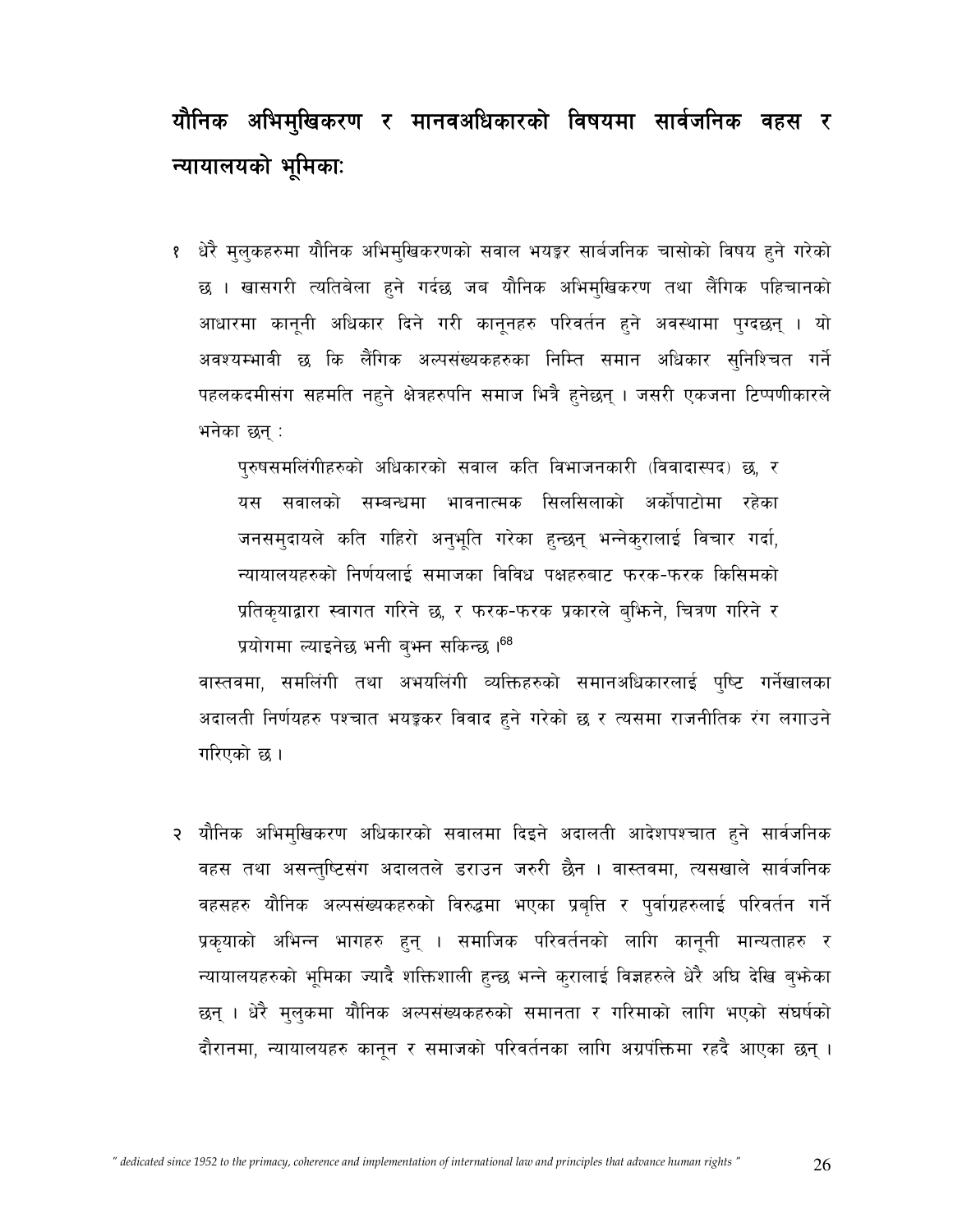उदाहरणको लागि, अध्ययनहरुले यो देखाएको छ कि दक्षिण अफ्रिकी संवैधानिक अदालतले गुदमैथुन सम्बन्धी कानून (sodomy laws) लाई अवैधानिक ठहऱ्याए पश्चात त्यहाँ यौनिक अल्पसंख्यकहरु प्रति उल्लेख्यरुपमा सकारात्मक "प्रवत्तिजन्य र आचारणीय परिवर्तन" आएको थियो ।<sup>69</sup> यो करा अन्तर-व्यक्ति सम्बन्धमा, कानुन लागु गराउने क्षेत्रमा, सरकार र आम नागरिकमा समेत देखा परेको थियो ।<sup>70</sup> न्यायालय सामाजिक मान्यतालाई परिवर्तन गर्ने कारक नवनेको समयमा पनि, यस प्रकृयाको निम्ति भने महत्वपूर्ण पाटो बनेको थियो ।

- ३ यस विषयमा हुने विवादहरु खासगरी यौन अभिमुखिकरण अधिकारको वैधता सम्बन्धी प्रश्नको वरिपरी घुम्ने गरेको छ । धेरैले तर्क गरेका छन् कि यौनिक अभिमुखिकरण सवाल अधिकारको विषय अन्तर्गन नै पर्दैन । जबकि, यस संक्षेपीकरणमा उल्लेख गरिएजसरी नै, यौन अभिमुखिकरणले मानवअधिकारको सवाललाई प्रतिनिधित्व गर्दछ र कानूनको पूर्ण संरक्षणको हकदार हुन्छ । कतिपयले चाहिं कुनै खास मुलुक विशेषको कानून र समाजिक अभ्यासमा अन्तर्राष्ट्रिय कानुनको प्रभाव नहने हुनाले यसको वैधता प्रति नै विरोध जनाउने गर्दछन् । तरपनि, माथि उल्लेख गरिए अनुसार नै, नेपालले नागरिक तथा राजनीतिक अधिकार सम्बन्धी अन्तर्राष्ट्रि अनुवन्धलाई अनुमोदन गरिसकेको छ र त्यसकारणले अभेदभावकारी तथा समानता जस्ता अन्तर्राष्ट्रिय मानवअधिकारका सिद्धान्तहरुलाई घरेल् कानूनमा लाग् गराउन वाध्य छ।
- ४ वास्तवमा, यौनिक अल्पसंख्यकहरुको अधिकार सम्बन्धी निर्णय दिने अदालतबाट होइन भन्ने कतिपयको तर्क रहेको छ । तरपनि, दक्षिण अफ्रिकाको संवैधानिक अदालतले भने जसरी नै, समलिंगीहरुः "भनेका राजनीतिक अल्पसंख्यकहरु हुन जो राजनैतिक अधिकार प्रयोग गरी आफै आफ्नो पक्षमा कानून बनाउन सक्षम हुदैनन् । त्यसैगरी उनीहरु आफ्नो संरक्षणको लागि नितान्त संविधान भित्रको मौलिक अधिकारको प्रावधानमा भरपरेका हुन्छन् ।"<sup>71</sup> परिणामस्वरुप, न्यायालयहरुले स्वतन्त्रता, समानता र अभेदभाव सम्बन्धी आधारभूत सिद्धान्तहरुको पक्षपोषण

<sup>68</sup> Jane S. Schacter, 'Sexual Orientation, Social Change, and the Courts' (2006) 54 Drake Law Review 861, 868

<sup>69</sup> Ryan Goodman, 'Beyond the Enforcement Principle: Sodomy Law, Social Norms and Social Panoptics' (2001) 89 California Law Review 643, 712

<sup>70</sup> त्यसैको पेज ७१५ ।

<sup>71</sup> National Coalition for Gay and Lesbian Equality v Ministry of Justice, (1999) 1 SA 6, para. 25